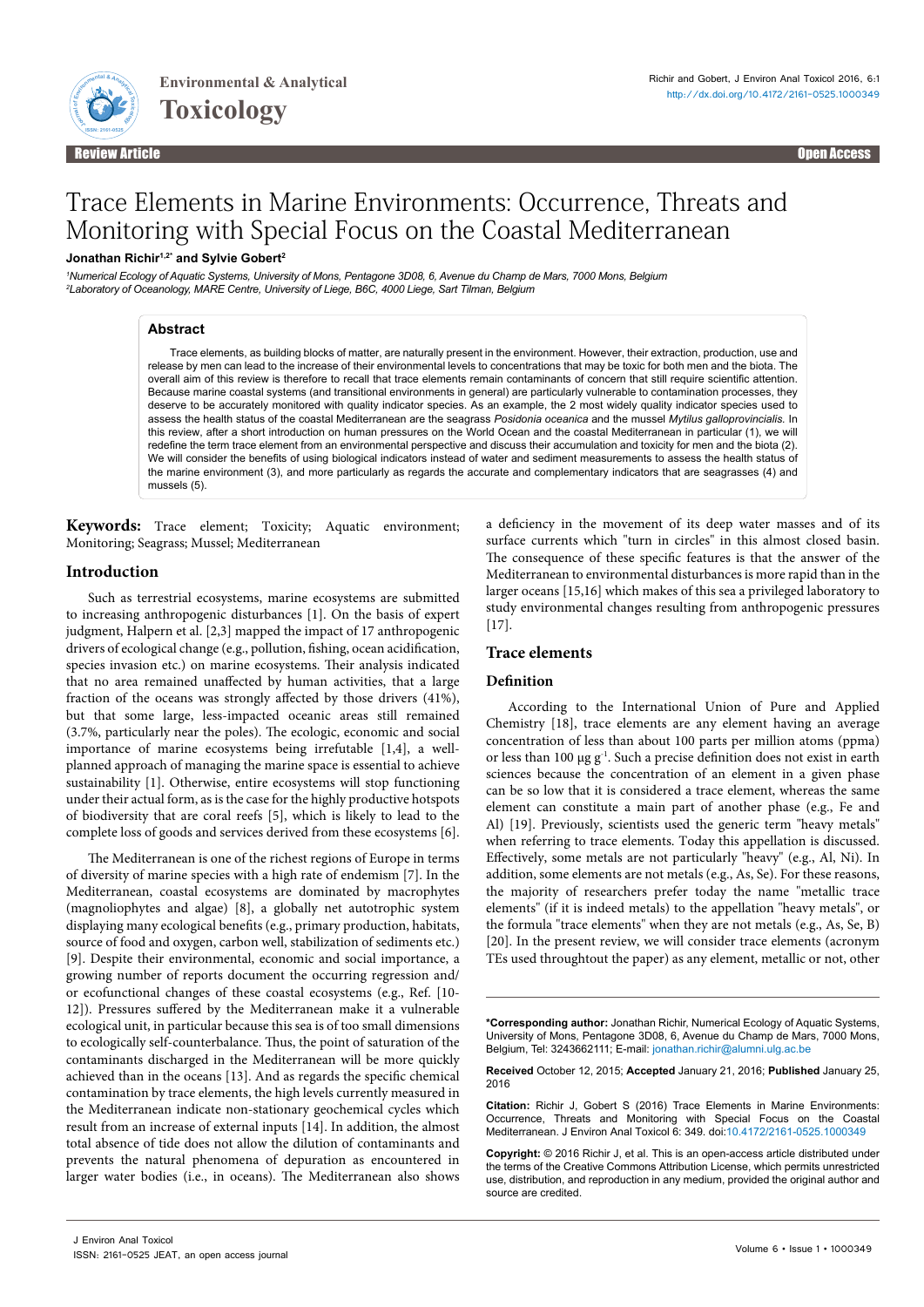than the few major constitutive ones (i.e., C, H, N, S, O, P, Si, Cl, K, Na, Ca and Mg) forming the bulk of living and mineral (except Fe and Al) matter, whose concentrations are mostly below but sometimes above 100 ppma according to the matrix analyzed (Figure 1) [21,22].

TEs can either be essential or non-essential (Figure 1). The essential elements recognized by the World Health Organization (WHO) are I, Zn, Se, Fe, Cu, Cr and Mo, the latter playing an important role in biological systems [23,24]. Others TEs may/could also be essential, such as Mn, Co, As, Ni or V. For these elements among others, the essentiality is a characteristic which evolves according to our knowledge and to the sensitivity of the authors who have a propensity more or less strong to classify an element among the essential or not [25]. Nonessential TEs such as Hg, Pb or Cd play no physiological role, and are often toxic even in very small quantity [26]. For these non-essential TEs, only a threshold of toxicity exists, while essential TEs can be either deficient in too small quantities, either toxic when they are absorbed in high concentrations [25].

#### **Production and uses**

The world refinery and mine production of most TEs except a few (e.g., As, Cd, Pb, Sn) have substantially increased these last decades (e.g., Fe, Al, Mo) and particularly since the beginning of years 2000 (Table 1). World demand for minerals is affected by 3 general factors: (i) uses for mineral commodities, (ii) the level of population that will consume these mineral commodities and (iii) the standard of living that will determine just how much each person consumes [27]. Today, with the integration of India, the People's Republic of China and other populous developing and emerging countries (e.g., Brazil and Russia) into the world economy, more than 50% of the world's population (instead of the previous 20%) account for the largest part of raw materials consumption [28,29]. The increasing demand for mineral raw materials further concerns numerous "emerging elements". These elements can be "truly emerging" because they have just gained entry to the environment (new commercial uses and industrial releases) or have nowadays become contaminants "of emerging concern" while they were not in the past (new advances in analytical chemistry, new knowledge on their toxicity, new environmental compartments explored) [30,31].

The use of these emerging chemicals are multiple and diverse. For example, V is regarded as one of the hardest of all metals. This ubiquitous TE is employed in a wide range of alloys for numerous commercial applications extending from train rails, tool steels, catalysts, to aerospace [32]. Sb greatly increases the hardness and the mechanical strength of Pb, and is found in batteries, antifriction alloys, type-metal, small arms and tracer bullets, and cable sheathing. It further has many uses as a flame retardant (in textiles, papers, plastics and adhesives), as a paint pigment, ceramic opacifier, catalyst, mordant and glass decolouriser, and as an oxidation catalyst [33,34]. Bi is largely consumed in low-melting alloys and metallurgical additives, including electronic and thermoelectric applications. The remainder is used for catalysts, pearlescent pigments in cosmetics, pharmaceuticals, and industrial chemicals [35].

#### **Human toxicity**

The major exposure media to TEs for humans are food, water and air [36]. Safe drinking water supply is a high priority issue for safeguarding the health and well-being of humans [37,38] and is an important development issue [37]. Although standards legislate the acceptable levels of contaminants in drinking water (Table 2)



[26,37,39-41], the supply of quality water remains a major challenge for humanity in the  $21<sup>st</sup>$  century [42]. The spectrum of adverse effects caused by the consumption of contaminated water is huge and ranges from relatively harmless to life threatening (Table 2) [38]. For example, populations exposed to inorganic As via drinking water showed excess risk of mortality from lung, bladder and kidney cancer and an increased risk of skin cancer and other skin lesions such as hyperkeratosis and pigmentation changes [43]. Japanese who consumed Cd polluted rice and river water accumulated in their bodies a large amount of Cd that lead to a serious osteoporosis-like bone disease, the "itai–itai byo" or "ouch–ouch disease" [44]. And in some of the great Cairo cities, Egypt, renal failure was related to Pb and Cd contamination of ground drinking water [45].

Essential micronutrients may also show toxic effects when ingested at too high levels, as reviewed by Goldhaber [46] and widely detailed in Nordberg et al. [26]. The ingestion of very high doses of Cr causes liver and kidney problems. Abdominal pain, cramps, nausea, diarrhea, and vomiting have been caused by the consumption of beverages containing high levels of Cu and liver damage has been seen in individuals with diseases of Cu metabolism. The consumption of Mn-containing well water has caused lethargy, tremor, and mental disturbances in Japan and neurologic symptoms were reported in individuals exposed to Mncontaminated drinking water in Greece.

#### **Sources of TEs in the sea**

Continental runoff and atmospheric deposition are the primary natural inputs of TEs in the marine environment [47]: crustal material is either weathered on (dissolved) and eroded from (particulate) the Earth's surface or injected into the atmosphere by volcanic activity. Forest fires and biogenic sources are of a lesser importance [48,49]. In addition to these natural sources, there exists a multitude of anthropogenic emission sources, the major ones resulting from mining and smelting activities [47]. Other important land-based anthropogenic sources of TEs result from the growth of industrial, agricultural and urban activities since the early-60s (e.g., Ref. [50-52]). According to the United Nations [53], more than 80% of the pollution of the seas comes from inland via the rivers or through runoff and discharges from the coastal areas. As at least 60% of the world's population live within 100 km of the coast, the contamination of coastal waters may pose serious risks to human health as well as marine ecosystems [52].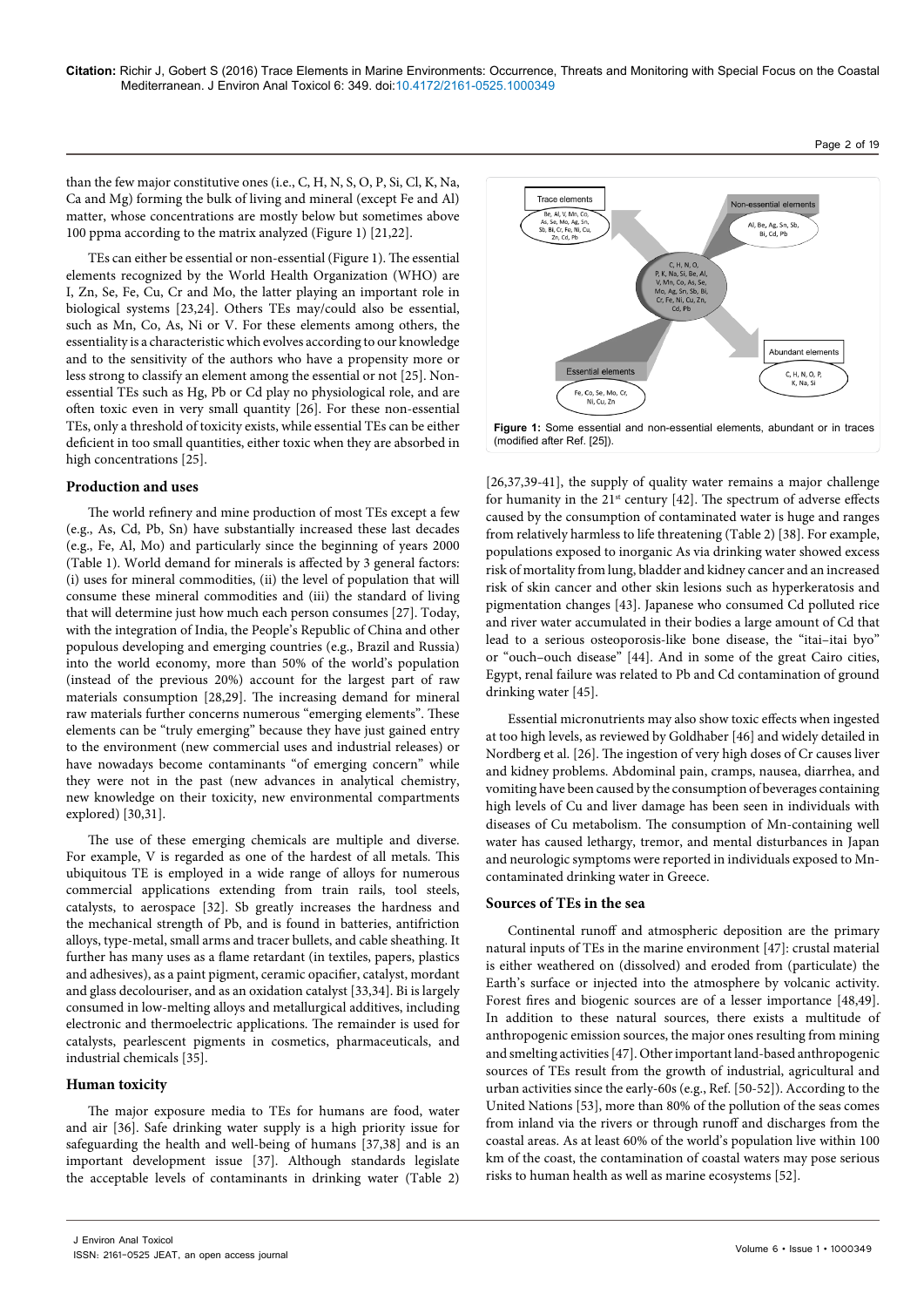## Page 3 of 19

| <b>Trace element</b> | Symbol |         |           | Year            |           |                 |
|----------------------|--------|---------|-----------|-----------------|-----------|-----------------|
|                      |        | 1990    | 2000      | $\sum_{(1990)}$ | 2010      | $\sum_{(1990)}$ |
| Aluminum             | AI     | 17,817  | 24,400    | 37%             | 40,800    | 129%            |
| Antimony             | Sb     | 83.2    | 122       | 47%             | 167       | 101%            |
| Arsenic              | As     | 47.6    | 36.9      | $-23%$          | 52.8      | 11%             |
| Beryllium            | Be     | 0.286   | 0.226     | $-21%$          | 0.203     | $-29%$          |
| <b>Bismuth</b>       | Bi     | 3.33    | 3.75      | 13%             | 8.47      | 154%            |
| Cadmium              | Cd     | 20.2    | 20.2      | $0\%$           | 21.4      | 6%              |
| Chromium             | Cr     | 12,846  | 4,320     | $-66%$          | 7,290     | $-43%$          |
| Cobalt               | Co     | 37.1    | 33.3      | $-10%$          | 89.5      | 141%            |
| Copper               | Cu     | 8,815   | 13,200    | 50%             | 16,000    | 82%             |
| Iron                 | Fe     | 543,000 | 1,061,148 | 95%             | 2,590,000 | 377%            |
| Lead                 | Pb     | 3,367   | 3,100     | $-8%$           | 4,140     | 23%             |
| Manganese            | Mn     | 27.2    | 20.2      | $-26%$          | 42.7      | 57%             |
| Molybdenum           | Mo     | 112     | 129       | 16%             | 242       | 117%            |
| Nickel               | Ni     | 1,029   | 1,250     | 21%             | 1,590     | 54%             |
| Selenium             | Se     | 1,789   | 1,460     | $-18%$          | 2,120     | 19%             |
| Silver               | Ag     | 17.7    | 18.4      | 4%              | 23.1      | 31%             |
| Tin                  | Sn     | 219     | 238       | 9%              | 265       | 21%             |
| Vanadium             | $\vee$ | 31.0    | 43.0      | 39%             | 57.6      | 86%             |
| Zinc                 | Zn     | 7,325   | 8,730     | 19%             | 12,000    | 64%             |

**Table 1:** World production of 19 trace elements for the years 1990, 2000 and 2010, and percentage of increase since 1990 (data compiled from the Mineral Yearbooks published on the US Geological Survey website, www.usgs.gov).

| <b>Trace</b><br>element | <b>Guideline values</b><br>(ppm) from the WHO,<br>the EPA and HC                         | Common sources of trace elements in drinking water                                                                                                                                                                                                                | Potential human health effects                                                                                                                                                                                                                                                                                                                                                                                                              |
|-------------------------|------------------------------------------------------------------------------------------|-------------------------------------------------------------------------------------------------------------------------------------------------------------------------------------------------------------------------------------------------------------------|---------------------------------------------------------------------------------------------------------------------------------------------------------------------------------------------------------------------------------------------------------------------------------------------------------------------------------------------------------------------------------------------------------------------------------------------|
| Al                      | WHO: 0.9 (<0.1 in<br>conventional treatment<br>plants; <0.2 in other<br>treatment types) | Erosion of natural deposits; AI salts used as flocculents during<br>the treatment of drinking water.                                                                                                                                                              | Little indication that orally ingested AI is acutely toxic to humans;<br>no adverse health effect at levels found in drinking water; Al<br>exposure is a risk factor for the development or acceleration of<br>onset of Alzheimer disease.                                                                                                                                                                                                  |
| Sb                      | WHO: 0.020; EPA,<br>HC: 0.006                                                            | Erosion of natural deposits; discharge from petroleum<br>refineries; fire retardants; ceramics; electronics; solders;<br>contaminants from pipes and fittings.                                                                                                    | Increase in blood cholesterol; decrease in blood sugar;<br>microscopic changes in organs and tissues (thymus, kidney,<br>liver, spleen, thyroid).                                                                                                                                                                                                                                                                                           |
| As                      | WHO, EPA: 0.01                                                                           | Erosion of natural deposits (erosion and weathering of soils,<br>minerals, ores); runoff from orchards; runoff from glass and<br>electronic production wastes.                                                                                                    | Skin damage or problems with the circulatory system; increased<br>risk of getting cancer (lung, bladder, liver, skin - classified as<br>human carcinogen); neurological effects (numbness and tingling<br>of extremities).                                                                                                                                                                                                                  |
| Be                      | WHO: 0.010; EPA:<br>0.004                                                                | Discharge from metal refineries and coalburning factories;<br>discharge from electrical, aerospace and defense industries.                                                                                                                                        | Intestinal lesions; rarely found in drinking-water at concentrations<br>of health concern.                                                                                                                                                                                                                                                                                                                                                  |
| Bi                      | No quideline value                                                                       | Concentrations of Bi in drinking water have not been reported.                                                                                                                                                                                                    | Doses used in medicines are very much larger than the<br>estimated dietary exposure; dietary exposures to Bi are unlikely<br>to be of toxicological concern.                                                                                                                                                                                                                                                                                |
| Cd                      | WHO: 0.003; EPA,<br>HC: 0.005                                                            | Erosion of natural deposits; corrosion of galvanized pipes;<br>discharge from metal refineries; runoff from waste batteries<br>and paints; leaching from solders or black polyethylene pipes;<br>industrial and municipal wastes.                                 | Kidney damage; softening of bone; classified as human<br>carcinogen.                                                                                                                                                                                                                                                                                                                                                                        |
| Cr                      | WHO, HC: 0.05; EPA:<br>0.010                                                             | Erosion of natural deposits; releases or spills from industrial<br>uses (steel and pulp mills).                                                                                                                                                                   | Enlarged liver; irritation of the skin, respiratory and<br>gastrointestinal tracts; kidney problems.                                                                                                                                                                                                                                                                                                                                        |
| Co                      | No quideline value                                                                       | Drinking water has a low-Co content, usually between 0.0001<br>and 0.0050 ppm.                                                                                                                                                                                    | Cardiovascular effects (cardiogenic shock, sinus tachycardia,<br>left ventricular failure, and enlarged hearts) observed in people<br>who consumed large amounts of beer over several years time<br>containing Co sulfate as a foam stabilizer; gastrointestinal effects<br>(nausea, vomiting, and diarrhea), effects on the blood, liver<br>injury, and allergic dermatitis have also been reported in humans<br>from oral exposure to Co. |
| Cu                      | <b>WHO: 2; EPA: TT</b><br>Action Level=1.3;<br>HC<1.0                                    | Erosion of natural deposits (erosion and weathering of rocks<br>and minerals); corrosion of household plumbing systems;<br>contaminants from pipes and fittings; acidic mine water<br>drainage; landfill leachates; sewage effluents; iron-related<br>industries. | Short term exposure: gastrointestinal distress; long-term<br>exposure: liver or kidney damages. Cu is an essential element in<br>human metabolism; adverse health effects occur at levels much<br>higher than the aesthetic objectives.                                                                                                                                                                                                     |
| Fe                      | HC: aesthetic<br>objectives≤0.3                                                          | Erosion of natural deposits (erosion and weathering of rocks<br>and minerals); use of Fe coagulants; corrosion of steel and<br>cast iron pipes.                                                                                                                   | Not of health concern at levels causing acceptability problems in<br>drinking-water.                                                                                                                                                                                                                                                                                                                                                        |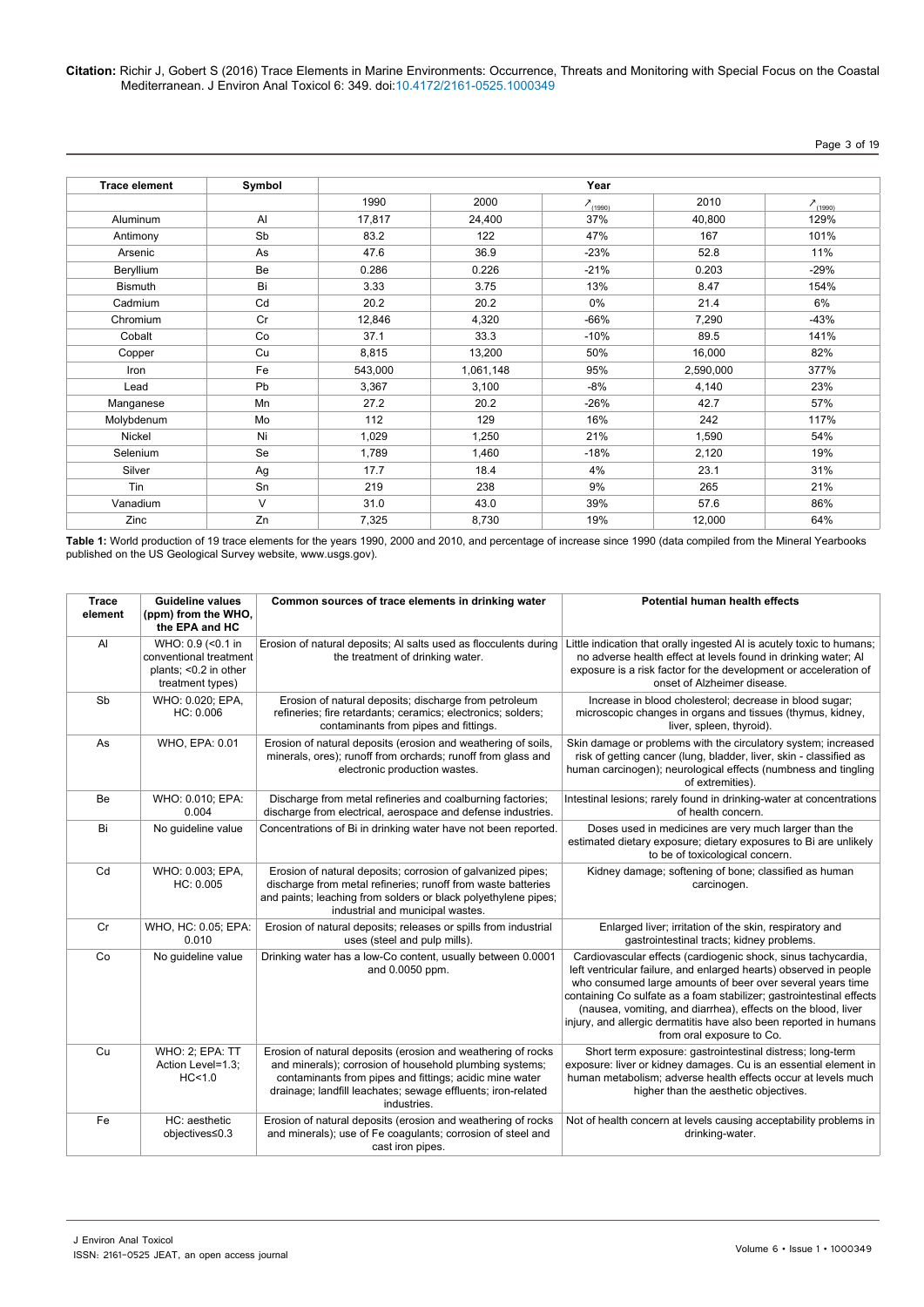Page 4 of 19

| Pb     | WHO, HC: 0.010;<br>EPA: TT Action<br>Level=0.015                                                           | Erosion of natural deposits; corrosion of plumbing systems<br>(pipes, solders, brass fittings and lead service lines);<br>contaminants from pipes and fittings.                                                                                                                                                                                                                                                                                                                                           | Infants and children (under 6 years): delays in physical or mental<br>development; neurobehavioural effects; children could show<br>slight deficits in attention span and learning abilities. Adults:<br>kidney problems; high blood pressure. Others: anaemia; central<br>nervous system effects; in pregnant women, can affect the<br>unborn child; classified as probably carcinogenic to humans. |
|--------|------------------------------------------------------------------------------------------------------------|-----------------------------------------------------------------------------------------------------------------------------------------------------------------------------------------------------------------------------------------------------------------------------------------------------------------------------------------------------------------------------------------------------------------------------------------------------------------------------------------------------------|------------------------------------------------------------------------------------------------------------------------------------------------------------------------------------------------------------------------------------------------------------------------------------------------------------------------------------------------------------------------------------------------------|
| Mn     | WHO: 0.4;<br>HC: aesthetic<br>objectives≤0.05                                                              | Erosion and weathering of rocks and minerals; naturally<br>occurring in many surface water and groundwater sources,<br>particularly in anaerobic or low oxidation conditions (the most<br>important source for drinking-water).                                                                                                                                                                                                                                                                           | Not of health concern at levels causing acceptability problems in<br>drinking-water.                                                                                                                                                                                                                                                                                                                 |
| Mo     | WHO: 0.02                                                                                                  | Contaminations may occur in areas where Mo ore is mined.                                                                                                                                                                                                                                                                                                                                                                                                                                                  | Occurs in drinking-water at concentrations well below those of<br>health concern.                                                                                                                                                                                                                                                                                                                    |
| Ni     | WHO: 0.07                                                                                                  | Ni levels range from 0.002 to 0.010 ppm in fresh and tapwater;<br>water is generally a minor contributor to the total daily oral<br>intake; the Ni contribution from water may be significant where<br>there is heavy pollution, in areas where Ni occurs naturally in<br>groundwater, where there is use of certain types of kettles, of<br>non-resistant material in wells or when water has come into<br>contact with Ni-plated taps; released from fittings; released<br>from industrial Ni deposits. | Lack of evidence of a carcinogenic risk from oral exposure to Ni.                                                                                                                                                                                                                                                                                                                                    |
| Se     | WHO: 0.04; EPA:<br>$0.05;$ HC: $0.01$                                                                      | Naturally occurring (erosion and weathering of rocks and<br>soils); discharge from petroleum and metal refineries;<br>discharge from mines.                                                                                                                                                                                                                                                                                                                                                               | Toxic effetcs: hair or fingernail losses at extremely high levels of<br>exposure; numbness in fingers or toes; circulatory problems.                                                                                                                                                                                                                                                                 |
| Ag     | WHO: available data<br>inadequate to permit<br>derivation of health-<br>based guideline value;<br>EPA: 0.1 | Naturally occurring (erosion and weathering of rocks and<br>soils); drinking water, not treated with Ag for disinfection<br>purposes, usually contains extremely low concentrations of<br>Ag.                                                                                                                                                                                                                                                                                                             | Water-soluble Ag compounds such as the nitrate have a local<br>corrosive effect and may cause fatal poisoning if swallowed<br>accidentally.                                                                                                                                                                                                                                                          |
| Sn     | No guideline value                                                                                         | Drinking-water is not a significant source of Sn; increasing use<br>of Sn in solder, which may be used in domestic plumbing, and<br>proposed for use as a corrosion inhibitor.                                                                                                                                                                                                                                                                                                                            | Occurs in drinking-water at concentrations well below those of<br>health concern: main adverse effect of excessive levels of Sn in<br>canned beverages or other canned foods has been acute gastric<br>irritation; no evidence of adverse effects in humans associated<br>with chronic exposure to Sn.                                                                                               |
| $\vee$ | No guideline value                                                                                         | Typical values of V concentrations in drinking water are below<br>the detection limit.                                                                                                                                                                                                                                                                                                                                                                                                                    | The main source of V intake is food; V little absorbed in the<br>gastro-intestinal tract and mainly eliminated unabsorbed with the<br>faeces.                                                                                                                                                                                                                                                        |
| Zn     | HC: aesthetic<br>objectives≤0.05                                                                           | Naturally occurring; industrial and domestic emissions;<br>leaching may occur from galvanized pipes, hot water tanks<br>and brass fittings; Zn concentrations in water from active or<br>inactive mines can be substantial.                                                                                                                                                                                                                                                                               | Not of health concern at levels found in drinking-water; effects on<br>human health by contamination on water supplies must be rare.                                                                                                                                                                                                                                                                 |

**Table 2:** Trace element guideline values (ppm) for drinking water, common sources of trace elements in drinking water and potential effects on human health. Data compiled from the World Health Organization (WHO) [37], the United States Environmental Protection Agency (EPA) [39], Health Canada (HC) [40], Nordberg et al. [26] and the Committee on Toxicity of Chemicals in Food, Consumer Products and the Environment (COT) [41]. Treatment Technique (TT) Action Level: US drinking water requiring a treatment process in order to reduce the level of a contaminant.

## **Removal processes from seawater**

Unlike organic pollutants that can be degraded to less harmful components by biological or chemical processes, TEs are considered as non-degradable pollutants [19,54]. This persistent character of TEs can alter, sometimes quite strongly, their natural biogeochemical balance in contaminated environments [55]. Processes removing TEs from seawater firstly include active biological uptake processes [56]. TEs are mainly transported into biological cells in ionic form through ionic channels. In addition, specific transport mechanisms cross the membrane barrier like binding with membrane carrier proteins or transport through hydrophilic membrane channels. Lipid-soluble (non-polar) metal forms including alkyl-TE compounds and neutral, lipophilic, inorganically complexed TE species can cross biological membrane by diffusion. TEs bound to very fine particles can also be engulfed by endocytosis [57,58]. Following absorption, TEs are transported to internal organs for utilization, storage, toxic effects, and possibly release [57].

TEs can further be removed from seawater through passive scavenging, i.e., the combined process of surface adsorption onto a wide variety of relatively high affinity surface sites on both living and dead particulate material followed by particle settling [56,59,60]. Much

of this particulate material (along with its associated TEs) is recycled either in the water column or in superficial sediments. Labile bound TEs can desorb from settling particles and resupply free TEs to the dissolved pool [57]. Marine sediments can also act as a source of TEs by releasing chemicals back to the overlying water column [54,61]. The primary flux processes between sediments and the water column are resuspension and deposition, bioturbation, advection, upwelling/ downwelling, diagenesis reactions, and diffusion [61]. Because of these remobilization processes, the effects of metal pollution on local environments and organisms can be substantial and long lasting in spite of years of restoration efforts [54].

## **TE toxicity on aquatic biota**

**TE metabolism and toxicity testing:** The potential impact of a contaminant on aquatic biota depends on the total concentration of the contaminant, its speciation, interactions at receptors sites (e.g., at a fish gill membrane or on an algal cell surface) and uptake into the organism/cell, with either subsequent adverse effects or intracellular detoxification [62]. The toxicity of each TE will therefore be related to an organism-specific, metabolically available threshold concentration [63]. TEs accumulated into an organism occur in a bioreactive fraction that is metabolically active and available and a fraction that has been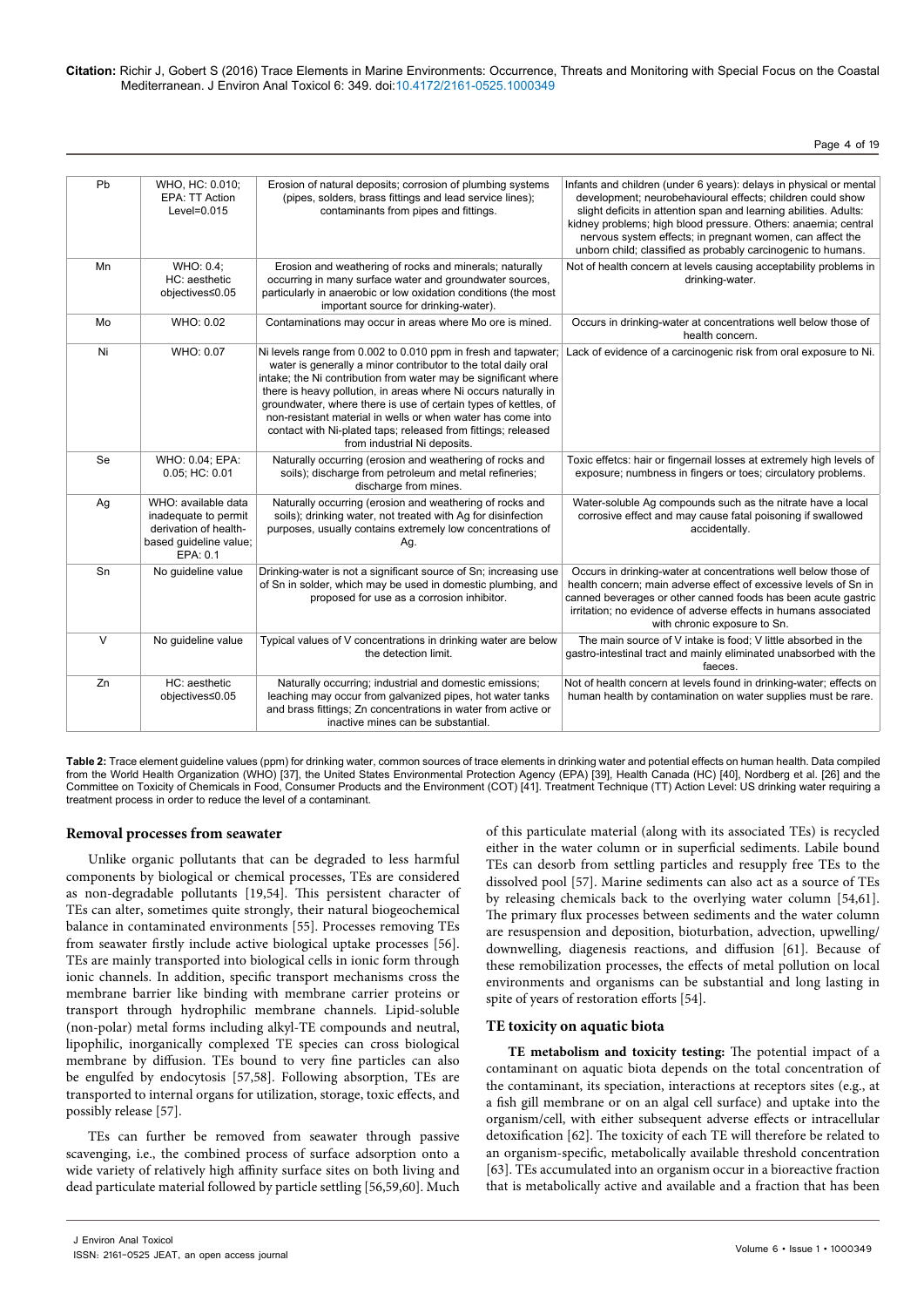detoxified and is unavailable (Figure 2) [64]. TEs bound to inducible TE-binding proteins such as metallothioneins or phytochelatins or precipitated into insoluble concretions consisting of TE-rich granules are biologically detoxified; on the contrary, TEs bound to sensitive fractions such as organelles and heat-sensitive proteins can be metabolically active. The higher the proportion of TE-sensitive fractions, the greater the vulnerability to TE toxicity [65,66]. The TEsensitive fractions and TEs bound to metallothioneins are available for trophic transfer to predators [66]. This compartmentalization of TEs as defined by Wallace and Luoma [66] and Wallace et al. [65] is a useful tool to interpret multiple ecotoxicological consequences of the subcellular partitioning of TEs within organisms.

Mayer-Pinto et al. [67] critically reviewed studies on the effects of TEs on aquatic assemblages and/or populations of invertebrates. They pointed out that most studies in the field had been descriptive: they generally demonstrated that the diversity of an assemblage tended to decrease with an increase of environmental TE pollution and that there were differences in the structure of assemblages facing high pollution levels. Such descriptive studies are, however, unable to demonstrate any causal relationship between the environmental pollution and the changes observed [67]. Toxicity testing methods are therefore required as a tool for predicting and assessing the impacts of anthropogenic environmental stressors on organisms and ecosystems [25]. Laboratory-based toxicity testing has the obvious advantage to be unaffected by habitat or natural disturbances. This allows for experimental evaluation of various parameters and conditions such as temperature, toxicant threshold effect levels, mixture interactions, life stages or exposure duration under strictly controlled conditions [61]. Despite laboratory studies show lethal and sub-lethal effects of TEs on organisms, extrapolating such findings to the field is however little reliable [68]. Indeed, the exposure of aquatic organisms to contaminants is mostly episodic due to changing water and sediment quality. In addition, physicochemical characteristics of aquatic ecosystems (e.g., temperature, pH, water hardness, dissolved organic carbon) greatly influence contaminant bioavailability, toxicity and bioaccumulation [69-71]. The naturally occurring variability of water and sediment properties affecting TE chemical bioavailability cannot be easily simulated in the laboratory [72]. Additional field experiments are therefore necessary to validate laboratory results under relevant environmental conditions.

Complementary results from laboratory and field toxicity tests are useful for decision making, particularly if the responses of the test organisms are severe and occur in multiple species [61]. Within this perspective, detailed reviews on tested organisms from different taxonomic groupings allow to identify species that may be suitable candidates in a suite of toxicity test protocols [73] and to highlight toxicity knowledge gaps that require to be addressed before using the retained species in routine toxicity test procedures [74]. Such a work of synthesis was performed for the Australian coastal waters [74,75]. Thus, Van Dam et al. [74] reviewed the toxicity testing methods for water column contaminants, summarizing data available for 16 taxonomic groupings, among them vascular plants (seagrasses and mangroves) and bivalve molluscs. Moreover, Adams and Stauber [75] reviewed the whole sediment toxicity tests developed with numerous species of 7 taxonomic groupings, of which bivalve molluscs. These authors reported that bivalve molluscs were particularly relevant test organisms for water and sediment toxicity tests and that seagrasses, as strong accumulator of TEs, could act as integrated markers for environmental TE exposure.



**Figure 2:** A generalized ecotoxicological pie chart depicting subcellular compartments based on the biological significance of the various subcellular fractions in clams. Clams were homogenized, and differential centrifugation and tissue digestion techniques were used to obtain the following subcellular fractions (detailed procedure in Ref. [66]): trace element-rich granules (TE-RG), cellular debris, organelles (org), heat-sensitive proteins ("enzymes") and heat-stable proteins (metallothioneins, MT). Subcellular fractions that are potentially vulnerable to TE exposure (i.e., organelles and "enzymes"; dashed arc) constitute the TE-sensitive fractions. Fractions that are involved with TE detoxification (i.e., metallothioneins and TE-rich granules; solid arc) constitute biologically detoxified TE. Fractions containing TEs that are readily available to predators (i.e., organelles, "enzymes" and metallothioneins; double arc) constitute trophically available TE (modified after Ref. [65]).

**TE toxic effects on bivalve molluscs:** Bivalve molluscs show many physiological attributes (sensitive to contaminants, tolerant of a wide range of abiotic factors, easy to grow and maintain in a laboratory etc.) that make them appropriate bioassay organisms for toxicity testing [76]. They are moreover good accumulators of organometallic contaminants and TEs due to their behaviour and mode of feeding [77]. A number of standardized toxicity test protocols have been developed for determining toxicity of single chemicals, complex effluents and ambient samples of water or sediments to marine bivalves (e.g., Ref. [61]; detailed guidance manuals available from the US Environmental Protection Agency (EPA) and the American Society for Testing and Materials (ASTM) [78]). Toxicity tests established on bivalve embryolarval developments are among the most sensitive in the EPA's national toxicity dataset, which is used to derive water quality criteria [79]. Among bivalve molluscs, mussels from the genus *Mytilus* have been largely used. TE toxicity on bivalve molluscs can be determined at different structural levels, from genes to individuals, and response parameters have included, in addition to larval-embryo developments, changes in growth rates, clearance rates and survival rates, DNAdamages, or changes in tissue morphology and in specific component immunoreactivity (Table 3) [79-88].

Toxicity varies greatly between TEs. The median effect concentrations (EC50) for *Meretrix meretrix* embryogenesis is 188 times higher for Cd than for Hg. Moreover, this difference in toxicity directly relies upon the response parameter of interest. Thus, the EC50 for *M. meretrix* larval growth is only 6 times higher for Cd than for Hg [83]. TE toxicity also fluctuates spatially and over time with water properties, as demonstrated for Cu. The EC50 obtained by Cu spiking of ambient water samples for mussel embryo development was lower at sites located near the mouth of the San Diego Bay (California, USA) compared to sites at the back of that Bay. This increase was consistent with similar increasing trends in dissolved organic carbon (DOC) and total suspended solids [79]. This protective effect of DOC on Cu toxicity, experimentally demonstrated with contaminated filtered seawater spiked with DOC, appeared related to higher fulvic acid and lower humic acid contents [80].

**TE toxic effects on seagrasses:** Current knowledge on aqueous toxicity of TEs in segrasses consists mainly of single TE exposures

Page 5 of 19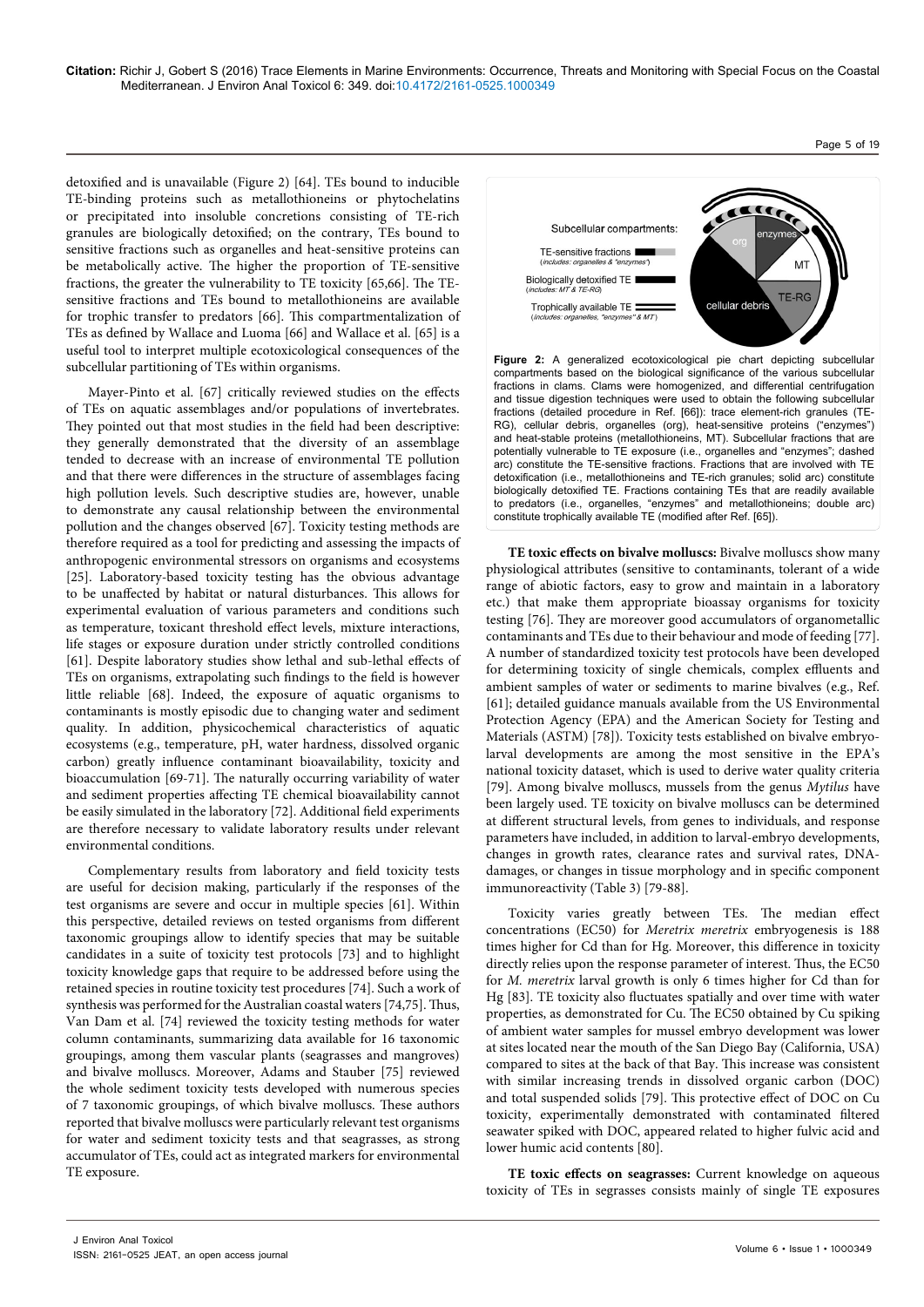tested on 8 species (Table 4) [89-96]. Experimental designs have varied considerably due, in part, to the lack of standardized toxicity tests for marine vascular plants contrary to bivalve molluscs. Test durations were between 6 hours and 51 days and response parameters included photosynthetic activity, amino acid concentrations, tissue growth, pigment contents or leaf cell mortality. Cu, Cd, Pb, and Zn were the most commonly tested compounds with Cu toxicity being particularly high, leading to seagrass leaf necrosis and decay (e.g., Ref. [93,96]). Interspecific differences in sensitivity to the same TE have been reported. Prange and Dennison [91] incubated 5 seagrass species (*Halophila ovalis*, *Halophila spinulosa*, *Halodule uninervis*, *Zostera capricorni* and *Cymodocea serrulata*) with Fe or Cu (1 ppm); seagrass responses to pollutants were assessed by changes in PSII photochemical efficiency and free amino acid content. Fe additions only affected *Halophila* spp. while Cu additions affected the other seagrass species as well. TE sensitivities can even differ between populations of a same species. Macinnis-Ng and Ralph [94] *in situ* monitored the effects of Cu and Zn on 3 geographically isolated populations of *Z. capricorni*

in Sydney area (Australia). Photosynthetic efficiency and chlorophyll pigment concentrations showed different sensitivities to Cu exposures at the 3 sites, with seagrasses from the least developed estuary being the most sensitive to Cu.

Marine vascular plants are still rarely used in ecotoxicological testing, primarily because of difficulties in culturing/adapting and testing with such large, slow growing organisms [74]. To overcome these difficulties, and for greater environmental relevance, more recent toxicity tests involved the *in situ* measurement of photosynthetic endpoints (using PAM fluorometry) on wild plants in chamber experiments (e.g., Ref. [93,94]). Field measurements of photosynthetic efficiency can moreover be easily used as an efficient overall ecoindicator of seagrass health (e.g., Ref. [97]). In addition, phytotoxic effect levels for sediment-bound chemicals, spiked or in a whole sediment matrix, are relatively unknown for seagrasses. But because concentrations of several anthropogenic chemicals in rooted sediments exceed sediment quality guidelines, there is a need to better understand the bioavailability

| <b>Species</b>                               | <b>Studied trace</b><br>elements and<br>sites                  | <b>Measured</b><br>parameters                                                                                                                                                                                                                            | <b>Test duration</b> | <b>Experimented</b><br>concentrations                                                                                                                                                                                                            | <b>Field or effect</b><br>concentrations and<br>measured effects                                                                                                                                                                                                                                     | <b>Supplementary comments</b>                                                                                                                                                                                                                                                                                                                                                                                                                                                                    | Ref.   |
|----------------------------------------------|----------------------------------------------------------------|----------------------------------------------------------------------------------------------------------------------------------------------------------------------------------------------------------------------------------------------------------|----------------------|--------------------------------------------------------------------------------------------------------------------------------------------------------------------------------------------------------------------------------------------------|------------------------------------------------------------------------------------------------------------------------------------------------------------------------------------------------------------------------------------------------------------------------------------------------------|--------------------------------------------------------------------------------------------------------------------------------------------------------------------------------------------------------------------------------------------------------------------------------------------------------------------------------------------------------------------------------------------------------------------------------------------------------------------------------------------------|--------|
| Mytilus<br>galloprovincialis<br>(laboratory) | water<br>exposure: Cu;<br>San Diego Bay<br>(CA, USA)           | embryo-larval<br>development                                                                                                                                                                                                                             | 48 h.                | unfiltered seawater;<br>nominal tested<br>concentration range<br>( $\mu$ g L <sup>-1</sup> ): 0-50; filtered<br>seawater used for<br>reference toxicant<br>tests                                                                                 | absence of ambient<br>toxicity to bivalve<br>embryos; reference<br>toxicant test EC50<br>value= $6.43 \pm 1.36 \mu q$<br>L-1; EC50 of Cu spiked<br>ambient water samples:<br>1.7 to 3.4 times lower<br>at sites located near<br>the mouth of the Bay<br>compared to sites at<br>the back of the Bay. | Normally developed bivalve larvae<br>possess a hinged D-shaped shell<br>(prodissoconch); differences<br>bewteen unfiltered Cu spiked water<br>samples indicate a gradient in<br>complexation capacity increasing<br>from the mouth to the back of<br>the Bay (consistent with similar<br>increasing trends in DOC and TSS).                                                                                                                                                                      | $[79]$ |
| Mytilus trossolus<br>(laboratory)            | water<br>exposure:<br>Cu, Zn, Ni,<br>Cd (tested<br>separetely) | embryo-larval<br>development                                                                                                                                                                                                                             | 48 h.                | filtered seawater;<br>measured<br>concentration<br>ranges ( $\mu$ g L <sup>-1</sup> ):<br>Cu=1.1-71.0; Zn=5-<br>576; Ni= <dl-760;<br>Cd=<dl-1,200; effect<br="">of DOC addition on<br/>metal toxicity tested<br/>for Cu</dl-1,200;></dl-760;<br> | EC50 (in $\mu$ g L <sup>-1</sup> ): 9.6<br>for Cu, 99 for Zn, 150<br>for Ni, and 502 for Cd;<br>experimental addition<br>of DOC reduced Cu<br>toxicity.                                                                                                                                              | Normally developed bivalve larvae<br>possess a hinged D-shaped<br>shell (prodissoconch); protective<br>effects of DOC on Cu toxicity<br>are influenced by their distinct<br>physicochemical properties:<br>protection appears to be related to<br>higher fulvic acid and lower humic<br>acid contents.                                                                                                                                                                                           | [80]   |
| Mytilus<br>galloprovincialis<br>(laboratory) | water<br>exposure: Cr                                          | gill morphology and<br>immunoreactivity to<br>components involved<br>in gill motility; total<br>glutathione content;<br>activities of GSH-<br>related enzymes, of<br>catalase, and of key<br>glycolytic enzymes;<br>mRNA expression of<br>selected genes | 96 h.                | artificial seawater;<br>nominal tested<br>concentrations (µg<br>$L^{-1}$ ): 0.1, 1, 10                                                                                                                                                           | Morphological,<br>biochemical and<br>molecular changes<br>in mussel gills<br>when exposed to<br>concentrations ranging<br>from 0.1 to 10 $\mu$ g L <sup>-1</sup> .                                                                                                                                   | Progressive changes in<br>gill morphology and in<br>immunoreactivity to components<br>involved in neurotransmission:<br>increased activities of GSH-related<br>enzymes and total glutathione<br>content suggesting Cr detoxication/<br>reduction at the site of metal entry;<br>increased activity of glycolytic<br>enzymes, indicating modulation<br>of carbohydrate metabolism;<br>significant changes in transcription<br>of different genes (sex- and<br>concentration-related differences). | [81]   |
| Mytilus edulis<br>(laboratory)               | water<br>exposure: Ni                                          | clearance rate;<br>haemolymph<br>genotoxicity and<br>cytotoxicity                                                                                                                                                                                        | 120 h.               | filtered seawater;<br>nominal tested<br>concentrations (µq<br>$L^{-1}$ ): 4.6 (control), 18,<br>56, 180                                                                                                                                          | 56 µg $L^{-1}$ : clearance<br>rate decreases; 180<br>$\mu$ g L <sup>-1</sup> : NRR decreases<br>and % tail DNA<br>increases in mussel<br>haemocytes.                                                                                                                                                 | Clearance rate is Ni concentration-<br>dependent (decreased by 30 % at<br>the highest concentration); NRR<br>assays, designed to assess the<br>viability of the cells based on the<br>penetration of a weakly cationic<br>dye across lysosomal membranes,<br>indicate a cytotoxic response;<br>Ni has a genotoxic effect on the<br>integrity of the DNA in haemocytes.                                                                                                                           | $[82]$ |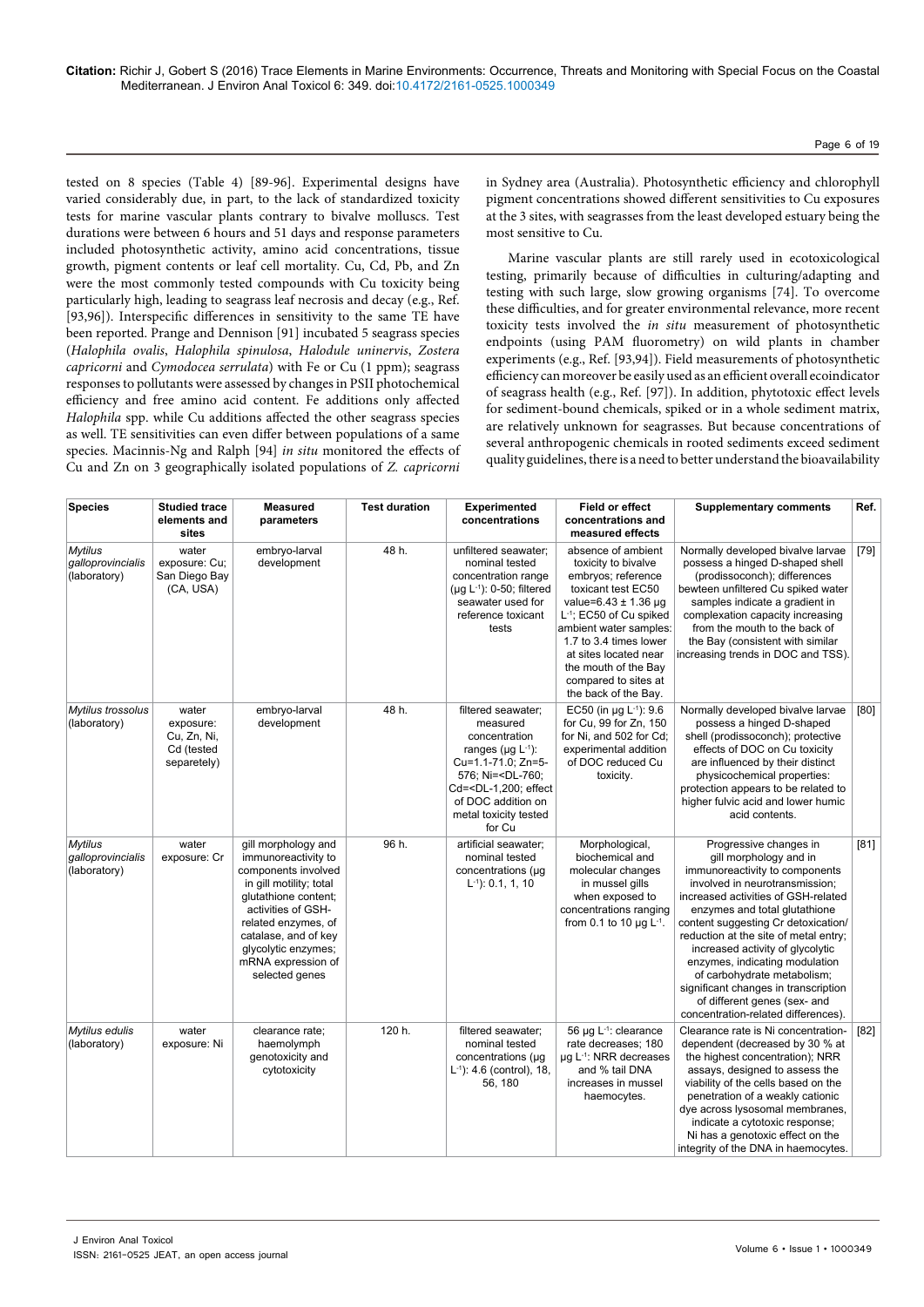Page 7 of 19

| Meretrix meretrix<br>(laboratory)       | water<br>exposure: Cd,<br>Pb, Hg (tested<br>separately)                                                                                          | embryogenesis;<br>survival, growth and<br>metamorphosis of<br>larvae                                          | 24 h.:<br>embryogenesis; 48<br>h.: metamorphosis;<br>96 h.: growth and<br>survival | unfiltered seawater;<br>measured<br>concentration ranges<br>(µg L-1): Hg=2-<br>17,977; Cd=1-10,167;<br>Pb=2-7,158                                                                                                                                                             | EC50 for<br>embryogenesis ( $\mu$ g L <sup>-1</sup> ):<br>5.4 for Hg, 1,014 for<br>Cd and 297 for Pb; 96<br>h. LC50 for D-shaped<br>larvae ( $\mu$ g L <sup>-1</sup> ): 14 for<br>Hg, 68 for Cd and<br>353 for Pb; growth<br>retardment ( $\mu$ g L <sup>-1</sup> ):<br>18.5 for Hg, 104 for Cd<br>and 197 for Pb; EC50<br>for metamorphosis:<br>similar to 48 h. LC50;<br>higher than 96 h. LC50.                   | Embryo toxicity: the % of normal<br>D-shaped larvae decreases when<br>Hg, Cd and Pb concentrations<br>increase. Larval growth: dead<br>larvae with extruded velum and<br>granulated tissues in the more<br>toxic treatments; injury to the<br>velum and swimming inhibition at<br>lower concentrations; reduction<br>in growth rate following exposure<br>to most concentrations from 24<br>h. Concentration-dependent<br>survival inhibition of larvae. Hg<br>most toxic and Pb least toxic to<br>metamorphosing larvae. | $[83]$      |
|-----------------------------------------|--------------------------------------------------------------------------------------------------------------------------------------------------|---------------------------------------------------------------------------------------------------------------|------------------------------------------------------------------------------------|-------------------------------------------------------------------------------------------------------------------------------------------------------------------------------------------------------------------------------------------------------------------------------|----------------------------------------------------------------------------------------------------------------------------------------------------------------------------------------------------------------------------------------------------------------------------------------------------------------------------------------------------------------------------------------------------------------------|---------------------------------------------------------------------------------------------------------------------------------------------------------------------------------------------------------------------------------------------------------------------------------------------------------------------------------------------------------------------------------------------------------------------------------------------------------------------------------------------------------------------------|-------------|
| Tellina<br>deltoidalis<br>(laboratory)  | metal spiked<br>sediment<br>exposure: Cd,<br>Cu, Ni, Pb,<br>Zn (tested<br>separetely);<br>water<br>exposure: Cu<br>and Zn (tested<br>separetely) | survival rate                                                                                                 | 10 d.                                                                              | nominal metal<br>concentrations in<br>sediment tests (mg<br>kg <sup>-1</sup> ): 75, 1, 300, 420,<br>1,000 and 4,000 for<br>Cd, Cu, Ni, Pb, and<br>Zn, respectively;<br>measured metal<br>ranges in seawater<br>tests: $0-710 \mu g L^{-1}$ for<br>Cu; 0-33 mg $L^{-1}$ for Zn | Sediment exposure:<br>absence of toxicity.<br>Water exposure: at Cu<br>concentrations of 50<br>and 200 $\mu$ g L <sup>-1</sup> , time<br>to LC50=7 d. and 5<br>d., respectively; at Zn<br>concentration of 13 mg<br>$L^{-1}$ , time to LC50=4 d.                                                                                                                                                                     | Survival to metal spiked sediments:<br>88-100 %; the absence of toxicity<br>is consistent with the low sensitivity<br>of T. deltoidalis to these metals in<br>the dissolved intertidal phase and<br>indicated that the exposure from<br>the ingestion of metal-contaminated<br>particles was not sufficient to<br>cause toxicity over the 10-days<br>period. Survival to water exposure:<br>concentration-dependent survival;<br>Cu toxicity higher than Zn toxicity.                                                     | $[84]$      |
| Mytilus<br>galloprovincialis<br>(field) | sediment<br>exposure: Ni;<br>Kaštela and<br><b>Trogir Bays</b><br>(Croatia)                                                                      | MN test (toxin induced<br>heightened MN<br>frequency) and Comet<br>assay (tail DNA) with<br>mussel haemocytes | 30 d.                                                                              | na                                                                                                                                                                                                                                                                            | Ni range in sediments:<br>48-420 $\mu$ g g <sup>-1</sup> .                                                                                                                                                                                                                                                                                                                                                           | Increased % of MN (defined as<br>small round structures in the<br>cytoplasm smaller than 1/3 of<br>the nucleus diameter) compared<br>to mussels from the reference<br>location evident for most of the<br>contaminated locations; increase<br>in the % of tail DNA in individuals<br>collected from mostly all the<br>polluted sites; the 2 methods<br>complement each other and it<br>is desirable to use them both in<br>monitoring the impacts of genotoxic<br>pollution.                                              | $[85]$      |
| Mytilus spp.<br>(field)                 | sediment<br>elutriate<br>(water soluble<br>fraction)<br>exposure: Zn,<br>Ni, Cr, Cu, As,<br>Pb, Hg, Ag,<br>Cd, Se; San<br>Fransisco Bay<br>(USA) | % normal larval<br>development                                                                                | 48 h.                                                                              | na                                                                                                                                                                                                                                                                            | Sediment quality<br>guidelines used to<br>evaluate the potential<br>toxicity of sediments:<br>concentrations <erl,<br>between the ERL<br/>and ERM or &gt;ERM<br/>are rarely <math>(</math> &lt; 11%),<br/>occasionally (16-18%)<br/>or frequently (48-52%)<br/>associated with toxicity.<br/>respectively; Ni usually<br/>above the ERM; As,<br/>Cr, Cu and Hg often<br/>exceed their respective<br/>ERLs.</erl,<br> | Sediment elutriate toxicity varied<br>spatially (decreasing from sites<br>located at the back of the Bay<br>near 2 main river mouths - no<br>survival of mussel larvae - to sites<br>located near the Bay entrance - no<br>toxicity); no signicant trends in<br>larval development over time at<br>most sites; larval bivalve toxicity<br>was associated with metals in bulk<br>sediments.                                                                                                                                | [86,<br>87] |
| Mytilus trossulus<br>(field)            | sediment<br>exposure: As,<br>Cr, Cu, Pb,<br>Hg, Zn, $Sn_{TBT}$ ;<br><b>Puget Sound</b><br>(WA, USA)                                              | juvenile mussel<br>growth rate                                                                                | 82 d.                                                                              | na                                                                                                                                                                                                                                                                            | Trace element ranges<br>in sediments ( $\mu$ g g <sup>-1</sup> ):<br>As: 8-57; Cr: 44-93;<br>Cu: 66-965; Pb: 22-<br>297; Hg: 0.13-1.95; Zn:<br>107-592; Sn <sub>TBT</sub> : 0.18-<br>18.41.                                                                                                                                                                                                                          | In contaminated sites, mussels<br>had lower growth rates than<br>the reference site mussels;<br>$Sn_{\text{ref}}$ and Cu: contaminants of<br>greatest concern; Pb and Zn:<br>contaminants of additional concern;<br>statistically significant inverse<br>relationship between growth rate<br>and toxicity-normalized sediment<br>contamination.                                                                                                                                                                           | $[88]$      |

**Table 3:** Biological responses in bivalves exposed to dissolved and sediment trace elements under laboratory or field conditions. h.: hour; d.: day; na: not applicable; EC50: the median effect concentration; LC50: the median lethal concentration; DOC: dissolved organic carbon; TSS: total suspended solids; DL: detection limit; Glutathione (GSH)-related enzymes; NRR: neutral red retention; MN: micronucleus; ERL: effects range-low; ERM: effects range-median.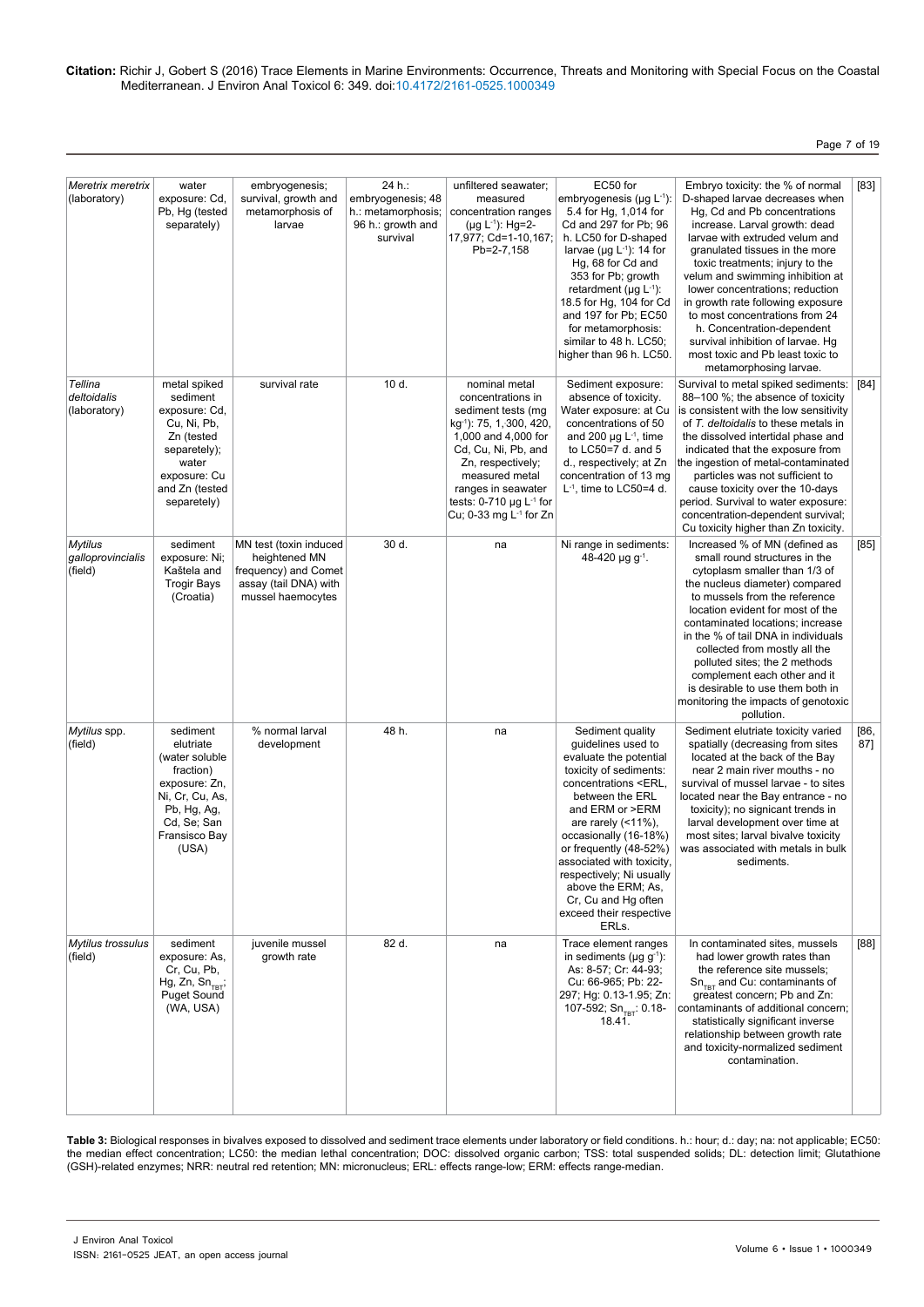and phytotoxicity of sediment-bound contaminants [72].

# **The Monitoring of the Marine Environment**

# **Biomonitoring**

Until the early 70s, the monitoring of terrestrial and marine environments mainly relied on the detection and quantification of pollutants in physical environments - air, water, soils and sediments [25,98]. During the years 80s, almost all environmental monitoring networks stopped monitoring the water itself to assess the quality of aquatic ecosystems. Reasons for this abandon were diverse, among them: the measured concentrations of chemicals are generally low (in the order of a few ng  $L_{\textrm{\tiny water}}^{-1}$  for most TEs) and often close to the limits of detection of the analytical techniques; the risk of secondary accidental contamination makes the measurements sensitive; the concentrations of dissolved substances may vary considerably over time (e.g., with tidal cycles, water run-off, seasons etc.) and episodic pollution events can be missed; the measurement of dissolved pollutants do not provide an assessment of the portion which is available for uptake and accumulation by aquatic organisms [25,99]. The analysis of sediments overcomes some of these disadvantages. Contaminants accumulated in sediments, particularly in organically rich sediments, are more easy to monitor and much less susceptible to accidental contaminations. Sediments also offer a degree of time integration. However, sediment accumulation of contaminants is much affected by sediment characteristics (particle size, mineralogy, organic carbon content) and measured concentrations again do not provide an assessment of their bioavailable fractions [25,99].

When compared with the conventional chemical analysis of water and sediments, the monitoring relying upon the biota exhibits obvious predominance. Biomonitoring reveals the biological changes of organisms affected by chemicals and the integrated effects of multiple pollutants on these latest; has high sensitivity because of the rapid responses induced in organisms exposed to pollutants; realizes the monitoring of pollutants at low levels because of their chronic toxicities under long-term exposure; allows widely sampling even at remote areas; avoids the limits of the conventionnal chemical analysis such as continuous sampling, needs of expensive instruments etc. [100].

# **Bioindicators**

Since the ultimate purpose of pollution monitoring is the protection of ecosystems and human beings, the main interest of the use of quantitative sentinel organisms with regard to water or sediments is their capacity to give information on the bioavailability of pollutants [101]. Currently, the term "bioindicator" is a deeply ambiguous term which has different meanings in different contexts [102]. To prevent problems due to different interpretations of this term, we use the definition of Blandin [103]: "a biological indicator (or bioindicator) is an organism or a set of organisms that allows, by reference to biochemical, cytological, physiological, ecological or ethological variables, in a practical and safe way, to characterise the status of an ecosystem or an eco-complex and to highlight as early as possible their changes, natural or caused". Bioindicators therefore allow to accurately assess the effects of anthropogenic activities on ecosystems.

To be considered as a good bioindicator of environmental contamination, the selected species must meet a number of criteria, as listed by Cossa [101] or Rainbow [104]: the sentinel organism should be a net strong accumulator of contaminants and should not regulate the total concentration of a contaminant in its body tissues; it should be sedentary and reasonably abundant; it should have a

sufficiently long life to permit sampling of more than one-year class; it should be large enough to provide sufficient tissue for analyses and should bioaccumulate sufficiently to allow direct measurement without preconcentration; it should be resistant to handling stresses; a correlation should exist between the level of contaminants in the organism and in the surrounding environment; it should be tolerant of exposure to environmental variations in physicochemical parameters and the effects on the organism of these variations should be known. No single species however combines all these qualities, and a compromise must be found [101].

For marine pollution monitoring, the bioindicator species used belong to numerous taxonomic groupings of which micro- and macro-algae, seagrasses, ascidians, sponges, bivalve and gastropod molluscs, polychetes, crustaceans, fishes, seabirds, marine reptiles and mammals [105,106], each bioindicator showing some special merits when compared to the others [100]. In the two next sections, we will present two bioindicator species widely used in the monitoring of the health status of the coastal Mediterranean, from punctual surveys to international monitoring programs: the Neptune grass *Posidonia oceanica* and the Mediterranean mussel *Mytilus galloprovincialis*. These two bioindicators respond appreciably and quantitatively to the coastal pollution by TEs and complement one another: the two species accumulate contaminants dissolved in the water column; *P. oceanica*, deeply rooted in sediments, also reflects the contamination of this compartment; mussels, as a filter feeder, accumulate contaminants from their particulate phase. Together, they give an estimate of the overall pollution (water, sediments, suspended matter) of Mediterranean coastal environments [107].

# *Posidonia oceanica*

# **Biology**

*P. oceanica* is a marine magnoliophyte endemic to the Mediterranean [108,109]. It grows on sandy and rocky bottoms and forms patchy and continuous meadows regarded as one of the climax communities of the Mediterranean [110]. It colonizes large areas of the infralittoral floor from the surface to maximal depths of 45 m [110,111]. *P. oceanica* beds cover a surface estimated between 25,000 and 50,000 km2 , i.e., between 1 and 2% of the Mediterranean [112], and is only missing in zones under the influence of large estuaries (Po, Rhone, Nile - diminution of salinity and increase of turbidity) [113]. The light and the transparency of the water are determining factors for its growth [114]. *P. oceanica* has the same morphology as the other marine magnoliophytes: below-ground parts consist of roots for anchoring and rhizomes for mechanical support; above-ground parts consist of shoots bearing several leaves [115]. Rhizomes grow horizontally (competition for space: plagiotropic rhizome) or vertically (competition for access to the light: orthotropic rhizome). The progressive silting and the two types of rhizome growth result in a typical terraced formation called "matte" consisting of the intertwining of various strata of rhizomes, roots, and sediments [113].

*P. oceanica* plays various ecological and functional roles (reviewed in Ref. [12,16,116]). First of all, *P. oceanica* meadows are considered to be among the most productive ecosystems of our planet. This ecosystem is made up by the juxtaposition of two types of primary production: the net primary production of *P. oceanica* which is on average of 420  $g_{DM}$  m<sup>-2</sup> year<sup>-1</sup> and can reach 1,300  $g_{DM}$  m<sup>-2</sup> year<sup>-1</sup>; the net primary production of the epiphytes which is between 100 and 500  $g<sub>DM</sub>$  m<sup>-2</sup> year<sup>-1</sup>. On a global scale, only seagrass ecosytems display this specific feature. *P. oceanica* exhibits structural roles: *P. oceanica* leaf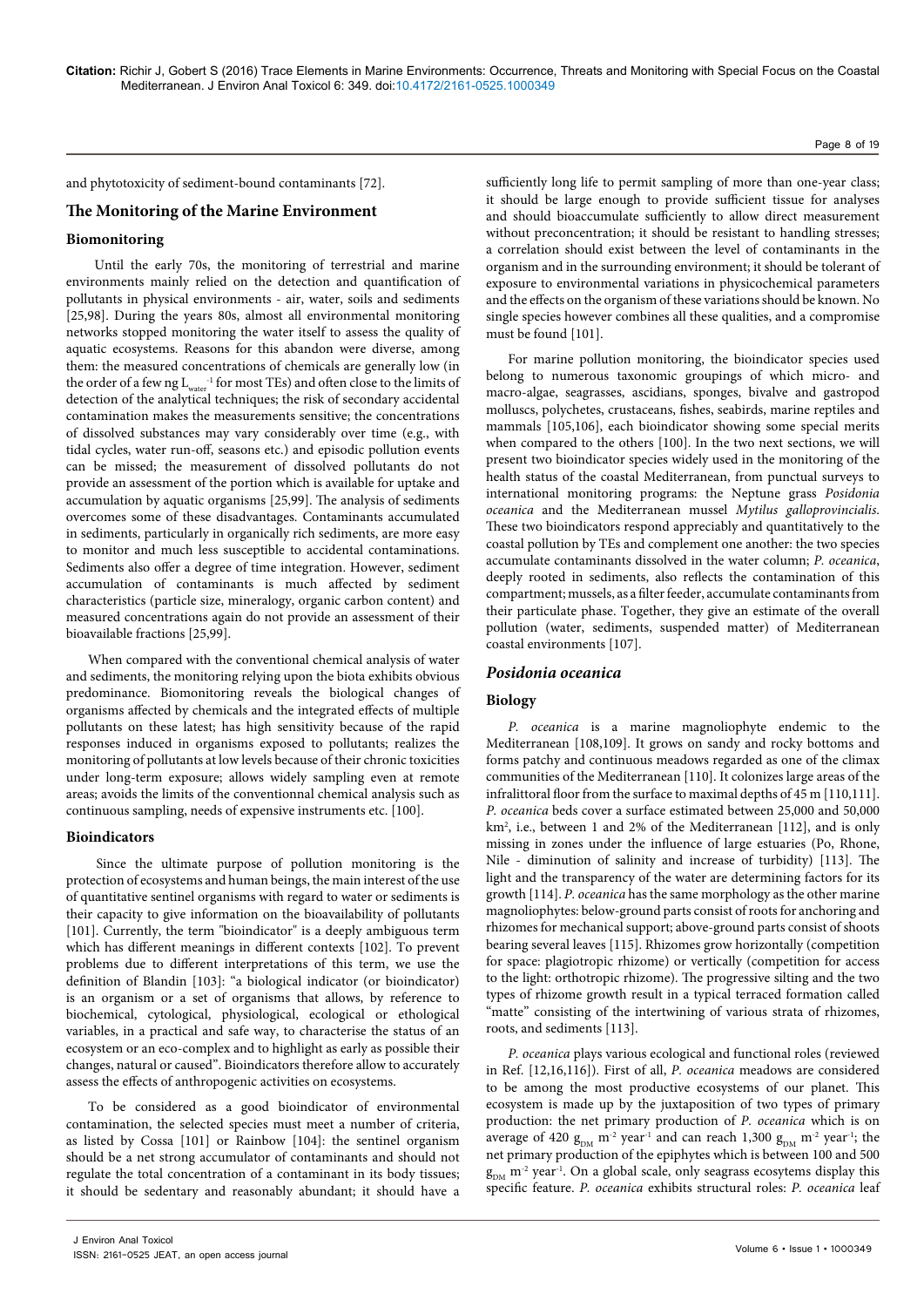Page 9 of 19

| <b>Species</b>                                                                                                                                | <b>Studied trace</b><br>elements and<br>sites                                                                     | <b>Measured</b><br>parameters                                                             | Test<br>duration                             | <b>Experimented</b><br>concentrations    | <b>Effect concentrations and</b><br>measured effects                                                                                                                                                                                                                                                    | <b>Supplementary comments</b>                                                                                                                                                                                                                                                                                                                                                                                                                                                                                                                                                                                                | Ref.   |
|-----------------------------------------------------------------------------------------------------------------------------------------------|-------------------------------------------------------------------------------------------------------------------|-------------------------------------------------------------------------------------------|----------------------------------------------|------------------------------------------|---------------------------------------------------------------------------------------------------------------------------------------------------------------------------------------------------------------------------------------------------------------------------------------------------------|------------------------------------------------------------------------------------------------------------------------------------------------------------------------------------------------------------------------------------------------------------------------------------------------------------------------------------------------------------------------------------------------------------------------------------------------------------------------------------------------------------------------------------------------------------------------------------------------------------------------------|--------|
| Zostera marina<br>(laboratory)                                                                                                                | Cu, Cr, Cd,<br>Hg, Zn,<br>Pb (tested<br>separetely)                                                               | growth rate                                                                               | 0.5, 2, 5,<br>8, 12 and<br>19 d.             | $0.1, 0.5, 5$ and<br>$50 \mu M$          | Growth rate inhibition - Cd: after<br>12 d. at 5 $\mu$ M and after 8 d. at 50<br>$\mu$ M; Cu: after 5 d. at 5 $\mu$ M and<br>after 2 d. at 50 µM; Hg: rapid<br>effect at all concentrations; Zn:<br>after 2 d. at 50 $\mu$ M.                                                                           | Growth rate inhibited by Cd, Cu, Hg,<br>Zn; no effect of Cr and Pb exposures;<br>toxicity of metals decreases in the<br>order: Hg $\ge$ Cu $>$ Cd $\ge$ Zn $>$ Cr and<br>Pb; cellular substances are leached to<br>the water and plants turned black in<br>the Cu 50 µM experiment and in the<br>Hg 5 $\mu$ M and 50 $\mu$ M experiments.                                                                                                                                                                                                                                                                                    | $[89]$ |
| Halophila<br>stipulacea<br>(laboratory)                                                                                                       | Al                                                                                                                | leaf cell viability                                                                       | 12 d.                                        | from $10^{-4}$ to $10^{-9}$<br>mol $L-1$ | Cellular damages from $10^{-4}$ to $10^{-8}$<br>mol $L^{-1}$ .                                                                                                                                                                                                                                          | Protoplast necrosis in all cell<br>categories (except in the mid-rib<br>cells); plasmatic resistance decreases<br>in the order mid-rib, mesophyl,<br>epidermal, teeth cells.                                                                                                                                                                                                                                                                                                                                                                                                                                                 | $[90]$ |
| Halophila ovalis,<br>Halophila<br>spinulosa,<br>Halodule<br>uninervis,<br>Zostera<br>capricorni and<br>Cymodocea<br>serrulata<br>(laboratory) | Fe, Cu (tested<br>separetely)                                                                                     | changes in PSII<br>photochemical<br>efficiency (Fv/Fm)<br>and free amino acid<br>content  | 12 d. of<br>exposure;<br>5 d. of<br>recovery | 1 mg $L^{-1}$ + EDTA                     | Fe and Cu: 1 mg $L^{-1}$ ; decline in<br>PSII photochemical efficiency and<br>in amino acid contents; effects<br>are species-specific.                                                                                                                                                                  | Fe addition experiments: declines in<br>PSII photochemical efficiency in H.<br>ovalis and H. spinulosa correspond<br>with the replacement of fresh<br>seawater (12 days), suggesting that<br>these species became acclimatized<br>to the new environmental conditions;<br>Z. capricorni exhibited a decline in<br>total free amino acid contents (could<br>be a precursor signal of Fe induced<br>stress). Cu addition experiments: Fv/<br>Fm ratio response was highly variable<br>between the 5 seagrass species<br>(death of H. spinulosa); decline in<br>amino acid concentrations in Z.<br>capricorni and H. uninervis. | $[91]$ |
| Halophila ovalis<br>(laboratory)                                                                                                              | Cu, Cd, Pb,<br>Zn (tested<br>separately)                                                                          | chlorophyll a<br>fluorescence;<br>pigments (chlorophyll<br>a, b, and carotenoids)         | 4 d.                                         | 1, 5 and 10 mg L <sup>-1</sup>           | Cd - 1 to 10 mg $L^{-1}$ : limited<br>stress. Cu - 5 and 10 mg $L^{-1}$ :<br>lethal effect. Pb - 1 to 10 mg $L^{-1}$ :<br>limited effect on fluorescence;<br>chl. a, b decrease. Zn - 1 to 10<br>mg $L^{-1}$ : changes to the chl. a<br>fluorescence responses; various<br>effects on pigment contents. | Variety of effects on the<br>photosynthetic processes, with<br>Cu and Zn having greater effects<br>than Pb and Cd; quantum yield is<br>the most sensitive measure of the<br>photosynthetic processes; pigment<br>contents generally confirm the<br>chlorophyll a fluorescence responses.                                                                                                                                                                                                                                                                                                                                     | $[92]$ |
| Zostera<br>capricorni (field)                                                                                                                 | Cd, Cu, Pb,<br>Zn (tested<br>separetely);<br>1 reasonably<br>pristine site<br>at Pittwater<br>(NSW,<br>Australia) | photosynthetic<br>efficiency (ΔF/Fm');<br>pigments (chlorophyll<br>a, b, and carotenoids) | 10 h. of<br>exposure;<br>3 d. of<br>recovery | 0.1 and 1 mg $L^{-1}$                    | Cu, Zn - 0.1 and 1 mg $L^{-1}$ :<br>photosynthetic efficiency<br>decreases during the exposure<br>period; Cu - 0.1 and 1 mg $L^{-1}$ :<br>after 96 h., carotenoid pigments<br>decline, the chlorophyll a/b ratio<br>is depressed and the chlorophyll/<br>carotenoid ratio is elevated.                  | Samples exposed to Zn recover<br>to pre-exposure levels but those<br>exposed to Cu do not; browning of<br>leaves and some leaf loss occurred<br>due to exposure to Cu; Cd and Pb do<br>not have impact on the chlorophyll a<br>fluorescence and the pigment data<br>support these findings.                                                                                                                                                                                                                                                                                                                                  | $[93]$ |
| 3 isolated<br>populations<br>of Zostera<br>capricorni (field)                                                                                 | Cu, Zn (tested<br>separetely);<br>1 semi-<br>pristine and<br>2 impacted<br>sites in<br>Sydney area<br>(Australia) | photosynthetic<br>efficiency (ΔF/Fm');<br>pigments (chlorophyll<br>a, b, and carotenoids) | 10 h. of<br>exposure;<br>3 d. of<br>recovery | 0.1 and 1 mg $L^{-1}$                    | Cu in the semi-pristine site - 0.1<br>mg L <sup>-1</sup> : fluorescence decreases; 1<br>mg L-1: chlorophyll concentration<br>decreases. Cu in the 2 impacted<br>sites - 1 mg L-1: fluorescence<br>decreases.                                                                                            | Lack of response due to Zn exposure;<br>different sensitivities to Cu: greater<br>impact of Cu on the more naïve<br>population (higher decrease of<br>fluorescence during exposure and<br>lower recovery).                                                                                                                                                                                                                                                                                                                                                                                                                   | $[94]$ |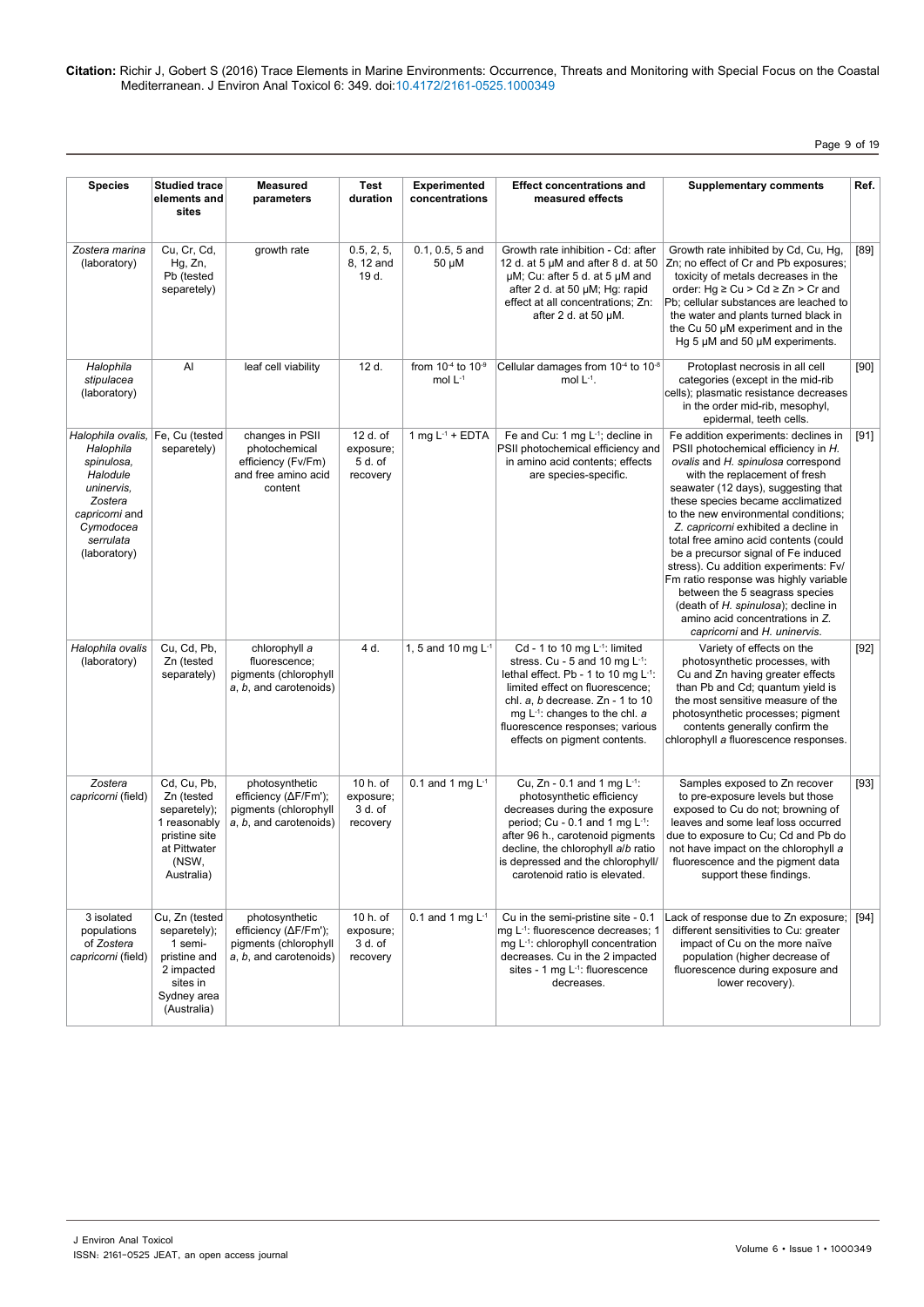Page 10 of 19

| Posidonia<br>oceanica<br>(laboratory)             | Cd          | DNA methylation<br>and chromatin<br>reconfiguration;<br>expression of PoMT2k<br>and PoCMT1:<br>nuclear chromatin<br>ultrastructure | 6 h., 2 d.,<br>4 d. | 10 and 50 µM                                                   | PoMT2k expression - Cd 50 µM:<br>increase in PoMT2k expression<br>after 6 h. in apical tips and<br>leaves; Cd 10 µM: increase<br>in PoMT2k expression after 2<br>d. in leaves. Changes in DNA<br>methylation and in PoCMT1<br>expression: Cd 10 µM after 6 h.<br>Chromatin reconfiguration: Cd 50<br>µM after 2 d. | Cd treatment induces a DNA<br>hypermethylation (time- and<br>dose-dependent) as well as an up-<br>regulation of CMT, indicating that<br>de novo methylation occurs; a high<br>dose of Cd leads to a progressive<br>heterochromatinization of interphase<br>nuclei and apoptotic figures are<br>observed after long-term treatment;<br>Cd perturbs the DNA methylation<br>status through the involvement<br>of a specific methyltransferase;<br>such changes are linked to nuclear<br>chromatin reconfiguration likely<br>to establish a new balance of<br>expressed/repressed chromatin; the<br>data show an epigenetic basis to the<br>mechanism underlying Cd toxicity in<br>plants. | [95]   |
|---------------------------------------------------|-------------|------------------------------------------------------------------------------------------------------------------------------------|---------------------|----------------------------------------------------------------|--------------------------------------------------------------------------------------------------------------------------------------------------------------------------------------------------------------------------------------------------------------------------------------------------------------------|----------------------------------------------------------------------------------------------------------------------------------------------------------------------------------------------------------------------------------------------------------------------------------------------------------------------------------------------------------------------------------------------------------------------------------------------------------------------------------------------------------------------------------------------------------------------------------------------------------------------------------------------------------------------------------------|--------|
| Halophila ovalis   Pb, Cu (tested<br>(laboratory) | separetely) | growth rate; leaf<br>fluctuating asymmetry<br>and dimension                                                                        | 51 d.               | Pb: 10 and 50 mg<br>$L^{-1}$ ; Cu: 0.5, 2 and<br>4 mg $L^{-1}$ | Growth rate decrease - Cu: 0.5<br>mg $L^{-1}$ ; Pb: 10 mg $L^{-1}$ . Reduced<br>leaf dimension - Cu: 0.5 mg L <sup>-1</sup> ;<br>Pb: 50 mg L <sup>-1</sup> . Increased leaf<br>asymmetry - Cu: 2 mg $L^{-1}$ .                                                                                                     | Reduced growth rate of the<br>seagrass observed both in Pb and<br>Cu treatments; leaf size of the plant<br>reduces as the metal concentrations<br>increase and when the plants are<br>exposed to the metals for longer<br>duration; increased leaf asymmetry<br>more apparent at the 2 ppm Cu<br>treatment; no increase in fluctuating<br>asymmetry in Pb treatments; the<br>mortality of leaves is especially high<br>in Cu treatments.                                                                                                                                                                                                                                               | $[96]$ |

**Table 4:** Biological responses in seagrasses exposed to dissolved trace elements under laboratory or field conditions. EDTA: ethylenediaminetetraacetic acid; PSII: photosystem II; PoMT2k: *Posidonia oceanica* Metallothionein (MT) 2k, an important metal tolerance gene; PoCMT1: one member of the *Posidonia oceanica*  chromomethylase (CMT) family, a DNA methyltransferase. Fv: variable fluorescence; Fm: maximum fluorescence; ΔF: fluorescence yield; Fm': light-adapted maximal fluorescence.

canopy acts as a sediment trap; *P. oceanica* meadows reduce the coastal erosion and stabilize coastlines through direct effect on wave motion and through the formation of "banquettes" (wedge-shaped deposits of *P. oceanica* leaf litter). *P. oceanica* shoots build up structurally complex ecosystems, providing adequate life conditions and ecological niches for an important number of organisms. *P. oceanica* plays a crucial role in the coastal biogeochemical cycles: it modifies chemical properties (nutrient, oxygen, organic matter and dissolved inorganic carbon concentrations) of both water column and sediments; the high diurnal rates of oxygen production support respiration of a significant amount of heterotroph organisms; its presence enhances the nutrient recycling by the heterotroph bacteria; the important formation of matte, and associated long-term burial of organic matter, is a significant carbon sink. *P. oceanica is* also an important food supplier: direct herbivory, generally regarded as limited (only 10% - up to 70% locally - of living *P. oceanica* organic matter would enter the food webs); detritivory (detritivores feeding on litter rely on micro-organisms colonizing detritus to achieve nutritional balance); epiphyte consumers (epiphytes can represent more than 40% of the total foliar biomass of *P. oceanica*).

## **Seagrasses as bioindicator species**

*Posidonia oceanica* **descriptors:** *P. oceanica* is used since decades as a powerful integrator of the overall quality of Mediterranean marine coastal waters (e.g., Ref. [117-120]). This large-size long-living species, sedentary and abundant, colonizes the major part of the Mediterranean coasts where it can be easily collected. It is sensitive to chemical pollution and mechanical disturbances [12,117,121] and makes account, by its presence and its vitality (or its regression materialized by dead matte), of the quality of the Mediterranean coastal waters [12]. The footprint of the quality of waters on *P. oceanica* is permanent. Consequently, many environmental parameters may be recorded by *P. oceanica* meadows [12]. In 2005, 39 scientists from as many as 23 Research

*oceanica* in order to better define the respective advantages of each one to assess the good ecological status of coastal zones [121]. Descriptors covered all the levels of organization of *P. oceanica* meadows, from the biochemical composition of the seagrass to the structure of the entire ecosystem. In summary: chemical and biochemical composition of *P. oceanica*

Centres synthetized in a common publication the descriptors of *P.* 

can provide information about the level of plant stress, and seems in adequacy with the level and impact of human activities; levels of contaminants provide information about the overall pollution of the meadow; leaf biometry is indicative of the environmental conditions (anthropisation, water motion, action of grazers etc.) and the dynamics and vegetative growth of the meadow; lepidochronology (cyclic changes along rhizomes) [122,123] and plastochrone interval index (an interpolation method used to estimate leaf age) [124] provide information about the temporal evolution of primary production, sedimentation rates, sexual reproduction and dynamics of the meadow; structural characteristics of the meadow (shoot density, bottom cover, speed of growth of rhizomes and matte structure) provide information on the vitality, the macrostructure and dynamics of the meadow, as well as information on sedimentation, hydrodynamism, currents or human impacts; lower and upper limits provide pertinent information about the quality of the meadow and environmental changes, both natural and human-induced (e.g., water transparency, hydrodynamism, sedimentary balance, coastal developments, anchorage etc.); disappearance of the seagrass bed is indicative of the freshening at the outlets of coastal rivers or groundwater; associated species (fauna and flora) supply relevant information concerning the biodiversity of the meadow and the interactions meadow-species; epiphytes also provide information on water quality, especially data on nutrient inputs [12,121].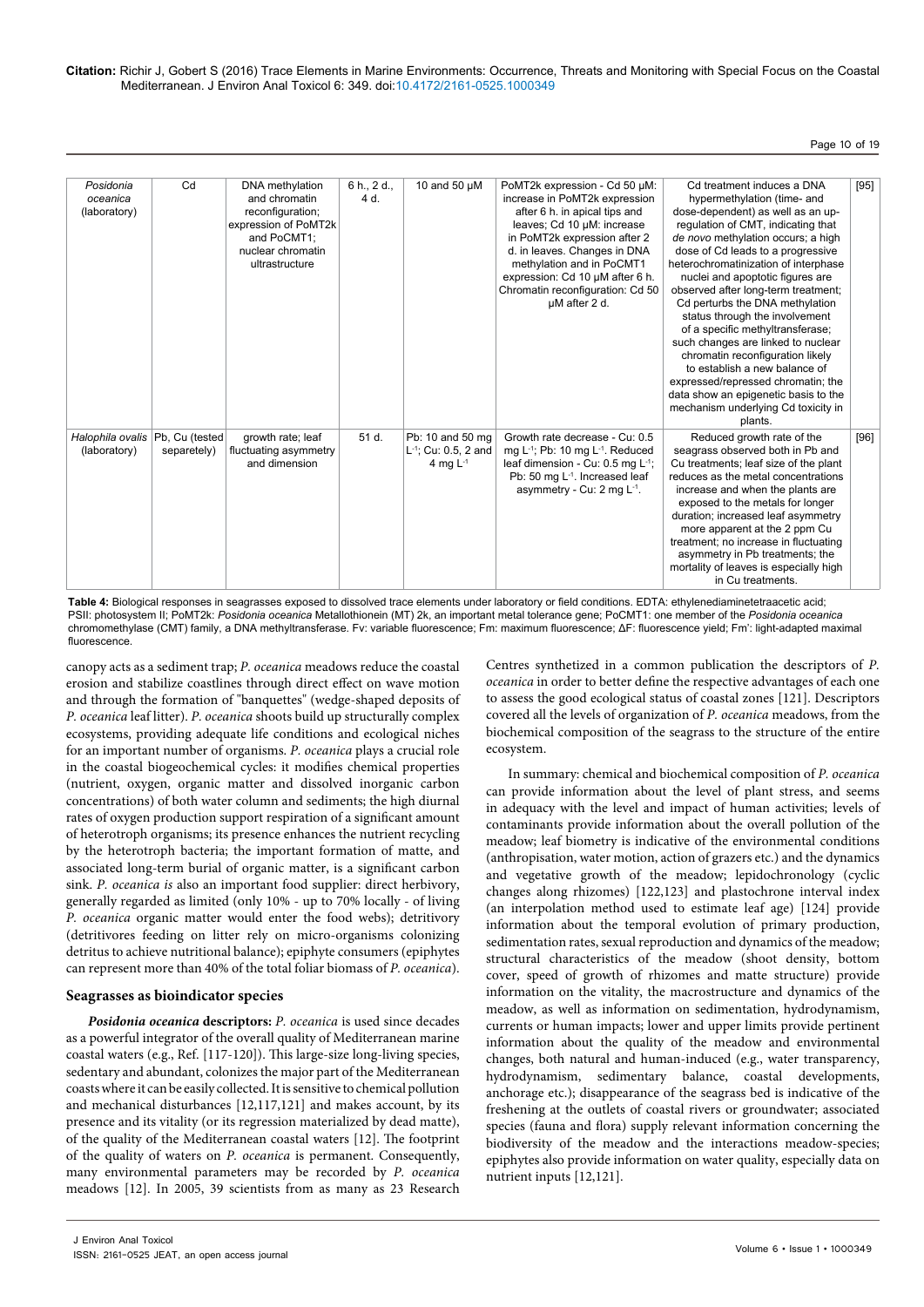Natural and human-induced disturbances experimented by *P. oceanica* meadows (e.g., eutrophication, decrease of water transparency, water motion) and the time of answer of their various related descriptors (hours to decades) vary greatly. A better understanding of the complexity and interactions of these disturbances thus requires a global approach combining different descriptors [121].

**The choice of proper descriptors:** Martínez-Crego et al. [125] identified from the literature 59 seagrass descriptors sensitive to environmental changes at different levels of biological organisation, for the most identical to the ones summarized in Pergent-Martini et al. [121]. Authors validated these descriptors on deep (15 m) and shallow (5 m) *P. oceanica* meadows from the Catalan coast (Spain) covering a wide anthropogenic gradient ranging from undisturbed to severely disturbed sites. Numerous descriptors were discarded: either because they failed to detect large scale (i.e., between-site) variability due to the masking effect of high spatial heterogeneity at smaller scales (i.e., variability between zones; e.g., number of leaves, amino acid contents in rhizomes etc.); either because they were influenced by natural sources of variability such as herbivory or physical settings and showed a low efficiency in ordering deep meadows (e.g., herbivore bite marks, leaf length and width etc.); or because, although they seemed to be linked to environmental status or to specific pollutants, responses of these indicators appeared to be influenced by interactions between different sources of pollution (e.g., interactions between metals and nutrients, interactions between different sources of anthropogenic nitrogen etc.). Among the 59 seagrass descriptors assessed, only 16 were finally unequivocally related to the environmental status gradient under study (among them, 7 concerned TEs); they were representative of physiological (e.g., carbohydrates), biochemical (e.g., TEs), individual (e.g., shoot necrosis), and population (e.g., meadow cover) levels of biotic organisation. Their combination was necessary to cover the entire environmental gradient and to reflect the multiple anthropogenic disturbances causing the gradient [125].

The choice of an adequate suite of indicators appears thenceforth decisive to ensure the consistency of multimetric indices and to provide an ecologically relevant interpretation of the response of biota to multiple stressors [125]. Such multimetric indices, however simplified (i.e., less descriptors) for convenience of application, have been experimented to assess the ecological status of *P. oceanica* meadows, as for example: the POMI index (*Posidonia oceanica* multivariate index) [126,127], the BiPo index (Biotic index using *Posidonia oceanica*) [128], or the PREI index (*Posidonia oceanica* Rapid Easy Index) [129]. These indices need the destructive sampling of shoots from the meadow in order to measure some of the indicators required for their calculation. However, *P. oceanica* being a protected species, the monitoring of the state of conservation of the Mediterranean coastline using *P. oceanica* must therefore evolve toward the implementation of less invasive methods [130] and toward the development of non-destructive index, as proposed by Gobert et al. [131].

## **TE bioaccumulation in seagrasses**

*Posidonia oceanica* **as model:** In the Mediterranean, *P. oceanica* is regarded as a powerful indicator of bioavailable TEs since it highly bioconcentrates these chemicals. Thus, biconcentration factors from filtered seawater to *P. oceanica* leaves ranged between 2,000 and 36,000 for Cd, Cr, Cu, Pb and Zn in two uncontaminated Italian areas [132,133]. *P. oceanica* further accumulates TEs at levels reflecting the contaminantion status of its environment (water and sediments) as shown from experiments and field studies (e.g., Ref. [134-139]). In addition, *P. oceanica* ability to record the past levels of contaminants

coupled to the dating possibilities offered by the lepidochronology provide relevant biological archives about the temporal evolution of the coastal contamination in the Mediterranean (e.g., Ref. [140-143]).

Seagrass meadows can be conceptualized as the juxtaposition of 5 separate components, i.e., seagrass shoots, epiphytes, associated algae and animals, and detritus, exchanging flows of TEs between themselves and with their environment, i.e., water and sediments. This conceptualization can be drawn in energy circuit language (Figure 3). Each symbol (production, consumption, storage and flow) of the energy circuit language is rigorously and mathematically defined. By writing such a diagram, one, in essence, is writing equations describing a system. Varying the size of symbols further indicates their physical size and their importance [144,145]. No detailed study has so far modelled the cycling of TEs within *P. oceanica* meadows. Given that the exact quantification of flows and distribution of TEs between *P. oceanica* bed components remains partly poorly known, a similar size was given to symbols modelling their cycling (Figure 3) [146]. An ecological relevant size of the symbols could be gained by combining elemental analysis [147,148], TE uptake experiments [148] and mass balance analysis [147]. The model given here for *P. oceanica* community is derived from Schroeder and Thorhaug [148] work, the only detailed study to our knowledge of the global cycling of TEs within a seagrass (*Thalassia testudinum*) ecosystem. Since providing details on all the components of a *P. oceanica* meadow and their interconnecting flows would exceed the frame of this paper, particular attention will therefore be delivered to the processes directly related to the sole seagrass and its associated epiphytes. TE flows discussed in the next section will be referred to their corresponding lettered-numbered label given in Figure 3 model for clarity purpose.

**TE balance within** *Posidonia oceanica***:** Sanz-Lázaro et al. [147] recently demonstrated the key role played by *P. oceanica* (as a species, not as an ecosystem) in the cycling of TEs in Mediterranean coastal waters. These authors calculated the TE incorporation rates in *P. oceanica* rhizomes, roots and new leaves from mean tissue concentrations and tissue production rates, subtracted TE loss rates through leaf shedding, mechanical breakage (CF1) and grazing (FF1), and extrapolated the balances obtained for their reference meadow to the whole Mediterranean (Table 5, according to the estimates of the total cover of 50,000 km<sup>2</sup> of *P. oceanica* meadows) [112]. Depending on the plant compartment where TEs were mainly accumulated and on their incorporation and loss dynamics, Sanz-Lázaro et al. [147] calculated that *P. oceanica* could act either as a sink (positive balance) or as a source (negative balance; TEs given back accessible to other components of the system or exported) for these chemicals.

Seagrass leaves provide an expanded area to sorb and sequester chemicals (UF1, UF2), and their root-rhizome system facilitates the absorption and accumulation of sediment contaminants (UF6) [68,72]. The extent to which these uptake processes are passive or subject to active physiological regulation will determine the final accumulation behaviour of seagrass compartments relative to the TE levels they are exposed to [149]. TEs accumulated by the leaf canopy and the rootrhizome system may afterward be translocated to below- (basipetal, TF2) or above-ground (acropetal, TF1) tissues, respectively [68,137]. TE concentrations in both above- and below-ground compartments further follow an annual cycle (e.g., Ref. [107,136,149,150]). This seasonality had been initially only attributed to variations in the plant growth dynamics that induced a dilution of the accumulated TEs [151]; but climatic patterns (seasonal rainfalls and storm frequency) leading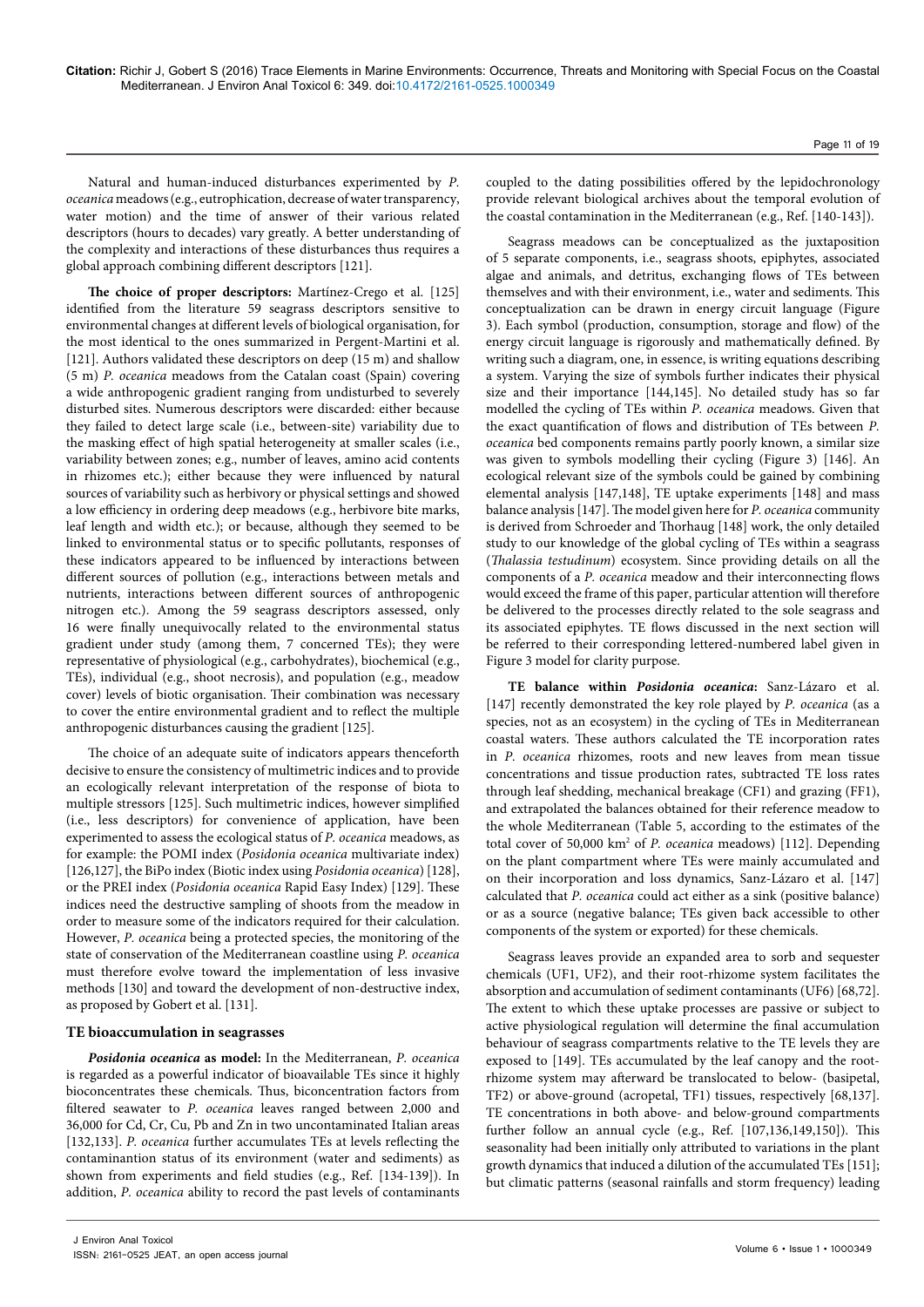to changes in chemical loads in the water and sediments show an equal or greater influence on this seasonality [91,149].

The only few studies that have so far monitored the levels of TEs in *P. oceanica* epiphytes reported a more important accumulation of many TEs (e.g., V, Cr, Fe, As, Pb etc.) in these latest compared to the other seagrass compartments [137,147,149]. In addition to the direct uptake of TEs from the water column (UF2), it has been suggested that their leaching from the seagrass leaves could be an important route of transfert from the plant to its epiphytes (TF4) [152]. Seagrass leaves and more certainly epiphytes (as preferential food resource for numerous grazers) [153] further represent sources of potentially toxic chemicals to the grazer community (FF1, FF2). Since epiphytes are a key component of *P. oceanica* meadows and since they are ubiquitous on the leaves of seagrass species, they should be taken more into consideration when studying TE cycling in seagrass meadows [147].

Seagrass-accumulated chemicals and those associated with the epiphytic layer can be lost to the surrounding water in a dissolved form (LF1, LF2) or be exported bound to blade fragments (CF1, CF2) at senescence [72]. Some TEs like Zn, Cd, Sr or Rb show high release rates through decomposition of *P. oceanica* detritus and are expected to be released in the meadow (LF5); *a contrario*, others like Cs, Tl or Bi show low release rates through decomposition and are more likely to be buried (MF1) or exported to adjacent ecosystems [147]. Finally, the well-developed belowground system of *P. oceanica* roots and rhizomes forming mattes can persist for thousands of years [154], thenceforth sequestrating a fraction of the accumulated and potentially toxic



**Figure 3:** Trace element (TE) cycling between the different components of a *P. oceanica* meadow. Model is drawn in energy circuit language (left) and symbol meaning is given (right) [145]. In such schematic representations, varying the size of symbols indicates their physical size and their importance [144]. Given that the quantification of flows and distribution of TEs between *P. oceanica* bed components remains partly poorly known, a similar size was given to each symbol. The 29 lettered-numbered TE flows between *P. oceanica* bed components are the following: Uptake Flow (UF) leaves (UF1), epiphytes (UF2), algae (UF3) animals (UF4) and detritus (UF5) from water, roots/rhizomes (UF6) and algae (UF7) from sediments, and sediments from water (UF8); Loss Flow (LF) leaves (LF1), epiphytes (LF2), algae (LF3) animals (LF4) and detritus (LF5) to water, roots/rhizomes (LF6) and algae (LF7) to sediments, and sediments to water (LF8). Translocation Flow (TF) roots/rhizomes to leaves (TF1), leaves to roots/rhizomes (TF2), epiphytes to leaves (TF3) and leaves to epiphytes (TF4); Feeding Flow (FF) animals on leaves (FF1), epiphytes (FF2), algae (FF3) and detritus (FF4); Conversion Flow (CF) leaves (CF1), epiphytes (CF2), algae (CF3) and animals (CF4) to detritus; Mineralization Flow (MF) detritus to sediments (MF1). Flow exchanges with adjacent ecosystems are not shown (modified after Ref. [148]).

TEs and reducing the total amount bioavailable to other organisms [147,155]. Seagrasses therefore act not only as biological filters but also as storage compartments, thereby favouring the decrease of environmental toxic substances [156].

# *Mytilus* **spp.**

# **Biology**

It is considered that there exist three species of mussels within the genus *Mytilus* – *M. edulis*, *M. galloprovincialis* and *M. trossulus*. *M. edulis* is distributed along the Atlantic coasts of Europe till high northern latitudes; *M. galloprovincialis* has a more southern repartition along the Atlantic coasts, from Britain to Morocco, and is distributed along the Mediterranean coasts. *M. trossulus* is distributed in the Baltic Sea [157]. In parts of Europe where species are sympatric, both hybridisation and introgression occur [157,158]. *M. galloprovincialis* has moreover become invasive in many parts of the world, including in Australia, Asia, California and the Puget Sound in the United States, and in South Africa [159]. Under optimal conditions, *M. edulis* and *M. galloprovincialis* attain a shell length of 100-130 mm, whereas in marginal conditions, mussels may measure as little as 20-30 mm. Feeding and respiration are carried out via currents of water directed across the gills. Food particles, trapped by cilia, are conveyed towards the labial palps and mouth. Mussels can also actively transport DOM across their gill membrane and utilise it as a nutritional supplement [160].

Reproduction in *Mytilus* spp. follows an annual seasonal cycle. Gametogenesis and energy storage occur in the mantle tissue, where a large shift in cell types (adipogranular cells and vesicular connective tissue vs. gametes) is evident throughout the annual cycle [161]. Sex of mature individuals can be told by the colour of their gonads: pink to orange for females and creamy-white to yellow for males [162]. After spawning, this sex segregation based on mantle colour is not possible anymore as mantle becomes thin and translucent [162,163]. In *M. galloprovincialis* collected in Galicia (Spain), spawning occurs from spring until late August or September [164]; along the French Mediterranean coasts, preponderant spawning occurs in January/ February and partial spawning is observed in April/June [165,166]. As most studies regarding the uptake and elimination kinetics of TEs implicitly assume steady-state conditions for physiological processes, i.e., without a reproductive period [167], the knowledge of mussel reproductive cycle in the area under study is a necessary prerequisite to their use as bioindicator species.

#### *Mytilus* **spp. as bioindicator species**

**Quality indicators:** It is the unique combination of biomonitoring features *Mytilus* spp. exhibit that make them particularly well suited as indicator species [101,168]. They have a broad geographical distribution, ranging from temperate to subarctic regions, and colonize, as euryhalin, estuarine to fully marine waters. Because they are keystone species, it is likely that a pollutant that affects a mussel population will also exhibit a negative impact for the entire ecosystem. As longliving sessile organisms they can integrate the contaminations of their environment over long time periods. Mussels are relatively large, easy to handle, and can be used under laboratory and field conditions. They accumulate chemicals both from their diet (via the gastro-intestinal tract) and from the ambient water (via the tissue membranes in contact with water), exhibit only a limited ability to eliminate pollutants and reach higher bioaccumulation factors than other systematic groupings for many toxicants. Consequently, pollutants might exhibit negative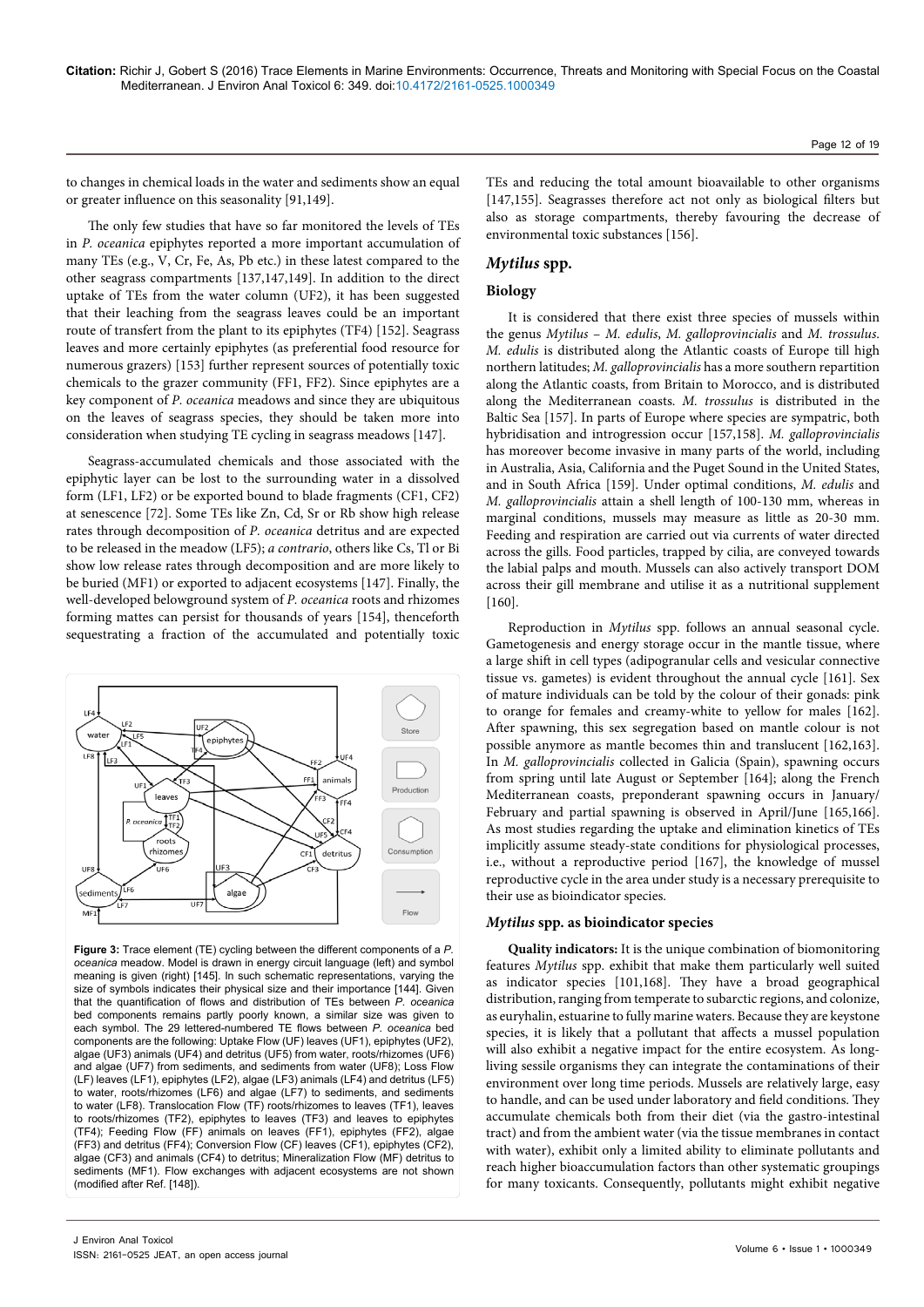|        | <b>Trace element</b> | <b>Balance</b> | World prod. | Equivalence |
|--------|----------------------|----------------|-------------|-------------|
|        | Fe                   | 1,891          | 2,590,000   | 0.07%       |
|        | Ni                   | 175            | 1,590       | 11%         |
| Sink   | Cr                   | 30             | 7,290       | 0.41%       |
|        | As                   | 4.6            | 52.8        | 8.70%       |
|        | Ag                   | 3.6            | 23.1        | 16%         |
| Source | Pb                   | -8             | 4,140       | 0.19%       |
|        | Cd                   | $-11$          | 21          | 53%         |
|        | Co                   | $-21$          | 90          | 24%         |
|        | V                    | $-38$          | 58          | 67%         |
|        | Cu                   | $-45$          | 16,000      | 0.28%       |
|        | Mn                   | $-587$         | 43          | 1375%       |
|        | Zn                   | $-1,459$       | 12,000      | 12%         |

**Table 5:** Annual balances of trace element (TE) amounts in *Posidonia oceanica* (tons y-1) for the whole Mediterranean [147]. Positive or negative amounts indicate either incorporation or release by *P. oceanica*, respectively. These balances, expressed in equivalent % to the 2010 mean world production (tons  $y^1$ ; see Table 1), reflect the quantitative importance of the role played by this species in the cycling of TEs.

impacts on mussels at lower environmental concentrations, facilitating their use as an ecological early warning system. The histomorphology and the physiology of *Mytilus* spp. being well characterised, effects of environmental stresses can be measured at various levels of biological organisation (from molecules to communities). They further are non-controversial as organisms for ecotoxicological research. Finally, as shellfish products, they are a potential source of contaminant exposure for humans. For all these reasons, mussels are very widely used in programs monitoring the chemical contamination of the marine coastal environment (e.g., Ref. [169-172]). Furthermore, consensual methods developed for optimizing the use of *Mytilus* spp. as comparative quantitative indicators make their wide use as environmental monitoring tool strongly relevant [101,173].

**Pollution monitoring:** The level of contaminants in the flesh of mussels reflects the level of bioavailable contaminants in the water [174]. It results from a balance between the concentration in the organism and its environment, which depends on the processes of absorption, excretion and accumulation [101]. Based on the use of these molluscs for monitoring purposes, two types of monitoring strategies have been adopted: passive or active biomonitoring. Passive biomonitoring surveys rely on the use of native populations of wild or cultivated mussels (e.g., the Mussel Watch Program in the USA, Ref. [171], the RNO program in France, Ref. [175]); active biomonitoring surveys resort to transplants of individuals (e.g., RINBIO and MYTILOS programs in the Mediterranean, Ref. [176,177]). In the latter case, caged mussels are immerged on-site during their sexual dormancy for several months so they can accumulate contaminants to balance with their transplantation environment.

The biomonitoring of contaminants in coastal waters is mostly carried out by direct quantification of the accumulated pollutants within individuals (e.g., Ref. [176,178-182]). However, the monitoring of biological responses to pollutants (or biomarkers) at the molecular and cellular level has been showed to be a useful complementary tool in environmental quality evaluation and risk assessment [183,184]. Alteration in specific biomarkers reflect the

type of pollution organisms are facing. For example, metallothioneins and the enzyme d-aminolevulinic acid dehydratase are indicative of metal contamination, the mixed function oxidase system, glutathione S-transferase and acetylcholinesterase are indicative of organic contamination and superoxide dismutase, catalase, glutathione peroxidase and lipid peroxidation are biomarkers of oxidative stress. A multibiomarker approach therefore turns out to be a useful approach as complex mixtures of contaminants usually occur in the environment [183]. But the use of mussels as bioindicator species is not limited to the chemical contaminants. Thus, Kaçar et al. [185] showed that *M. galloprovincialis* bioconcentrated microbial pollution indicators (heterotrophic bacteria and faecal coliforms) and pathogens (*Salmonella* spp.) and could therefore be used to prevent potentially harmful adverse effects of microorganisms from polluted waters and shellfish. Browne et al. [186] experimentally demonstrated that *M. edulis* bioaccumulated microplastics in its flesh. And Lassauque et al. [187] successfully traced sewage and natural freshwater inputs in a Northwest Mediterranean bay from carbon and nitrogen isotopic ratio measurements in *M. galloprovincialis*.

**Seafood and human health:** Mussels are commercially important seafood species. The determination of accumulated concentrations of contaminants in their flesh is essential because of the potential adverse effects of their consumption on human health [188,189]. In the particular case of metals, the maximum permissible limits fixed by the European Commission [190] in edible tissues of mussels are 0.5 mg kg-1 for Hg and 1 mg kg-1 for Cd and Pb (related to fresh weight). Comparison of the concentrations determined in the soft tissues of *M. galloprovincialis* sampled worldwide with the European legislation showed that the levels of these metals generally did not exceed the existing limits (detailed dataset in Ref. [159]). Nevertheless, these toxic elements might also pose some sanitary risks to consumers of shellfish purchased from contaminated hot spots that were identified in all the investigated seas [159,189].

# **Trace element bioaccumulation in** *Mytilus* **spp.**

**Driving factors:** Since the mid-70s, *Mytilus* spp. have been widely used to monitor the chemical contamination of coastal and estuarine ecosystems (e.g., Ref. [101,171,176,177,191,192]). It is well known that TE levels in aquatic organisms represent a time-integrated response to bioavailable pollutants in food and water [193,194]. But these levels do not depend solely on their bioavailability in the environment, since biotic and abiotic factors are further acting [101]. In *Mytilus* spp., biotic factors involved in determining the levels of accumulated TEs are related to the organism growth (age, size, soft tissue weight) and reproduction (sex and gametogenesis). Environmental factors essentially revolve around seasonal cycles (temperature, primary production, salinity etc.), although other parameters may also be involved (e.g., properties of TEs and their interactions, the position of mussels in the intertidal etc.). The influence of these factors must be identified and quantified so that they may be taken into account during sampling, validation of results and monitoring data interpretation (Figure 4) [101]. The environmental biomonitoring is thenceforth made complex due to the diversity of contaminant characteristics (nature, speciation, concentrations and interactions), the diversity of ecological factors (abiotic and biotic) and their variations and interactions in space and time [195].

**Physiological correction:** According to Amiard et al. [169], the seasonal variability of body TE concentrations can be explained primarily by the fluctuations of the mussel body mass. Variations of the mussel flesh weight are related to the availability of food in the environment but also to their ecophysiological cycle including

#### Page 13 of 19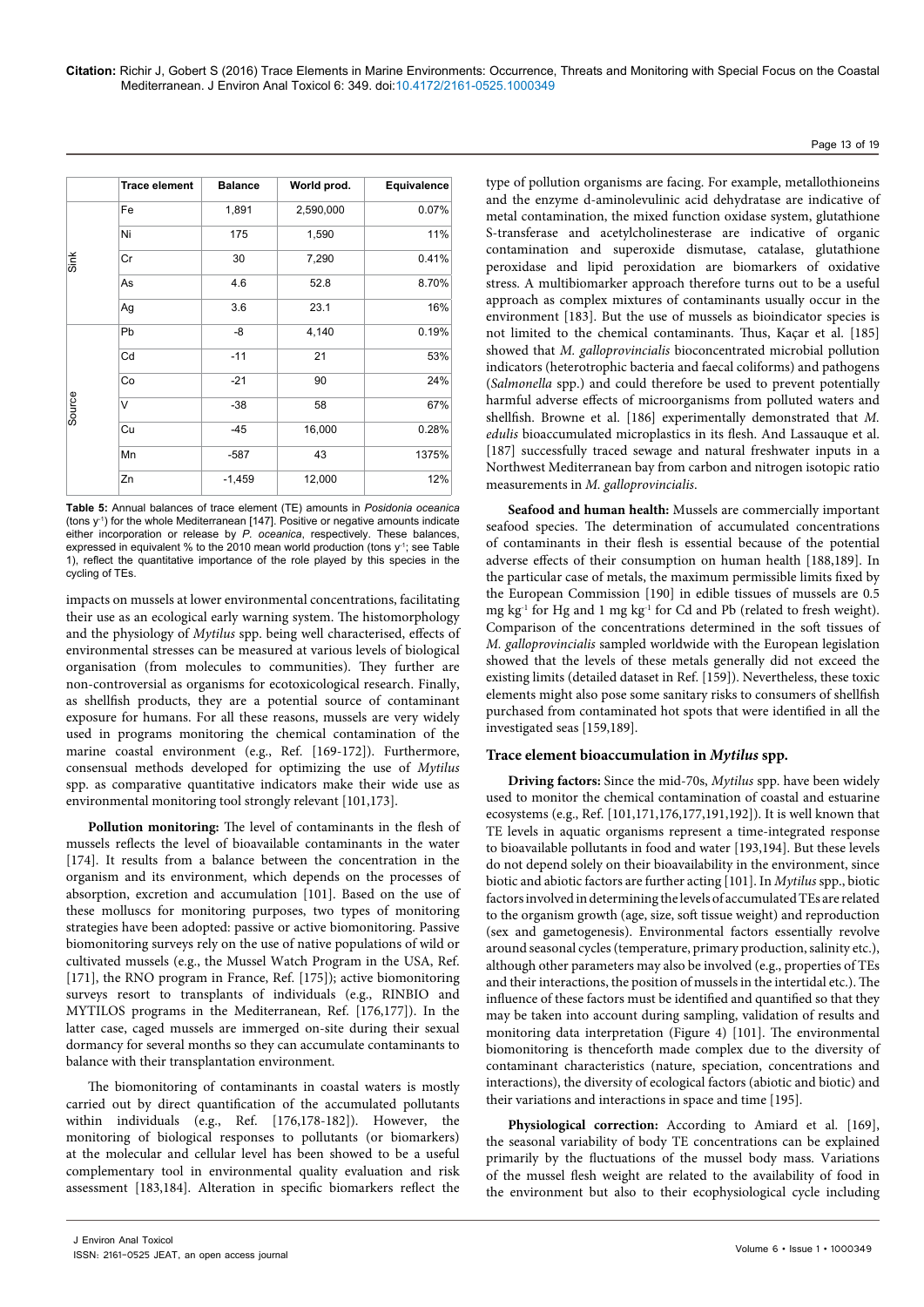gametogenesis and constitution of reserve substances. The gonad development leads to an increase in the body mass and, during this period, TEs present in their flesh are in some way "diluted", while they are "concentrated" when their body mass decreases at the release of the breeding material. The same goes for an increase/decrease in body mass linked to a high/low availability of food (e.g., Ref. [99,196- 198]). A comparison of the raw concentrations between mussels from sites with different trophic and physicochemical characteristics is thenceforth not possible and an adjustment of the data is requested [176]. For this reason, the French Research Institute for Exploitation of the Sea (the IFREMER, that monitors the coastal contamination of France, its overseas departments and territories and the whole Mediterranean littoral) adjusts the concentrations of pollutants measured in caged mussels in the frame of their Mussel Watch Programs with a condition index corresponding to the ratio of the flesh dry weight on the shell dry weight. This condition index has the advantage of being easy to measure, of being a global index comprising several physiological factors (nutrition, reproduction, etc.) [199], and seems to be the biometric variable which is the more closely related to tissue concentrations for a large panel of contaminants [176]. Thus, for TEs, the tissue concentration is inversely proportional to the condition index. Once "adjusted", monitored concentrations can be accurately intercompared between sites and studies [176].

## **Conclusion**

Unlike organic pollutants that can be degraded to less harmful components by biological or chemical processes, TEs are considered as non-degradable pollutants that will accumulate in coastal environnements (mainly in sediments) to levels that might be toxic to the biota. Their toxic properties result from complex interactions between numerous biotic and abiotic factors; the understanding of this complex mechanistic therefore requires both laboratory and field toxicological studies with adequate model organisms. In addition, because of the remobilization processes of chemicals between environmental compartments (e.g., from sediments to the water column), the adverse effects of TE pollution in contaminated environments can remain substantial and long lasting in spite of years of restoration efforts. For these reasons, the monitoring of the contamination by TEs still remains an environmental issue of great concern for the biota, but also for human beings. When compared with the conventional chemical analysis of physical environments (i.e., air, water, soils and sediments), the monitoring relying upon the biota exhibits obvious predominance, mainly because it provides an assessment of the portions of contaminants that are available for uptake and accumulation by aquatic organisms. The election of an appropriate bioindicator organism must meet a set of objective criteria, the first being to accumulate chemicals to levels representative of the contamination status of its environnement. For the coastal Mediterranean, we confirm that the two main bioindicator species, i.e., the seagrass *Posidonia oceanica* and the mussel *Mytilus galloprovincialis*, are indeed appropriate indicators species for TE contamination monitoring [107,137-139,198,200]; and globally, we consider that seagrasses and bivalve mollusks have to be considered among the most suitable environmental indicator organisms because of their large geographical distribution, but also because of their complementarity (according to their lifestyle) as bioindicator species of chemical contamination. In addition, seagrasses form productive and biologically complex coastal ecosystems; the study of specific seagrass descriptors from the molecular to the ecosystem level thus allow to monitor the impact of anthropogenic activities at all levels of biological organization. Finally, bivalve molluscs are commercially important



seafood products. Their use as bioindicator firstly provides relevant information on the quality of water bodies where fish and shellfish products are grown, but also provides important phytosanitary data on the safety of seafood consumption and potential threats to human health.

#### **Acknowledgements**

Funding was provided by the University of Liège (TRANSPOLMED, Fonds spéciaux), by the FRS-FNRS (FRFC 2.4.502.08) and by the French Community of Belgium (ARC Race 05/10-333). This study is part of the STARECAPMED (STAtion of Reference and rEsearch on Change of local and global Anthropogenic Pressures on Mediterranean Ecosystems Drifts) project funded by the Territorial Collectivity of Corsica and by The French Water Agency (PACA-Corsica). Authors are grateful to three anonymous Reviewers for constructive comments on a previous version of the paper and to A. Nackers who improved the language of the manuscript. This publication has the MARE publication number MARE319.

#### **References**

- 1. [Salomidi M, Katsanevakis S, Borja A, Braeckman U, Damalas D, et al. \(2012\)](http://www.medit-mar-sc.net/index.php/marine/article/view/23)  [Assessment of goods and services, vulnerability, and conservation status](http://www.medit-mar-sc.net/index.php/marine/article/view/23)  [of European seabed biotopes: A stepping stone towards ecosystem-based](http://www.medit-mar-sc.net/index.php/marine/article/view/23)  [marine spatial management. Mediterranean Marine Science 13: 49-88.](http://www.medit-mar-sc.net/index.php/marine/article/view/23)
- 2. [Halpern BS, Selkoe KA, Micheli F, Kappel CV \(2007\) Evaluating and ranking](http://www.ncbi.nlm.nih.gov/pubmed/17883495)  [the vulnerability of global marine ecosystems to anthropogenic threats. Conserv](http://www.ncbi.nlm.nih.gov/pubmed/17883495)  [Biol 21: 1301-1315.](http://www.ncbi.nlm.nih.gov/pubmed/17883495)
- 3. [Halpern BS, Walbridge S, Selkoe KA, Kappel CV, Micheli F, et al. \(2008\) A](http://www.ncbi.nlm.nih.gov/pubmed/18276889)  [global map of human impact on marine ecosystems. Science 319: 948-952.](http://www.ncbi.nlm.nih.gov/pubmed/18276889)
- 4. [Costanza R, D'Arge R, De Groot R, Farber S, Grasso M, et al. \(1997\) The value](http://www.nature.com/nature/journal/v387/n6630/full/387253a0.html)  [of the world's ecosystem services and natural capital. Nature 387: 253-260.](http://www.nature.com/nature/journal/v387/n6630/full/387253a0.html)
- 5. [Hughes TP, Baird AH, Bellwood DR, Card M, Connolly SR, et al. \(2003\)](http://www.ncbi.nlm.nih.gov/pubmed/12920289)  [Climate change, human impacts, and the resilience of coral reefs. Science 301:](http://www.ncbi.nlm.nih.gov/pubmed/12920289)  [929-933.](http://www.ncbi.nlm.nih.gov/pubmed/12920289)
- 6. [Worm B, Barbier EB, Beaumont N, Duffy JE, Folke C, et al. \(2006\) Impacts of](http://www.ncbi.nlm.nih.gov/pubmed/17082450)  [biodiversity loss on ocean ecosystem services. Science 314: 787-790.](http://www.ncbi.nlm.nih.gov/pubmed/17082450)
- Bianchi CN, Morri C (2000) Marine biodiversity of the Mediterranean Sea: [Situation, problems and prospects for future research. Marine Pollution Bulletin](http://www.sciencedirect.com/science/article/pii/S0025326X00000278)  [40: 367-376.](http://www.sciencedirect.com/science/article/pii/S0025326X00000278)
- 8. [Boudouresque CF \(2004\) Marine biodiversity in the Mediterranean: status of](http://www.com.univ-mrs.fr/~boudouresque/Publications_pdf/Boudouresque_2004_Biodiversity_Mediterranean_SRPNP.pdf)  [species, populations and communities. Scientific Report of Port-Cros National](http://www.com.univ-mrs.fr/~boudouresque/Publications_pdf/Boudouresque_2004_Biodiversity_Mediterranean_SRPNP.pdf)  [Park 20: 97-146.](http://www.com.univ-mrs.fr/~boudouresque/Publications_pdf/Boudouresque_2004_Biodiversity_Mediterranean_SRPNP.pdf)
- 9. [Levin LA, Boesch DF, Covich A, Dahm C, Erseus C, et al. \(2001\) The function](http://link.springer.com/article/10.1007%2Fs10021-001-0021-4)  [of marine critical transition zones and the importance of sediment biodiversity.](http://link.springer.com/article/10.1007%2Fs10021-001-0021-4)  [Ecosystems 4: 430-451.](http://link.springer.com/article/10.1007%2Fs10021-001-0021-4)
- 10. [Occhipinti-Ambrogi A, Savini D \(2003\) Biological invasions as a component](http://www.ncbi.nlm.nih.gov/pubmed/12735951)  [of global change in stressed marine ecosystems. Mar Pollut Bull 46: 542-551.](http://www.ncbi.nlm.nih.gov/pubmed/12735951)
- 11. [Ardizzone G, Belluscio A, Maiorano \(2006\) Long-term change in the structure](http://onlinelibrary.wiley.com/doi/10.1111/j.1439-0485.2006.00128.x/abstract)  [of a Posidonia oceanica landscape and its reference for a monitoring plan.](http://onlinelibrary.wiley.com/doi/10.1111/j.1439-0485.2006.00128.x/abstract)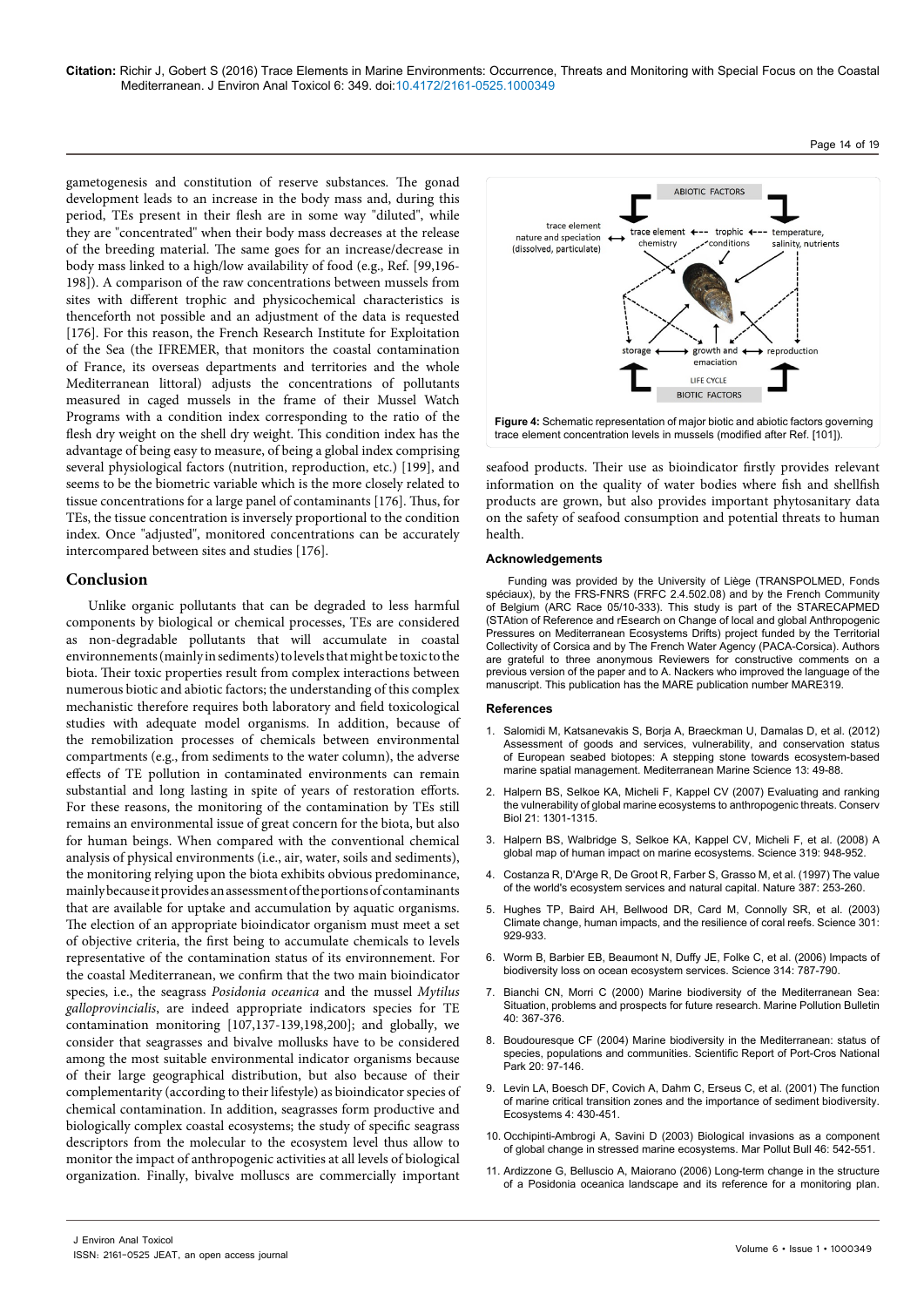Page 15 of 19

[Marine Ecology - An Evolutionary Perspective 27: 299-309.](http://onlinelibrary.wiley.com/doi/10.1111/j.1439-0485.2006.00128.x/abstract)

- 12. Boudouresque CF, Bernard G, Bonhomme P, Charbonnel E, Diviacco G, et al. (2006) Préservation et conservation des herbiers à Posidonia oceanica. RAMOGE pub.
- 13. [Turley CM \(1999\) The changing Mediterranean Sea: A sensitive ecosystem?](http://www.ingentaconnect.com/content/els/00796611/1999/00000044/00000001/art00033) [Progress in Oceanography 44: 387-400.](http://www.ingentaconnect.com/content/els/00796611/1999/00000044/00000001/art00033)
- 14. Saliot A (2005) The Mediterranean Sea. The Handbook of Environmental Chemistry. Springer-Verlag, Berlin Heidelberg.
- 15. [Benoit G, Comeau A \(2005\) Méditerranée, Les perspectives du Plan bleu sur](https://www.cairn.info/resume.php?ID_ARTICLE=MEDI_107_0116) [l'environnement et le développememnt. de l'Aube et Plan Bleu. p: 428.](https://www.cairn.info/resume.php?ID_ARTICLE=MEDI_107_0116)
- 16. Augier H (2010) Guide des fonds marins de Méditerranée Ecologie, flore, faune, plongée. Delachaux et Niestlé, Paris, France.
- 17. [Bethoux JP, Gentili B, Morin P, Nicolas E, Pierre C, et al. \(1999\) The](http://www.sciencedirect.com/science/article/pii/S0079661199000233) [Mediterranean Sea: A miniature ocean for climatic and environmental studies](http://www.sciencedirect.com/science/article/pii/S0079661199000233) [and a key for the climatic functioning of the North Atlantic. Progress in](http://www.sciencedirect.com/science/article/pii/S0079661199000233) [Oceanography 44: 131-146.](http://www.sciencedirect.com/science/article/pii/S0079661199000233)
- 18. McNaught AD, Wilkinson A (1997) Compendium of Chemical Terminology: The Gold Book. 2nd edn. Blackwell Science, London.
- 19. Navratil T, Minarik L (2011) Trace Elements and Contaminants. In: Cilek V, Smith RH (Eds.), Earth System - History and Natural Variability. Global Natural Cycles. EOLSS Publishers, Oxford. p: 30.
- 20. [Duffus JH \(2002\) "Heavy metals" A meaningless term? \(IUPAC technical](http://www.iupac.org/publications/pac/74/5/0793/) [report\). Pure and Applied Chemistry 74: 793-807.](http://www.iupac.org/publications/pac/74/5/0793/)
- 21. [Kabata-Pendias A \(2011\) Trace Elements in Soils and Plants. 4th edn. CRC](https://hwbdocuments.env.nm.gov/Los Alamos National Labs/References/9372.PDF) [Press. Taylor & Francis Group, New York, USA.](https://hwbdocuments.env.nm.gov/Los Alamos National Labs/References/9372.PDF)
- 22. [Markert B, Friese K \(2000\) Trace Elements Their Distribution and Effects in](http://www.sciencedirect.com/science/bookseries/09275215/4) [the Environment. Trace Metals in the Environment.](http://www.sciencedirect.com/science/bookseries/09275215/4)
- 23. [WHO \(1996\) Trace elements in human nutrition and health. WHO Library](http://www.who.int/nutrition/publications/micronutrients/9241561734/en/) [Cataloguing, Geneva. p: 361.](http://www.who.int/nutrition/publications/micronutrients/9241561734/en/)
- 24. WHO (2004) Vitamin and mineral requirements in human nutrition: sd edition. WHO Library Cataloguing-in- Publication Data, Geneva.
- 25. Amiard JC (2011) Les risques chimiques environnementaux: méthodes d'évaluation et impacts sur les organismes. Tec & doc- Lavoisier, Paris, France.
- 26. [Nordberg GF, Fowler BA, Nordberg M, Friberg LT \(2007\) Handbook on the](http://www.sciencedirect.com/science/book/9780123694133) [Toxicology of Metals. 3rd edn. Elsevier Inc.](http://www.sciencedirect.com/science/book/9780123694133)
- 27. [Kesle SE \(2007\) Mineral supply and demand into the 21st century. US](http://pubs.usgs.gov/circ/2007/1294/reports/paper9.pdf) [Geological Survey Circular. pp: 55-62.](http://pubs.usgs.gov/circ/2007/1294/reports/paper9.pdf)
- 28. [Tiess G \(2010\) Minerals policy in Europe: Some recent developments.](http://www.sciencedirect.com/science/article/pii/S0301420710000255) [Resources Policy 35: 190-198.](http://www.sciencedirect.com/science/article/pii/S0301420710000255)
- 29. [Sievers H, Buchholz P, Huy D \(2010\) Evaluating supply risks for mineral raw](http://www.polinares.eu/docs/polinares_rmg_aims2010.pdf) [materials. POLINARES working paper 27: 13.](http://www.polinares.eu/docs/polinares_rmg_aims2010.pdf)
- 30. [Daughton CG \(2004\) Non-regulated water contaminants: Emerging research.](http://www.sciencedirect.com/science/article/pii/S0195925504000721) [Environmental Impact Assessment Review 24: 711-732.](http://www.sciencedirect.com/science/article/pii/S0195925504000721)
- 31. [Daughton CG \(2005\) Emerging chemicals as pollutants in the environment: A](http://www.rnrf.org/rrj/featured/daughton.pdf) [21st century perspective. Renewable Resources Journal 23: 6-23.](http://www.rnrf.org/rrj/featured/daughton.pdf)
- 32. [Moskalyk RR, Alfantazi AM \(2003\) Processing of vanadium: A review. Minerals](http://www.sciencedirect.com/science/article/pii/S0892687503002139) [Engineering 16: 793-805.](http://www.sciencedirect.com/science/article/pii/S0892687503002139)
- 33. [Shtangeeva I, Bali R, Harris A \(2011\) Bioavailability and toxicity of antimony.](http://www.sciencedirect.com/science/article/pii/S0375674210001081) [Journal of Geochemical Exploration 110: 40-45.](http://www.sciencedirect.com/science/article/pii/S0375674210001081)
- 34. [Filella M, Belzile N, Chen YW \(2002\) Antimony in the environment: A review](http://www.sciencedirect.com/science/article/pii/S0012825201000708) [focused on natural waters - I. Occurrence. Earth-Science Reviews 57: 125-176.](http://www.sciencedirect.com/science/article/pii/S0012825201000708)
- 35. Fowler BA, Sexton MJ (2007) Bismuth. In: Nordberg GF (Ed), Handbook on the Toxicology of Metals. Elsevier Inc. pp: 433-443.
- 36. Beckett WS, Nordberg GF, Thomas WC (2007) Routes of exposure, dose, and metabolism of metals. In: Nordberg GF (Eds), Handbook on the Toxicology of Metals. Elsevier Inc. pp: 39-64.
- 37. [WHO \(2011\) Guidelines for drinking-water quality: fourth edition. WHO Library](http://www.who.int/water_sanitation_health/publications/2011/dwq_guidelines/en/) [Cataloguing-in-Publication Data, Geneva. p: 564.](http://www.who.int/water_sanitation_health/publications/2011/dwq_guidelines/en/)
- 38. [van Leeuwen FX \(2000\) Safe drinking water: the toxicologist's approach. Food](http://www.ncbi.nlm.nih.gov/pubmed/10717371) [Chem Toxicol 38: S51-58.](http://www.ncbi.nlm.nih.gov/pubmed/10717371)
- 39. EPA (2009) List of contaminants and their maximum contaminant level (EPA 816-F-09-0004). United States Environmental Protection Agency.
- 40. [HC \(2014\) Guidelines for Canadian Drinking Water Quality Summary Table.](http://www.esdat.com.au/Environmental Standards/Canada/Fed/Canadian Drinking Water.PDF)  [Water, Air and Climate Change Bureau, Healthy Environments and Consumer](http://www.esdat.com.au/Environmental Standards/Canada/Fed/Canadian Drinking Water.PDF)  [Safety Branch, Health Canada, Ottawa, Ontario, Canada.](http://www.esdat.com.au/Environmental Standards/Canada/Fed/Canadian Drinking Water.PDF)
- 41. COT (2008) COT Statement on the 2006 UK Total Diet Study of Metals and other Elements. The Committee on Toxicity of Chemicals in Food, Consumer Products and the Environment, London.
- 42. [Schwarzenbach RP, Egli T, Hofstetter TB, Von Gunten U, Wehrli B \(2010\)](http://www.annualreviews.org/doi/abs/10.1146/annurev-environ-100809-125342)  [Global water pollution and human health. Annual Review of Environment and](http://www.annualreviews.org/doi/abs/10.1146/annurev-environ-100809-125342)  [Resources 35: 109-136.](http://www.annualreviews.org/doi/abs/10.1146/annurev-environ-100809-125342)
- 43. [Järup L \(2003\) Hazards of heavy metal contamination. Br Med Bull 68: 167-](http://www.ncbi.nlm.nih.gov/pubmed/14757716) [182.](http://www.ncbi.nlm.nih.gov/pubmed/14757716)
- 44. [Pan J, Plant JA, Voulvoulis N, Oates CJ, Ihlenfeld C \(2010\) Cadmium levels](http://www.ncbi.nlm.nih.gov/pubmed/19688602)  [in Europe: implications for human health. Environ Geochem Health 32: 1-12.](http://www.ncbi.nlm.nih.gov/pubmed/19688602)
- 45. Salem HM, Eweida EA, Farag A (2000) Heavy metals in drinking water and their environmental impact on human health. Proceedings of the International Conference for Environmental Hazard, Cairo, Egypt. pp: 542- 556.
- 46. [Goldhaber SB \(2003\) Trace element risk assessment: essentiality vs. toxicity.](http://www.ncbi.nlm.nih.gov/pubmed/14550763)  [Regul Toxicol Pharmacol 38: 232-242.](http://www.ncbi.nlm.nih.gov/pubmed/14550763)
- 47. Callender E (2003) Heavy metals in the environment Historical trends. In: Holland HD, Turekian KK (Eds), Treatise on Geochemistry 99: 67-105.
- 48. [Nriagu JO \(1990\) Global metal pollution. Environment Science and Policy for](http://www.tandfonline.com/doi/abs/10.1080/00139157.1990.9929037?journalCode=venv20)  [Sustainable Development 32: 7-33.](http://www.tandfonline.com/doi/abs/10.1080/00139157.1990.9929037?journalCode=venv20)
- 49. [Nriagu JO \(1989\) A global assessment of natural sources of atmospheric trace](http://www.nature.com/nature/journal/v338/n6210/abs/338047a0.html)  [metals. Nature 338: 47-49.](http://www.nature.com/nature/journal/v338/n6210/abs/338047a0.html)
- 50. [Bethoux JP, Courau P, Nicolas E, Ruizpino D \(1990\) Trace metal pollution in](http://archimer.ifremer.fr/doc/00103/21418/18995.pdf)  [the Mediterranean Sea. Oceanologica Acta 13: 481-488.](http://archimer.ifremer.fr/doc/00103/21418/18995.pdf)
- 51. [PNUE/PAM \(2009\) Etat de l'environnement et du développement en](http://planbleu.org/sites/default/files/publications/soed2009-fr.pdf)  [Méditerranée. PNUE/PAM-Plan Bleu, Athènes.](http://planbleu.org/sites/default/files/publications/soed2009-fr.pdf)
- 52. [Tanaka Y \(2006\) Regulation of land-based marine pollution in international](http://www.zaoerv.de/66_2006/66_2006_3_a_535_574.pdf)  [law: A comparative analysis between global and regional legal frameworks.](http://www.zaoerv.de/66_2006/66_2006_3_a_535_574.pdf)  [Zeitschrift für ausländisches öffentliches Recht und Völkerrecht 66: 535-574.](http://www.zaoerv.de/66_2006/66_2006_3_a_535_574.pdf)
- 53. [UN \(2004\) Oceans and the law of the sea. United Nations general assembly,](http://www.un.org/depts/los/general_assembly/general_assembly_reports.htm)  [report of the Secretary-General, A/59/62/Add.1.](http://www.un.org/depts/los/general_assembly/general_assembly_reports.htm)
- 54. [Pan K, Wang WX \(2012\) Trace metal contamination in estuarine and coastal](http://www.ncbi.nlm.nih.gov/pubmed/21470665)  [environments in China. Sci Total Environ 421-422: 3-16.](http://www.ncbi.nlm.nih.gov/pubmed/21470665)
- 55. [Doney SC \(2010\) The growing human footprint on coastal and open-ocean](http://www.ncbi.nlm.nih.gov/pubmed/20558706)  [biogeochemistry. Science 328: 1512-1516.](http://www.ncbi.nlm.nih.gov/pubmed/20558706)
- 56. [Bruland KW, Lohan MC \(2003\) Controls of Trace Metals in Seawater. In:](http://www.whoi.edu/cms/files/6.02_32043.pdf)  [Holland HD, Turekian KK \(Eds\) The Oceans and Marine Geochemistry 6: 23-47.](http://www.whoi.edu/cms/files/6.02_32043.pdf)
- 57. [Ahlf W, Drost W, Heise S \(2009\) Incorporation of metal bioavailability into](http://link.springer.com/article/10.1007%2Fs11368-009-0109-6)  [regulatory frameworks-metal exposure in water and sediment. Journal of Soils](http://link.springer.com/article/10.1007%2Fs11368-009-0109-6)  [and Sediments 9: 411-419.](http://link.springer.com/article/10.1007%2Fs11368-009-0109-6)
- 58. [McGeer J, Henningsen G, Lanno R, Fisher N, Sappington K, et al. \(2004\) Issue](http://www.epa.gov/sites/production/files/2014-11/documents/bio_final.pdf)  [paper on the bioavailability and bioaccumulation of metals. US Environmental](http://www.epa.gov/sites/production/files/2014-11/documents/bio_final.pdf)  [Protection Agency, Lexington, MA.](http://www.epa.gov/sites/production/files/2014-11/documents/bio_final.pdf)
- 59. [Goldberg ED \(1954\) Marine Geochemistry 1. Chemical Scavengers of the Sea.](http://adsabs.harvard.edu/abs/1954JG.....62..249G)  [The Journal of Geology 62: 249-265.](http://adsabs.harvard.edu/abs/1954JG.....62..249G)
- 60. [Turekian KK \(1977\) The fate of metals in the oceans. Geochimica et](http://www.sciencedirect.com/science/article/pii/0016703777901090)  [Cosmochimica Acta 41: 1139-1144.](http://www.sciencedirect.com/science/article/pii/0016703777901090)
- 61. [Burton Jr GA \(2010\) Metal bioavailability and toxicity in sediments. Critical](http://www.tandfonline.com/doi/abs/10.1080/10643380802501567)  [Reviews in Environmental Science and Technology 40: 852-907.](http://www.tandfonline.com/doi/abs/10.1080/10643380802501567)
- 62. [Batley GE, Apte SC, Stauber JL \(2004\) Speciation and bioavailability of trace](http://www.publish.csiro.au/paper/CH04095.htm)  [metals in water: Progress since 1982. Australian Journal of Chemistry 57: 903-](http://www.publish.csiro.au/paper/CH04095.htm) [919.](http://www.publish.csiro.au/paper/CH04095.htm)
- 63. [Rainbow PS \(2002\) Kenneth Mellanby Review Award. Trace metal](http://www.ncbi.nlm.nih.gov/pubmed/12442773)  [concentrations in aquatic invertebrates: why and so what? Environ Pollut 120:](http://www.ncbi.nlm.nih.gov/pubmed/12442773)  [497-507.](http://www.ncbi.nlm.nih.gov/pubmed/12442773)
- 64. [Chapman PM \(2008\) Environmental risks of inorganic metals and metalloids:](http://www.tandfonline.com/doi/abs/10.1080/10807030701790272?journalCode=bher20#.Vp4Lkvl97IU)  [A continuing, evolving scientific odyssey. Human and Ecological Risk](http://www.tandfonline.com/doi/abs/10.1080/10807030701790272?journalCode=bher20#.Vp4Lkvl97IU)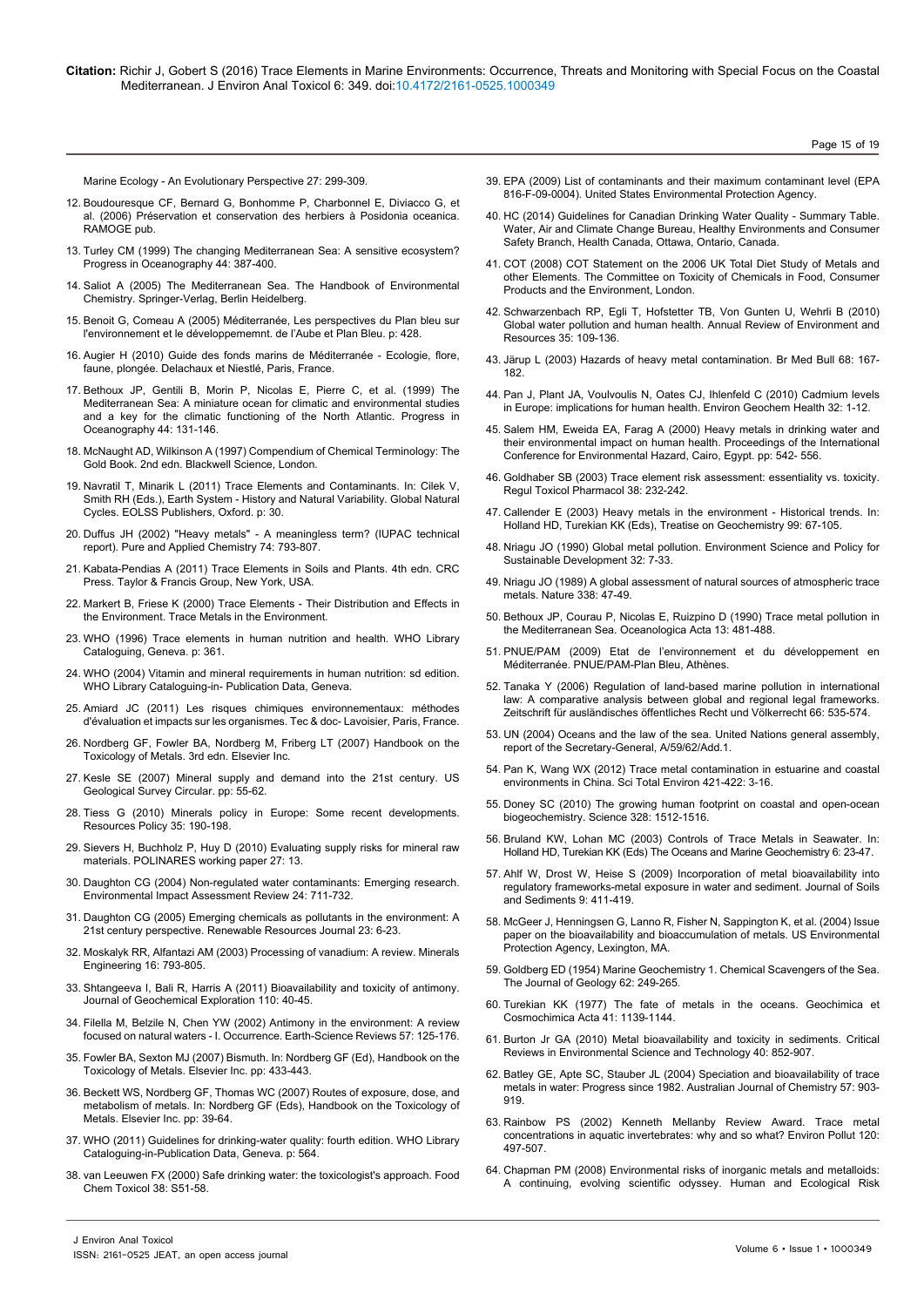[Assessment 14: 5-40.](http://www.tandfonline.com/doi/abs/10.1080/10807030701790272?journalCode=bher20#.Vp4Lkvl97IU)

- 65. [Wallace WG, Lee BG, Luoma SN \(2003\) Subcellular compartmentalization of](http://wwwrcamnl.wr.usgs.gov/tracel/references/pdf/MarEcolProgSer_v249p183.pdf) [Cd and Zn in two bivalves. I. Significance of metal-sensitive fractions \(MSF\)](http://wwwrcamnl.wr.usgs.gov/tracel/references/pdf/MarEcolProgSer_v249p183.pdf) [and biologically detoxified metal \(BDM\). Marine Ecology Progress Series 249:](http://wwwrcamnl.wr.usgs.gov/tracel/references/pdf/MarEcolProgSer_v249p183.pdf) [183-197.](http://wwwrcamnl.wr.usgs.gov/tracel/references/pdf/MarEcolProgSer_v249p183.pdf)
- 66. [Wallace WG, Luoma SN \(2003\) Subcellular compartmentalization of Cd and](http://wwwrcamnl.wr.usgs.gov/tracel/references/pdf/MarEcolProgSer_v257p125.pdf) [Zn in two bivalves. II. Significance of trophically available metal \(TAM\). Marine](http://wwwrcamnl.wr.usgs.gov/tracel/references/pdf/MarEcolProgSer_v257p125.pdf) [Ecology Progress Series 257: 125-137.](http://wwwrcamnl.wr.usgs.gov/tracel/references/pdf/MarEcolProgSer_v257p125.pdf)
- 67. [Mayer-Pinto M, Underwood AJ, Tolhurst T, Coleman RA \(2010\) Effects](http://www.sciencedirect.com/science/article/pii/S0022098110002182) [of metals on aquatic assemblages: What do we really know? Journal of](http://www.sciencedirect.com/science/article/pii/S0022098110002182) [Experimental Marine Biology and Ecology 391: 1-9.](http://www.sciencedirect.com/science/article/pii/S0022098110002182)
- 68. [Ralph PJ, David T, Kenneth M, Stephanie S, Macinnis-Ng CMO \(2006\) Human](http://link.springer.com/chapter/10.1007%2F978-1-4020-2983-7_24) [impacts on seagrasses: Eutrophication, sedimentation, and contamination. In:](http://link.springer.com/chapter/10.1007%2F978-1-4020-2983-7_24) [Larkum AWD, Orth RJ, Duarte CM \(Eds\), Seagrasses: Biology, Ecology and](http://link.springer.com/chapter/10.1007%2F978-1-4020-2983-7_24) [Conservation. Springer, Dordrecht, The Netherlands. pp: 567-593.](http://link.springer.com/chapter/10.1007%2F978-1-4020-2983-7_24)
- 69. Chappie DJ, Burton GAJ (2000) Applications of aquatic and sediment toxicity testing in situ. Soil and Sediment Contamination 9: 219-245.
- 70. [Liber K, Goodfellow W, den Besten P, Clements W, Galloway T, et al. \(2007\)](http://onlinelibrary.wiley.com/doi/10.1897/2006-029FIN.1/abstract) [In situ–based effects measures: Considerations for Improving methods and](http://onlinelibrary.wiley.com/doi/10.1897/2006-029FIN.1/abstract) [approaches. Integrated Environmental Assessment and Management 3: 246-](http://onlinelibrary.wiley.com/doi/10.1897/2006-029FIN.1/abstract) [258.](http://onlinelibrary.wiley.com/doi/10.1897/2006-029FIN.1/abstract)
- 71. [Clements WH, Hickey CW, Kidd KA \(2012\) How do aquatic communities](http://www.ncbi.nlm.nih.gov/pubmed/22903782) [respond to contaminants? It depends on the ecological context. Environ Toxicol](http://www.ncbi.nlm.nih.gov/pubmed/22903782) [Chem 31: 1932-1940.](http://www.ncbi.nlm.nih.gov/pubmed/22903782)
- 72. [Lewis MA, Devereux R \(2009\) Nonnutrient anthropogenic chemicals in](http://www.ncbi.nlm.nih.gov/pubmed/19006414) [seagrass ecosystems: fate and effects. Environ Toxicol Chem 28: 644-661.](http://www.ncbi.nlm.nih.gov/pubmed/19006414)
- 73. [Fairbrother A, Wenstel R, Sappington K, Wood W \(2007\) Framework for metals](http://www.ncbi.nlm.nih.gov/pubmed/17889701) [risk assessment. Ecotoxicol Environ Saf 68: 145-227.](http://www.ncbi.nlm.nih.gov/pubmed/17889701)
- 74. [van Dam RA, Harford AJ, Houston MA, Hogan AC, Negri AP \(2008\) Tropical](http://resoccultae.com/ecotox/aje/archives/vol14p55.pdf) [marine toxicity testing in Australia: a review and recommandations. Australasian](http://resoccultae.com/ecotox/aje/archives/vol14p55.pdf) [Journal of Ecotoxicology 14: 55-88.](http://resoccultae.com/ecotox/aje/archives/vol14p55.pdf)
- 75. [Adams MS, Stauber JL \(2008\) Marine whole sediment toxicity tests for use in](http://www.ecotox.org.au/aje/archives/vol14p155.pdf) [temperate and tropical Australian environments: current status. Australasian](http://www.ecotox.org.au/aje/archives/vol14p155.pdf) [Journal of Ecotoxicology 14: 155-167.](http://www.ecotox.org.au/aje/archives/vol14p155.pdf)
- 76. [Depledge MH, Hopkin SP \(1995\) Methods to assess effects on brackish,](http://www.scopenvironment.org/downloadpubs/scope53/chapter07.html) [estuarine, and near-coastal water organisms. In: Lindhurst RA, Bourdeau P,](http://www.scopenvironment.org/downloadpubs/scope53/chapter07.html) [Tardiff RG \(Eds.\). Methods to Assess the Effects of Chemicals on Ecosystems.](http://www.scopenvironment.org/downloadpubs/scope53/chapter07.html) [pp: 125-149.](http://www.scopenvironment.org/downloadpubs/scope53/chapter07.html)
- 77. Bryan GW, Langston WJ, Hummerstone LG, Burt GR (1985) A guide to the assessment of heavy-metal contamination in estuaries using biological indicators. Marine Biological Association of the United Kingdom. Occasional Publication 4: 92.
- 78. [USEPA \(2004\) Overview of freshwater and marine toxicity tests: A technical](http://oehha.ca.gov/ecotox/pdf/marinetox3.pdf) [tool for ecological risk assessment. United States Environmental Protection](http://oehha.ca.gov/ecotox/pdf/marinetox3.pdf) [Agency, Davis.](http://oehha.ca.gov/ecotox/pdf/marinetox3.pdf)
- 79. [Rosen G, Rivera-Duarte I, Kear-Padilla L, Chadwick DB \(2005\) Use of](http://www.ncbi.nlm.nih.gov/pubmed/15720003) [laboratory toxicity tests with bivalve and echinoderm embryos to evaluate the](http://www.ncbi.nlm.nih.gov/pubmed/15720003) [bioavailability of copper in San Diego Bay, California, USA. Environ Toxicol](http://www.ncbi.nlm.nih.gov/pubmed/15720003) [Chem 24: 415-422.](http://www.ncbi.nlm.nih.gov/pubmed/15720003)
- 80. [Nadella SR, Fitzpatrick JL, Franklin N, Bucking C, Smith S, et al. \(2009\) Toxicity](http://www.ncbi.nlm.nih.gov/pubmed/18832046) [of dissolved Cu, Zn, Ni and Cd to developing embryos of the blue mussel](http://www.ncbi.nlm.nih.gov/pubmed/18832046) [\(Mytilus trossolus\) and the protective effect of dissolved organic carbon. Comp](http://www.ncbi.nlm.nih.gov/pubmed/18832046) [Biochem Physiol C Toxicol Pharmacol 149: 340-348.](http://www.ncbi.nlm.nih.gov/pubmed/18832046)
- 81. [Ciacci C, Barmo C, Gallo G, Maisano M, Cappello T, et al. \(2012\) Effects of](http://www.ncbi.nlm.nih.gov/pubmed/22673405) [sublethal, environmentally relevant concentrations of hexavalent chromium in](http://www.ncbi.nlm.nih.gov/pubmed/22673405) [the gills of Mytilus galloprovincialis. Aquat Toxicol 120-121: 109-118.](http://www.ncbi.nlm.nih.gov/pubmed/22673405)
- 82. [Millward GE, Kadam S, Jha AN \(2012\) Tissue-specific assimilation, depuration](http://www.ncbi.nlm.nih.gov/pubmed/22243892) [and toxicity of nickel in Mytilus edulis. Environ Pollut 162: 406-412.](http://www.ncbi.nlm.nih.gov/pubmed/22243892)
- 83. [Wang Q, Liu B, Yang H, Wang X, Lin Z \(2009\) Toxicity of lead, cadmium and](http://www.ncbi.nlm.nih.gov/pubmed/19504184) [mercury on embryogenesis, survival, growth and metamorphosis of Meretrix](http://www.ncbi.nlm.nih.gov/pubmed/19504184) [meretrix larvae. Ecotoxicology 18: 829-837.](http://www.ncbi.nlm.nih.gov/pubmed/19504184)
- 84. [King CK, Dowse MC, Simpson SL \(2010\) Toxicity of metals to the bivalve](http://www.ncbi.nlm.nih.gov/pubmed/19888624) [Tellina deltoidalis and relationships between metal bioaccumulation and metal](http://www.ncbi.nlm.nih.gov/pubmed/19888624) [partitioning between seawater and marine sediments. Arch Environ Contam](http://www.ncbi.nlm.nih.gov/pubmed/19888624) [Toxicol 58: 657-665.](http://www.ncbi.nlm.nih.gov/pubmed/19888624)
- 85. [Klobucar GI, Stambuk A, Hylland K, Pavlica M \(2008\) Detection of DNA](http://www.ncbi.nlm.nih.gov/pubmed/18632135)  [damage in haemocytes of Mytilus galloprovincialis in the coastal ecosystems of](http://www.ncbi.nlm.nih.gov/pubmed/18632135)  [Kastela and Trogir bays, Croatia. Sci Total Environ 405: 330-337.](http://www.ncbi.nlm.nih.gov/pubmed/18632135)
- 86. [Thompson B, Anderson B, Hunt J, Taberski K, Phillips B \(1999\) Relationships](http://www.sciencedirect.com/science/article/pii/S0141113699000604)  [between sediment contamination and toxicity in San Francisco Bay. Marine](http://www.sciencedirect.com/science/article/pii/S0141113699000604)  [Environmental Research 48: 285-309.](http://www.sciencedirect.com/science/article/pii/S0141113699000604)
- 87. [Long ER, Macdonald DD, Smith SL, Calder FD \(1995\) Incidence of adverse](http://link.springer.com/article/10.1007%2FBF02472006)  [biological effects within ranges of chemical concentrations in marine and](http://link.springer.com/article/10.1007%2FBF02472006)  [estuarine sediments. Environmental Management 19: 81-97.](http://link.springer.com/article/10.1007%2FBF02472006)
- 88. [Salazar MH, Duncan PB, Salazar SM, Rose KA \(1995\) In situ bioassays using](http://yosemite.epa.gov/R10/OEA.NSF/34090d07b77d50bd88256b79006529e8/b5f592b97cf36e8d882575940079ab5c/$FILE/MusselsAstmsuper.pdf)  [transplanted mussels: II. Assessing contaminated sediment at a superfund](http://yosemite.epa.gov/R10/OEA.NSF/34090d07b77d50bd88256b79006529e8/b5f592b97cf36e8d882575940079ab5c/$FILE/MusselsAstmsuper.pdf)  [site in Puget Sound. Environmental Toxicology and Risk Assessment -](http://yosemite.epa.gov/R10/OEA.NSF/34090d07b77d50bd88256b79006529e8/b5f592b97cf36e8d882575940079ab5c/$FILE/MusselsAstmsuper.pdf)  [Third Symposium. American Society for Testing and Materials STP 1218,](http://yosemite.epa.gov/R10/OEA.NSF/34090d07b77d50bd88256b79006529e8/b5f592b97cf36e8d882575940079ab5c/$FILE/MusselsAstmsuper.pdf)  [Philadelphia. pp: 242-263.](http://yosemite.epa.gov/R10/OEA.NSF/34090d07b77d50bd88256b79006529e8/b5f592b97cf36e8d882575940079ab5c/$FILE/MusselsAstmsuper.pdf)
- 89. [Lyngby JE, Brix H \(1984\) The uptake of heavy metals in eelgrass Zostera](http://www.jstor.org/stable/20112908)  [marina and their effect on growth. Ecological Bulletin 36: 81-89.](http://www.jstor.org/stable/20112908)
- 90. [Malea P, Haritonidis S \(1996\) Toxicity and uptake of aluminium by the seagrass](http://www.bio.auth.gr/v1/en/content/toxicity-and-uptake-aluminium-seagrass-halophila-stipulacea-forsk-aschers-and-response)  [Halophila stipulacea \(forsk.\) aschers, in response to aluminium exposure.](http://www.bio.auth.gr/v1/en/content/toxicity-and-uptake-aluminium-seagrass-halophila-stipulacea-forsk-aschers-and-response)  [Fresenius Environmental Bulletin 5: 345-350.](http://www.bio.auth.gr/v1/en/content/toxicity-and-uptake-aluminium-seagrass-halophila-stipulacea-forsk-aschers-and-response)
- 91. [Prange JA, Dennison WC \(2000\) Physiological responses of five seagrass](http://www.sciencedirect.com/science/article/pii/S0025326X00001260)  [species to trace metals. Marine Pollution Bulletin 41: 327-336.](http://www.sciencedirect.com/science/article/pii/S0025326X00001260)
- 92. [Ralph PJ, Burchett MD \(1998\) Photosynthetic response of Halophila ovalis to](http://www.sciencedirect.com/science/article/pii/S0269749198001213)  [heavy metal stress. Environmental Pollution 103: 91-101.](http://www.sciencedirect.com/science/article/pii/S0269749198001213)
- 93. [Macinnis-Ng CM, Ralph PJ \(2002\) Towards a more ecologically relevant](http://www.ncbi.nlm.nih.gov/pubmed/12398373)  [assessment of the impact of heavy metals on the photosynthesis of the](http://www.ncbi.nlm.nih.gov/pubmed/12398373)  [seagrass, Zostera capricorni. Mar Pollut Bull 45: 100-106.](http://www.ncbi.nlm.nih.gov/pubmed/12398373)
- 94. [Macinnis-Ng CMO, Ralph PJ \(2004\) Variations in sensitivity to copper and zinc](http://www.sciencedirect.com/science/article/pii/S0022098103005033)  [among three isolated populations of the seagrass, Zostera capricorni. Journal](http://www.sciencedirect.com/science/article/pii/S0022098103005033)  [of Experimental Marine Biology and Ecology 302: 63-83.](http://www.sciencedirect.com/science/article/pii/S0022098103005033)
- 95. [Greco M, Chiappetta A, Bruno L, Bitonti MB \(2012\) In Posidonia oceanica](http://www.ncbi.nlm.nih.gov/pubmed/22058406)  [cadmium induces changes in DNA methylation and chromatin patterning. J](http://www.ncbi.nlm.nih.gov/pubmed/22058406)  [Exp Bot 63: 695-709.](http://www.ncbi.nlm.nih.gov/pubmed/22058406)
- 96. [Ambo-Rappe R, Lajus DL, Schreider MJ \(2011\) Heavy metal impact on growth](http://www.academicjournals.org/article/article1379488738_Ambo-Rappe et al.pdf)  [and leaf asymmetry of seagrass, Halophila ovalis. Journal of Environmental](http://www.academicjournals.org/article/article1379488738_Ambo-Rappe et al.pdf)  [Chemistry and Ecotoxicology 3: 149-159.](http://www.academicjournals.org/article/article1379488738_Ambo-Rappe et al.pdf)
- 97. [Durako MJ \(2012\) Using PAM fluorometry for landscape-level assessment](http://www.sciencedirect.com/science/article/pii/S1470160X11003906)  [of Thalassia testudinum: Can diurnal variation in photochemical efficiency be](http://www.sciencedirect.com/science/article/pii/S1470160X11003906)  [used as an ecoindicator of seagrass health? Ecological Indicators 18: 243-251.](http://www.sciencedirect.com/science/article/pii/S1470160X11003906)
- 98. [Burger J \(2006\) Bioindicators: A review of their use in the environmental](http://www.tandfonline.com/doi/abs/10.1080/15555270600701540)  [literature 1970–2005. Environmental Bioindicators 1: 136-144.](http://www.tandfonline.com/doi/abs/10.1080/15555270600701540)
- 99. [Rainbow PS \(1995\) Biomonitoring of heavy metal availability in the marine](http://www.sciencedirect.com/science/article/pii/0025326X95001165)  [environment. Marine Pollution Bulletin 31: 183-192.](http://www.sciencedirect.com/science/article/pii/0025326X95001165)
- 100. [Zhou Q, Zhang J, Fu J, Shi J, Jiang G \(2008\) Biomonitoring: an appealing](http://www.ncbi.nlm.nih.gov/pubmed/18082645)  [tool for assessment of metal pollution in the aquatic ecosystem. Anal Chim](http://www.ncbi.nlm.nih.gov/pubmed/18082645)  [Acta 606: 135-150.](http://www.ncbi.nlm.nih.gov/pubmed/18082645)
- 101. [Cossa D \(1989\) A review of the use of Mytilus spp. as quantitative indicators](http://archimer.ifremer.fr/doc/00106/21736/19309.pdf)  [of cadmium and mercury contamination in coastal waters. Oceanologica](http://archimer.ifremer.fr/doc/00106/21736/19309.pdf)  [Acta 12: 417-432.](http://archimer.ifremer.fr/doc/00106/21736/19309.pdf)
- 102. [Heink U, Kowarik I \(2010\) What are indicators? On the definition of indicators](http://www.sciencedirect.com/science/article/pii/S1470160X09001575)  [in ecology and environmental planning. Ecological Indicators 10: 584-593.](http://www.sciencedirect.com/science/article/pii/S1470160X09001575)
- 103. [Blandin P \(1986\) Bioindicateurs et diagnostic des systémes écologiques.](http://www.patrickblandin.com/fr/ecologie-et-evolution/60-bioindicateurs-et-diagnostic-des-systemes-ecologiques-publication-nd86-1986)  [Bulletin d'écologie 17: 211-307.](http://www.patrickblandin.com/fr/ecologie-et-evolution/60-bioindicateurs-et-diagnostic-des-systemes-ecologiques-publication-nd86-1986)
- 104. [Rainbow PS, Phillips DJH \(1993\) Cosmopolitan biomonitors of trace metals.](http://www.sciencedirect.com/science/article/pii/0025326X93904978)  [Marine Pollution Bulletin 26: 593-601.](http://www.sciencedirect.com/science/article/pii/0025326X93904978)
- 105. Eisler R (2009) Compendium of Trace Metals and Marine Biota: Volume 1: Plants and Invertebrates. Elsevier, Amsterdam. p: 638.
- 106. [Eisler R \(2009\) Compendium of Trace Metals and Marine Biota: Volume 2:](http://store.elsevier.com/Compendium-of-Trace-Metals-and-Marine-Biota/Ronald-Eisler/isbn-9780444534378/)  [Vertebrates. Elsevier, Amsterdam. p: 522.](http://store.elsevier.com/Compendium-of-Trace-Metals-and-Marine-Biota/Ronald-Eisler/isbn-9780444534378/)
- 107. [Richir J, Gobert S \(2014\) A reassessment of the use of Posidonia oceanica](http://www.ncbi.nlm.nih.gov/pubmed/25440897)  [and Mytilus galloprovincialis to biomonitor the coastal pollution of trace](http://www.ncbi.nlm.nih.gov/pubmed/25440897)  [elements: New tools and tips. Mar Pollut Bull 89: 390-406.](http://www.ncbi.nlm.nih.gov/pubmed/25440897)
- 108. [den Hartog C \(1970\) The Sea-grasses of the World. A.N. Verhandelingen der](http://pdf.usaid.gov/pdf_docs/PNAAM467.pdf)  [Koninklijke Nederlandse Akademie van Wetenschappen. Tweede Reeks,](http://pdf.usaid.gov/pdf_docs/PNAAM467.pdf)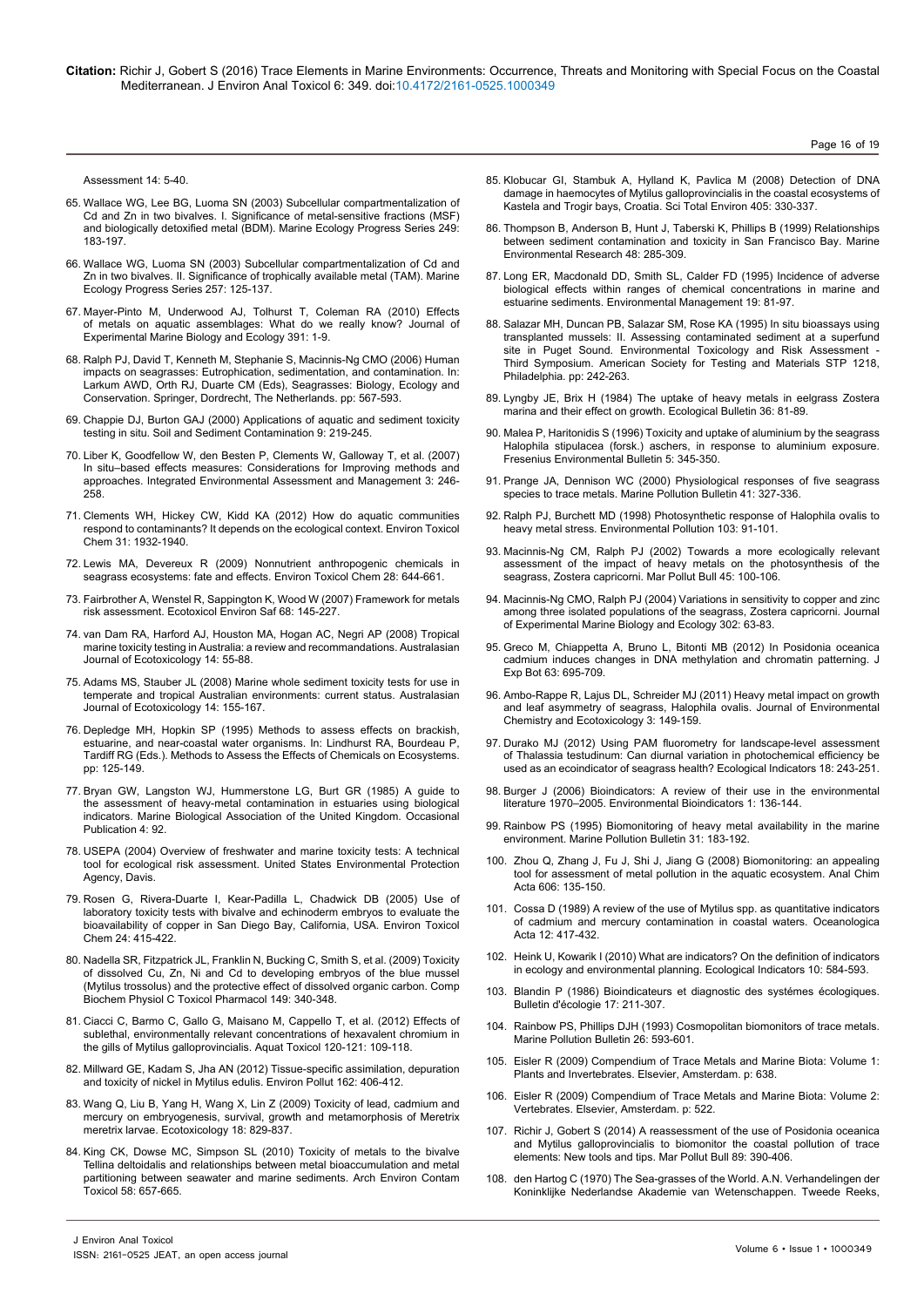[Deel 59, N°1. North-Holland Publishing Company, The Netherlands.](http://pdf.usaid.gov/pdf_docs/PNAAM467.pdf)

- 109. Phillips RC, Menez EG (1988) Seagrasses. Smithsonian Contributions to the Marine Sciences. Smithsonian Institution Press, Washington DC.
- 110. Procaccini G, Buia MC, Gambi MC, Perez M, Pergent G, et al. (2003) The seagrasses of the western Mediterranean. In: Green EP, Short FT (Eds). World Atlas of Seagrasses. pp: 48-58.
- 111. [Augier H, Robert P, Maffre R \(1980\) Etude du régime thermique annuel des](http://www.portcrosparcnational.fr/var/ezwebin_site/storage/original/application/d14668a8554be10666a966c59fa6409a.pdf) [eaux au niveau des peuplements de Phanérogames marines de la baie de](http://www.portcrosparcnational.fr/var/ezwebin_site/storage/original/application/d14668a8554be10666a966c59fa6409a.pdf) [Port-Cros \(îles d'Hyères, Méditerranée, France\). Travaux scientifiques Parc](http://www.portcrosparcnational.fr/var/ezwebin_site/storage/original/application/d14668a8554be10666a966c59fa6409a.pdf) [national de Port-Cros 6: 69-131.](http://www.portcrosparcnational.fr/var/ezwebin_site/storage/original/application/d14668a8554be10666a966c59fa6409a.pdf)
- 112. [Pasqualini V, Pergent-Martini C, Clabaut P, Pergent G \(1998\) Mapping](http://www.sciencedirect.com/science/article/pii/S0272771498903614) [of Posidonia oceanica using aerial photographs and side scan sonar:](http://www.sciencedirect.com/science/article/pii/S0272771498903614) [Application off the Island of Corsica \(France\). Estuarine, Coastal and Shelf](http://www.sciencedirect.com/science/article/pii/S0272771498903614) [Science 47: 359-367.](http://www.sciencedirect.com/science/article/pii/S0272771498903614)
- 113. [Gobert S, Cambridge ML, Velimirov B, Pergent G, Lepoint G, et al. \(2006\)](http://link.springer.com/chapter/10.1007%2F978-1-4020-2983-7_17) [Biology of Posidonia. In: Larkum AWD, Orth RJ, Duarte CM \(Eds.\).](http://link.springer.com/chapter/10.1007%2F978-1-4020-2983-7_17) [Seagrasses: Biology, Ecology and Conservation. Springer, Dordrecht, The](http://link.springer.com/chapter/10.1007%2F978-1-4020-2983-7_17) [Netherlands. pp: 387-408.](http://link.springer.com/chapter/10.1007%2F978-1-4020-2983-7_17)
- 114. Pergent G, Pergent-Martini C, Boudouresque CF (1995) Utilisation de l'herbier à Posidonia oceanica comme indicateur biologique de la qualité du milieu littoral en Méditerranée: état des connaissances. Mésogée 54: 3-27.
- 115. [Kuo J, den Hartog C \(2006\) Seagrass Morphology, Anatomy, and](http://www.vliz.be/en/imis?module=ref&refid=101158&printversion=1&dropIMIStitle=1) [Ultrastructure. In: Larkum AWD, Orth RJ, Duarte CM \(Eds.\). Seagrasses:](http://www.vliz.be/en/imis?module=ref&refid=101158&printversion=1&dropIMIStitle=1) [Biology, Ecology and Conservation. Springer, Dordrecht, The Netherlands.](http://www.vliz.be/en/imis?module=ref&refid=101158&printversion=1&dropIMIStitle=1) [pp: 51-87.](http://www.vliz.be/en/imis?module=ref&refid=101158&printversion=1&dropIMIStitle=1)
- 116. [Larkum AWD, Orth RJ, Duarte CM \(2006\) Seagrasses: Biology, Ecology and](http://www.springer.com/us/book/9781402029424) [Conservation. Springer, Dordrecht, The Netherlands.](http://www.springer.com/us/book/9781402029424)
- 117. Augier H (1985) L'herbier à Posidonia oceanica, son importance pour le littoral méditerranéen, sa valeur comme indicateur biologique de l'état de santé de la mer, son utilisation dans la surveillance du milieu, les bilans écologiques et les études d'impact. Vie marine 7: 85-113.
- 118. [Boudouresque CF, Charbonnel E, Meinesz A, Pergent G, Pergent-Martini C,](http://www.com.univ-mrs.fr/~boudouresque/Publications_pdf/Boudouresque_et_al_2000_Biol_Mar_Medit.pdf) [et al. \(2000\) A monitoring network based on the seagrass Posidonia oceanica](http://www.com.univ-mrs.fr/~boudouresque/Publications_pdf/Boudouresque_et_al_2000_Biol_Mar_Medit.pdf) [in the Northwestern Mediterranean Sea. Biologie Marine Méditerranée 7:](http://www.com.univ-mrs.fr/~boudouresque/Publications_pdf/Boudouresque_et_al_2000_Biol_Mar_Medit.pdf) [328-331.](http://www.com.univ-mrs.fr/~boudouresque/Publications_pdf/Boudouresque_et_al_2000_Biol_Mar_Medit.pdf)
- 119. Lopez y Royo [C, Pergent G, Alcoverro T, Buia MC, Casazza G, et al. \(2011\)](http://www.sciencedirect.com/science/article/pii/S1470160X10001354) [The seagrass Posidonia oceanica as indicator of coastal water quality:](http://www.sciencedirect.com/science/article/pii/S1470160X10001354) [Experimental intercalibration of classification systems. Ecological Indicators](http://www.sciencedirect.com/science/article/pii/S1470160X10001354) [11: 557-563.](http://www.sciencedirect.com/science/article/pii/S1470160X10001354)
- 120. [Roca G, Alcoverro T, de Torres M, Manzanera M, Martínez-Crego B, et al.](http://www.sciencedirect.com/science/article/pii/S1470160X15001089) [\(2015\) Detecting water quality improvement along the Catalan coast \(Spain\)](http://www.sciencedirect.com/science/article/pii/S1470160X15001089) [using stress-specific biochemical seagrass indicators. Ecological Indicators](http://www.sciencedirect.com/science/article/pii/S1470160X15001089) [54: 161-170.](http://www.sciencedirect.com/science/article/pii/S1470160X15001089)
- 121. [Pergent-Martini C, Leoni V, Pasqualini V, Ardizzone GD, Balestri E, et al.](https://orbi.ulg.ac.be/bitstream/2268/3717/2/ecologicalindicators.pdf) [\(2005\) Descriptors of Posidonia oceanica meadows: use and application.](https://orbi.ulg.ac.be/bitstream/2268/3717/2/ecologicalindicators.pdf) [Ecological Indicators 5: 213-230.](https://orbi.ulg.ac.be/bitstream/2268/3717/2/ecologicalindicators.pdf)
- 122. [Pergent G \(1990\) Lepidochronological analysis of the seagrass Posidonia](http://www.sciencedirect.com/science/article/pii/030437709090063Q) [oceanica \(L\) Delile - a standardized approach. Aquatic Botany 37: 39-54.](http://www.sciencedirect.com/science/article/pii/030437709090063Q)
- 123. [Pergent G, Boudouresque CF, Crouzet A, Meinesz A \(1989\) Cyclic changes](http://onlinelibrary.wiley.com/doi/10.1111/j.1439-0485.1989.tb00474.x/abstract) [along Posidonia oceanica rhizomes \(lepidochronology\) - Present state and](http://onlinelibrary.wiley.com/doi/10.1111/j.1439-0485.1989.tb00474.x/abstract) [perspectives. Marine Ecology 10: 221-230.](http://onlinelibrary.wiley.com/doi/10.1111/j.1439-0485.1989.tb00474.x/abstract)
- 124. [Cebrian J, Marba N, Duarte CM \(1994\) Estimating leaf age of the seagrass](http://www.sciencedirect.com/science/article/pii/030437709490006X) [Posidonia oceanica \(L.\) Delile using the plastochrone interval index. Aquatic](http://www.sciencedirect.com/science/article/pii/030437709490006X) [Botany 49: 59-65.](http://www.sciencedirect.com/science/article/pii/030437709490006X)
- 125. [Martínez-Crego B, Vergés A, Alcoverro T, Romero J \(2008\) Selection of](http://digital.csic.es/bitstream/10261/44077/1/Alcoverro20082.pdf) [multiple seagrass indicators for environmental biomonitoring. Marine Ecology](http://digital.csic.es/bitstream/10261/44077/1/Alcoverro20082.pdf) [Progress Series 361: 93-109.](http://digital.csic.es/bitstream/10261/44077/1/Alcoverro20082.pdf)
- 126. [Romero J, Martinez-Crego B, Alcoverro T, Perez M \(2007\) A multivariate](http://www.sciencedirect.com/science/article/pii/S0025326X06003225) [index based on the seagrass Posidonia oceanica \(POMI\) to assess ecological](http://www.sciencedirect.com/science/article/pii/S0025326X06003225) [status of coastal waters under the water framework directive \(WFD\). Marine](http://www.sciencedirect.com/science/article/pii/S0025326X06003225) [Pollution Bulletin 55: 196-204.](http://www.sciencedirect.com/science/article/pii/S0025326X06003225)
- 127. [Romero J, Martinez-Crego B, Alcoverro T, Perez M \(2007\) Corrigendum to](http://www.sciencedirect.com/science/article/pii/S0025326X07000598) ["A multivariate index based on the seagrass Posidonia oceanica \(POMI\)](http://www.sciencedirect.com/science/article/pii/S0025326X07000598) [to assess ecological status of coastal waters under the water framework](http://www.sciencedirect.com/science/article/pii/S0025326X07000598)

[directive \(WFD\)". Marine Pollution Bulletin 54: 631.](http://www.sciencedirect.com/science/article/pii/S0025326X07000598)

- 128. Lopez y Royo [C, Casazza G, Pergent-Martini C, Pergent G \(2010\) A biotic](http://www.sciencedirect.com/science/article/pii/S1470160X0900123X)  [index using the seagrass Posidonia oceanica \(BiPo\), to evaluate ecological](http://www.sciencedirect.com/science/article/pii/S1470160X0900123X)  [status of coastal waters. Ecological Indicators 10: 380-389.](http://www.sciencedirect.com/science/article/pii/S1470160X0900123X)
- 129. [Gobert S, Sartoretto S, Rico-Raimondino V, Andral B, Chery A, et al. \(2009\)](http://www.ncbi.nlm.nih.gov/pubmed/19700176)  [Assessment of the ecological status of Mediterranean French coastal waters](http://www.ncbi.nlm.nih.gov/pubmed/19700176)  [as required by the Water Framework Directive using the Posidonia oceanica](http://www.ncbi.nlm.nih.gov/pubmed/19700176)  [Rapid Easy Index: PREI. Mar Pollut Bull 58: 1727-1733.](http://www.ncbi.nlm.nih.gov/pubmed/19700176)
- 130. [Montefalcone M \(2009\) Ecosystem health assessment using the](http://www.sciencedirect.com/science/article/pii/S1470160X0800126X)  [Mediterranean seagrass Posidonia oceanica: A review. Ecological Indicators](http://www.sciencedirect.com/science/article/pii/S1470160X0800126X)  [9: 595-604.](http://www.sciencedirect.com/science/article/pii/S1470160X0800126X)
- 131. Gobert S, Lejeune P, Chery A, Boissery P, Sartoretto S, et al. (2012) Assessment of the ecological status of Posidonia oceanica meadow with a "Non Destructive Shoot Method": NDSM. Proceedings of the 4th Mediterranean Seagrass Workshop, Essaouira, Morocco. p: 18.
- 132. [Campanella L, Conti ME, Cubadda F, Sucapane C \(2001\) Trace metals](http://www.ncbi.nlm.nih.gov/pubmed/11202705)  [in seagrass, algae and molluscs from an uncontaminated area in the](http://www.ncbi.nlm.nih.gov/pubmed/11202705)  [Mediterranean. Environ Pollut 111: 117-126.](http://www.ncbi.nlm.nih.gov/pubmed/11202705)
- 133. [Conti ME, Iacobucci M, Cecchetti G \(2007\) A biomonitoring study: trace](http://www.inderscienceonline.com/doi/abs/10.1504/IJEP.2007.012808?journalCode=ijep&)  [metals in seagrass, algae and molluscs in a marine reference ecosystem](http://www.inderscienceonline.com/doi/abs/10.1504/IJEP.2007.012808?journalCode=ijep&)  [\(Southern Tyrrhenian Sea\). International Journal of Environment and](http://www.inderscienceonline.com/doi/abs/10.1504/IJEP.2007.012808?journalCode=ijep&)  [Pollution 29: 308-332.](http://www.inderscienceonline.com/doi/abs/10.1504/IJEP.2007.012808?journalCode=ijep&)
- 134. [Lafabrie C, Pergent G, Kantin R, Pergent-Martini C, Gonzalez JL \(2007\)](http://www.sciencedirect.com/science/article/pii/S0045653507002767)  [Trace metals assessment in water, sediment, mussel and seagrass](http://www.sciencedirect.com/science/article/pii/S0045653507002767)  [species - validation of the use of Posidonia oceanica as a metal biomonitor.](http://www.sciencedirect.com/science/article/pii/S0045653507002767)  [Chemosphere 68: 2033-2039.](http://www.sciencedirect.com/science/article/pii/S0045653507002767)
- 135. [Warnau M, Fowler SW, Teyssie JL \(1996\) Biokinetics of selected heavy](http://www.sciencedirect.com/science/article/pii/0141113695000259)  [metals and radionuclides in two marine macrophytes: The seagrass](http://www.sciencedirect.com/science/article/pii/0141113695000259)  [Posidonia oceanica and the alga Caulerpa taxifolia. Marine Environmental](http://www.sciencedirect.com/science/article/pii/0141113695000259)  [Research 41: 343-362.](http://www.sciencedirect.com/science/article/pii/0141113695000259)
- 136. [Pergent-Martini C, Pergent G \(2000\) Marine phanerogams as a tool in](http://www.inderscience.com/info/inarticle.php?artid=2313)  [the evaluation of marine trace-metal contamination: An example from the](http://www.inderscience.com/info/inarticle.php?artid=2313)  [Mediterranean. International Journal of Environment and Pollution 13: 126-147.](http://www.inderscience.com/info/inarticle.php?artid=2313)
- 137. [Richir J, Luy N, Lepoint G, Rozet E, Alvera Azcarate A, et al. \(2013\)](http://www.ncbi.nlm.nih.gov/pubmed/23811022)  [Experimental in situ exposure of the seagrass Posidonia oceanica \(L.\) Delile](http://www.ncbi.nlm.nih.gov/pubmed/23811022)  [to 15 trace elements. Aquat Toxicol 140-141: 157-73.](http://www.ncbi.nlm.nih.gov/pubmed/23811022)
- 138. [Richir J, Salivas-Decaux M, Lafabrie C, Lopez y Royo C, Gobert S, et al.](http://www.ncbi.nlm.nih.gov/pubmed/25617788)  [\(2015\) Bioassessment of trace element contamination of Mediterranean](http://www.ncbi.nlm.nih.gov/pubmed/25617788)  [coastal waters using the seagrass Posidonia oceanica. J Environ Manage](http://www.ncbi.nlm.nih.gov/pubmed/25617788)  [151: 486-499.](http://www.ncbi.nlm.nih.gov/pubmed/25617788)
- 139. [Luy N, Gobert S, Sartoretto S, Biondo R, Bouquegneau JM, et al. \(2012\)](http://www.sciencedirect.com/science/article/pii/S1470160X11003700)  [Chemical contamination along the Mediterranean French coast using](http://www.sciencedirect.com/science/article/pii/S1470160X11003700)  [Posidonia oceanica \(L.\) Delile above-ground tissues: A multiple trace](http://www.sciencedirect.com/science/article/pii/S1470160X11003700)  [element study. Ecological Indicators 18: 269-277.](http://www.sciencedirect.com/science/article/pii/S1470160X11003700)
- 140. [Copat C, Maggiore R, Arena G, Lanzafame S, Fallico R, et al. \(2012\)](http://www.ncbi.nlm.nih.gov/pubmed/22101939)  [Evaluation of a temporal trend heavy metals contamination in Posidonia](http://www.ncbi.nlm.nih.gov/pubmed/22101939)  [oceanica \(L.\) Delile, \(1813\) along the Western coastline of Sicily \(Italy\). J](http://www.ncbi.nlm.nih.gov/pubmed/22101939)  [Environ Monit 14: 187-192.](http://www.ncbi.nlm.nih.gov/pubmed/22101939)
- 141. [Ancora S, Bianchi N, Butini A, Buia MC, Gambi MC, et al. \(2004\) Posidonia](http://www.ncbi.nlm.nih.gov/pubmed/15180358)  [oceanica as a biomonitor of trace elements in the Gulf of Naples: temporal](http://www.ncbi.nlm.nih.gov/pubmed/15180358)  [trends by lepidochronology. Environ Toxicol Chem 23: 1093-1099.](http://www.ncbi.nlm.nih.gov/pubmed/15180358)
- 142. [Pergent-Martini C, Pergent G \(1994\) Lepidochronological analysis in the](http://archimer.ifremer.fr/doc/00099/21019/18645.pdf)  [Mediterranean seagrass Posidonia oceanica: state of the art and future](http://archimer.ifremer.fr/doc/00099/21019/18645.pdf)  [developments. Oceanologica Acta 17: 673-681.](http://archimer.ifremer.fr/doc/00099/21019/18645.pdf)
- 143. [Gosselin M, Bouquegneau JM, Lefèbvre F, Lepoint G, Pergent G, et al.](http://link.springer.com/article/10.1186%2F1472-6785-6-12)  [\(2006\) Trace metal concentrations in Posidonia oceanica of North Corsica](http://link.springer.com/article/10.1186%2F1472-6785-6-12)  [\(northwestern Mediterranean Sea\): Use as a biological monitor? BMC](http://link.springer.com/article/10.1186%2F1472-6785-6-12)  [Ecology 6: 19.](http://link.springer.com/article/10.1186%2F1472-6785-6-12)
- 144. [Brown MT \(2004\) A picture is worth a thousand words: Energy systems](http://www.sciencedirect.com/science/article/pii/S0304380003005209)  [language and simulation. Ecological Modelling 178: 83-100.](http://www.sciencedirect.com/science/article/pii/S0304380003005209)
- 145. Odum HT, Odum EC (2000) Modeling for all Scales: An Introduction to System Simulation. Academic Press, San Diego, California, USA.
- 146. [Richir J, Gobert S \(2014\) The conceptualization of trace elements flows within](http://orbi.ulg.ac.be/handle/2268/173901)  [Posidonia oceanica meadows: A collaborative proposal to fill knowledge](http://orbi.ulg.ac.be/handle/2268/173901)  [gaps. 5th Mediterranean Symposium on Marine Vegetation, Portorož,](http://orbi.ulg.ac.be/handle/2268/173901)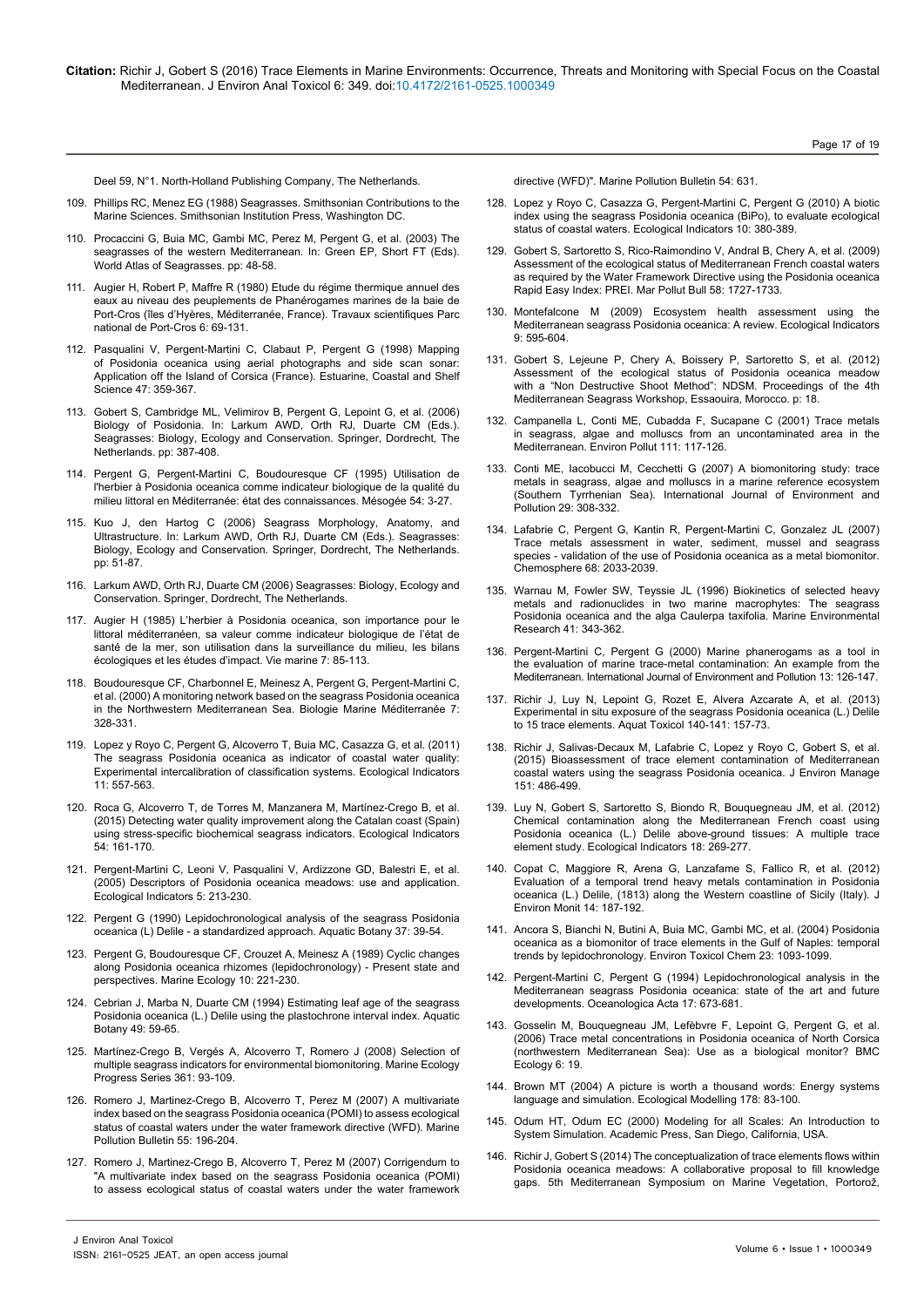[Slovenia. Regional Activity Centre for Specially Protected Areas \(RAC/SPA\).](http://orbi.ulg.ac.be/handle/2268/173901) [pp: 149-154.](http://orbi.ulg.ac.be/handle/2268/173901)

- 147. [Sanz-Lázaro C, Malea P, Apostolaki ET, Kalantzi I, Marín A, et al. \(2012\)](http://www.biogeosciences.net/9/2497/2012/bg-9-2497-2012.html) [The role of the seagrass Posidonia oceanica in the cycling of trace elements.](http://www.biogeosciences.net/9/2497/2012/bg-9-2497-2012.html) [Biogeosciences 9: 2497-2507.](http://www.biogeosciences.net/9/2497/2012/bg-9-2497-2012.html)
- 148. [Schroeder PB, Thorhaug A \(1980\) Trace metal cycling in tropical-subtropical](http://www.jstor.org/stable/2442200?seq=1#page_scan_tab_contents) [estuaries dominated by the seagrass Thalassia testudinum. American](http://www.jstor.org/stable/2442200?seq=1#page_scan_tab_contents) [Journal of Botany 67: 1075-1088.](http://www.jstor.org/stable/2442200?seq=1#page_scan_tab_contents)
- 149. [Schlacher-Hoenlinger MA, Schlacher TA \(1998\) Accumulation, contamination,](http://link.springer.com/article/10.1007%2Fs002270050333) [and seasonal variability of trace metals in the coastal zone - patterns in a](http://link.springer.com/article/10.1007%2Fs002270050333) [seagrass meadow from the Mediterranean. Marine Biology 131: 401-410.](http://link.springer.com/article/10.1007%2Fs002270050333)
- 150. [Malea P, Haritonidis S, Kevrekidis T \(1994\) Seasonal and local variations](http://www.sciencedirect.com/science/article/pii/004896979490202X) [of metal concentrations in the seagrass Posidonia oceanica \(L.\) delile in the](http://www.sciencedirect.com/science/article/pii/004896979490202X) [Antikyra Gulf, Greece. Science of the Total Environment 153: 225-235.](http://www.sciencedirect.com/science/article/pii/004896979490202X)
- 151. Lyngby JE, Brix H (1982) Seasonal and environmental variation in cadmium, copper, lead and zinc concentrations in eelgrass (Zostera marina L.) in the Limfjord, Denmark. Aquatic Botany 14: 59-74.
- 152. [McRoy CP, Goering JJ \(1974\) Nutrient transfer between the seagrass](http://www.nature.com/nature/journal/v248/n5444/abs/248173a0.html) [Zostera marina and its epiphytes. Nature 248: 173-174.](http://www.nature.com/nature/journal/v248/n5444/abs/248173a0.html)
- 153. [Lepoint G, Nyssen F, Gobert S, Dauby P, Bouquegneau JM \(2000\) Relative](http://link.springer.com/article/10.1007%2Fs002270050711) [impact of a seagrass bed and its adjacent epilithic algal community in](http://link.springer.com/article/10.1007%2Fs002270050711) [consumer diets. Marine Biology 136: 513-518.](http://link.springer.com/article/10.1007%2Fs002270050711)
- 154. [Mateo MA, Romero J, Pérez M, Littler MM, Littler DS \(1997\) Dynamics of](http://www.sciencedirect.com/science/article/pii/S027277149690116X) [millenary organic deposits resulting from the growth of the Mediterranean](http://www.sciencedirect.com/science/article/pii/S027277149690116X) [seagrass Posidonia oceanica. Estuarine, Coastal and Shelf Science 44: 103-](http://www.sciencedirect.com/science/article/pii/S027277149690116X) [110.](http://www.sciencedirect.com/science/article/pii/S027277149690116X)
- 155. [Pergent G, Rico-Raimondino V, Pergent-Martini C \(1997\) Fate of primary](http://www.sciencedirect.com/science/article/pii/S0304377097000521) [production in Posidonia oceanica meadows of the Mediterranean. Aquatic](http://www.sciencedirect.com/science/article/pii/S0304377097000521) [Botany 59: 307-321.](http://www.sciencedirect.com/science/article/pii/S0304377097000521)
- 156. [Kaldy JE \(2006\) Carbon, nitrogen, phosphorus and heavy metal budgets:](http://www.ncbi.nlm.nih.gov/pubmed/16403536) [How large is the eelgrass \(Zostera marina L.\) sink in a temperate estuary?](http://www.ncbi.nlm.nih.gov/pubmed/16403536) [Mar Pollut Bull 52: 342-353.](http://www.ncbi.nlm.nih.gov/pubmed/16403536)
- 157. [Martinez-Lage A, Gonzalez-Tizon A, Mendez J \(1995\) Chromosomal](http://www.nature.com/hdy/journal/v74/n4/abs/hdy199555a.html) [markers in three species of the genus Mytilus \(Mollusca: Bivalvia\). Heredity](http://www.nature.com/hdy/journal/v74/n4/abs/hdy199555a.html) [74: 369-375.](http://www.nature.com/hdy/journal/v74/n4/abs/hdy199555a.html)
- 158. [López JL, Marina A, Vázquez J, Alvarez G \(2002\) A proteomic approach](http://link.springer.com/article/10.1007%2Fs00227-002-0827-4) [to the study of the marine mussels Mytilus edulis and M. galloprovincialis.](http://link.springer.com/article/10.1007%2Fs00227-002-0827-4) [Marine Biology 141: 217-223.](http://link.springer.com/article/10.1007%2Fs00227-002-0827-4)
- 159. Stankovic S, Jovic M, Stankovic AR, Katsikas L (2012) Heavy metals in seafood mussels. Risks for human health, In: Lichtfouse E, Robert D, Schwarzbauer J (Eds.) Environmental chemistry for a sustainable world: Nanotechnology and Health Risk. Springer, the Netherlands 1: 62.
- 160. [Gosling E \(2003\) Bivalve Molluscs: Biology, Ecology and Culture. Fishing](http://onlinelibrary.wiley.com/doi/10.1002/9780470995532.fmatter/pdf) [News Books, a division of Blackwell Publishing, Oxford, UK.](http://onlinelibrary.wiley.com/doi/10.1002/9780470995532.fmatter/pdf)
- 161. [Fearman JA, Bolch CJS, Moltschaniwskyj NA \(2009\) Energy storage and](http://www.bioone.org/doi/abs/10.2983/035.028.0212) [reproduction in mussels, Mytilus galloprovincialis: The influence of diet](http://www.bioone.org/doi/abs/10.2983/035.028.0212) [quality. Journal of Shellfish Research 28: 305-312.](http://www.bioone.org/doi/abs/10.2983/035.028.0212)
- 162. [Mikhailov AT, Torrado M, Mendez J \(1995\) Sexual-differentiation of](http://www.ncbi.nlm.nih.gov/pubmed/7577446) [reproductive tissue in bivalve mollusks - Identification of male associated](http://www.ncbi.nlm.nih.gov/pubmed/7577446) [polypeptide in the mantle of Mytilus galloprovincialis Lmk. Int J Dev Biol 39:](http://www.ncbi.nlm.nih.gov/pubmed/7577446) [545-548.](http://www.ncbi.nlm.nih.gov/pubmed/7577446)
- 163. [Torrado M, Mikhailov AT \(1998\) Male-associated polypeptide \(MAP\)](http://www.ncbi.nlm.nih.gov/pubmed/9799470) [expression in different compartments of the reproductive system of the](http://www.ncbi.nlm.nih.gov/pubmed/9799470) [mussel Mytilus galloprovincialis: immunocytochemical and Western blot](http://www.ncbi.nlm.nih.gov/pubmed/9799470) [study. Cell Tissue Res 294: 537-547.](http://www.ncbi.nlm.nih.gov/pubmed/9799470)
- 164. [Mancebo MJ, Trevino M, Ferran E, Espinosa J \(1992\) Pattern of the mantle](http://www.ncbi.nlm.nih.gov/pubmed/1601266) [adenylate cyclase activity during the reproductive cycle of the female Mytilus](http://www.ncbi.nlm.nih.gov/pubmed/1601266) [galloprovincialis. Gen Comp Endocrinol 86: 184-188.](http://www.ncbi.nlm.nih.gov/pubmed/1601266)
- 165. [Bodin N, Burgeot T, Stanisiere JY, Bocquene G, Menard D, et al. \(2004\)](http://www.ncbi.nlm.nih.gov/pubmed/15536049) [Seasonal variations of a battery of biomarkers and physiological indices for the](http://www.ncbi.nlm.nih.gov/pubmed/15536049) [mussel Mytilus galloprovincialis transplanted into the northwest Mediterranean](http://www.ncbi.nlm.nih.gov/pubmed/15536049) [Sea. Comp Biochem Physiol C - Toxicol Pharmacol 138: 411-427.](http://www.ncbi.nlm.nih.gov/pubmed/15536049)
- 166. [Lubet P, Brichon G, Besnard JY, Zwingelstein G \(1986\) Sexual differences in](http://www.sciencedirect.com/science/article/pii/0305049186900775) [the composition and metabolism of lipids in the mantle of the mussel Mytilus](http://www.sciencedirect.com/science/article/pii/0305049186900775) [galloprovincialis LMK \(Mollusca: Bivalvia\). Comparative Biochemistry and](http://www.sciencedirect.com/science/article/pii/0305049186900775)

[Physiology Part B: Comparative Biochemistry 84: 279-285.](http://www.sciencedirect.com/science/article/pii/0305049186900775)

- 167. [Casas S, Gonzalez JL, Andral B, Cossa D \(2008\) Relation between metal](http://onlinelibrary.wiley.com/doi/10.1897/07-418.1/abstract)  [concentration in water and metal content of marine mussels \(Mytilus](http://onlinelibrary.wiley.com/doi/10.1897/07-418.1/abstract)  [galloprovincialis\): Impact of physiology. Environmental Toxicology and](http://onlinelibrary.wiley.com/doi/10.1897/07-418.1/abstract)  [Chemistry 27: 1543-1552.](http://onlinelibrary.wiley.com/doi/10.1897/07-418.1/abstract)
- 168. Oehlmann J, Schulte-Oehlmann U (2003) Molluscs as bioindicators. In: Markert BA, Zechmeister HG (Eds), Bioindicators and biomonitors. Elsevier Science Ltd. pp: 577-635.
- 169. [Amiard JC, Amiard-Triquet C, Berthet B, Métayer C \(1986\) Contribution to](http://link.springer.com/article/10.1007%2FBF00428566)  [the ecotoxicological study of cadmium, lead, copper and zinc in the mussel](http://link.springer.com/article/10.1007%2FBF00428566)  [Mytilus edulis. Marine Biology 90: 425-431.](http://link.springer.com/article/10.1007%2FBF00428566)
- 170. [Kljakovic-Gaspic Z, Odžak N, Ujevic I, Zvonaric T, Baric A \(2006\)](https://bib.irb.hr/prikazi-rad?lang=en&rad=254486)  [Biomonitoring of trace metals \(Cu, Cd, Cr, Hg, Pb, Zn\) in the eastern Adriatic](https://bib.irb.hr/prikazi-rad?lang=en&rad=254486)  [using the Mediterranean blue mussel \(2001-2005\). Fresenius Environmental](https://bib.irb.hr/prikazi-rad?lang=en&rad=254486)  [Bulletin 15: 1041-1048.](https://bib.irb.hr/prikazi-rad?lang=en&rad=254486)
- 171. [Goldberg ED \(1986\) The mussel watch concept. Environmental Monitoring](http://link.springer.com/article/10.1007%2FBF00398031)  [and Assessment 7: 91-103.](http://link.springer.com/article/10.1007%2FBF00398031)
- 172. [Andral B, Cadiou JF, Galgani F, Tomasino C \(2011\) Evaluation of Chemical](http://link.springer.com/chapter/10.1007%2F978-90-481-8630-3_56)  [Contamination in the Western Mediterranean Using Mussel Transplants.](http://link.springer.com/chapter/10.1007%2F978-90-481-8630-3_56)  [In: Ceccaldi HJ \(Eds\), Global Change: Mankind-Marine Environment](http://link.springer.com/chapter/10.1007%2F978-90-481-8630-3_56)  [Interactions, Springer, The Netherlands, pp: 315-320.](http://link.springer.com/chapter/10.1007%2F978-90-481-8630-3_56)
- 173. [Cossa D \(1988\) Cadmium in Mytilus spp.: Worldwide Survey and Relationship](http://www.sciencedirect.com/science/article/pii/0141113688903522)  [Between Seawater and Mussel Content. Marine Environmental Research 26:](http://www.sciencedirect.com/science/article/pii/0141113688903522)  [265-284.](http://www.sciencedirect.com/science/article/pii/0141113688903522)
- 174. [Casas S, Bacher C \(2006\) Modelling trace metal \(Hg and Pb\) bioaccumulation](http://archimer.ifremer.fr/doc/00000/1965/)  [in the Mediterranean mussel, Mytilus galloprovincialis, applied to](http://archimer.ifremer.fr/doc/00000/1965/)  [environmental monitoring. Journal of Sea Research 56: 168-181.](http://archimer.ifremer.fr/doc/00000/1965/)
- 175. [Chiffoleau JF, Auger D, Roux N, Rozuel E, Santini A \(2005\) Distribution of](http://www.ncbi.nlm.nih.gov/pubmed/16271372)  [silver in mussels and oysters along the French coasts: data from the national](http://www.ncbi.nlm.nih.gov/pubmed/16271372)  [monitoring program. Mar Pollut Bull 50: 1719-1723.](http://www.ncbi.nlm.nih.gov/pubmed/16271372)
- 176. [Andral B, Stanisiere JY, Sauzade D, Damier E, Thebault H, et al. \(2004\)](http://www.ncbi.nlm.nih.gov/pubmed/15530513)  [Monitoring chemical contamination levels in the Mediterranean based on the](http://www.ncbi.nlm.nih.gov/pubmed/15530513)  [use of mussel caging. Mar Pollut Bull 49: 704-712.](http://www.ncbi.nlm.nih.gov/pubmed/15530513)
- 177. [Benedicto J, Andral B, Martínez-Gómez C, Guitart C, Deudero S, et al. \(2011\)](http://archimer.ifremer.fr/doc/00036/14679/12396.pdf)  [A large scale survey of trace metal levels in coastal waters of the Western](http://archimer.ifremer.fr/doc/00036/14679/12396.pdf)  [Mediterranean basin using caged mussels \(Mytilus galloprovincialis\). Journal](http://archimer.ifremer.fr/doc/00036/14679/12396.pdf)  [of Environmental Monitoring 13: 1495-1505.](http://archimer.ifremer.fr/doc/00036/14679/12396.pdf)
- 178. [Andral B, Galgani F, Tomasino C, Bouchoucha M, Blottiere C, et al. \(2011\)](http://www.ncbi.nlm.nih.gov/pubmed/20862467)  [Chemical contamination baseline in the Western basin of the Mediterranean](http://www.ncbi.nlm.nih.gov/pubmed/20862467)  [sea based on transplanted mussels. Arch Environ Contam Toxicol 61: 261-271.](http://www.ncbi.nlm.nih.gov/pubmed/20862467)
- 179. [Galgani F, Martínez-Gómez C, Giovanardi F, Romanelli G, Caixach J, et](http://link.springer.com/article/10.1007%2Fs10661-010-1335-5)  [al. \(2011\) Assessment of polycyclic aromatic hydrocarbon concentrations](http://link.springer.com/article/10.1007%2Fs10661-010-1335-5)  [in mussels \(Mytilus galloprovincialis\) from the Western basin of the](http://link.springer.com/article/10.1007%2Fs10661-010-1335-5)  [Mediterranean Sea. Environmental Monitoring and Assessment 172: 301-317.](http://link.springer.com/article/10.1007%2Fs10661-010-1335-5)
- 180. [Lobel PB, Wright DA \(1983\) Frequency distribution of zinc concentrations in](http://www.jstor.org/stable/1351705?seq=1#page_scan_tab_contents)  [the common mussel, Mytilus edulis \(L.\). Estuaries 6: 154-159.](http://www.jstor.org/stable/1351705?seq=1#page_scan_tab_contents)
- 181. [Blackmore G, Wang WX \(2003\) Comparison of metal accumulation in mussels](http://www.ncbi.nlm.nih.gov/pubmed/12558172)  [at different local and global scales. Environ Toxicol Chem 22: 388-395.](http://www.ncbi.nlm.nih.gov/pubmed/12558172)
- 182. [Maggi C, Ausili A, Boscolo R, Cacciatore F, Bonometto A, et al. \(2012\)](http://www.sciencedirect.com/science/article/pii/S0165993612000878)  [Sediment and biota in trend monitoring of contaminants in transitional waters.](http://www.sciencedirect.com/science/article/pii/S0165993612000878)  [TrAC Trends in Analytical Chemistry 36: 82-91.](http://www.sciencedirect.com/science/article/pii/S0165993612000878)
- 183. [Serafim A, Lopes B, Company R, Cravo A, Gomes T, et al. \(2011\) A multi](http://www.ncbi.nlm.nih.gov/pubmed/21769590)[biomarker approach in cross-transplanted mussels Mytilus galloprovincialis.](http://www.ncbi.nlm.nih.gov/pubmed/21769590)  [Ecotoxicology 20: 1959-1974.](http://www.ncbi.nlm.nih.gov/pubmed/21769590)
- 184. [Bocchetti R, Fattorini D, Pisanelli B, Macchia S, Oliviero L, et al. \(2008\)](http://www.ncbi.nlm.nih.gov/pubmed/18778859)  [Contaminant accumulation and biomarker responses in caged mussels,](http://www.ncbi.nlm.nih.gov/pubmed/18778859)  [Mytilus galloprovincialis, to evaluate bioavailability and toxicological effects](http://www.ncbi.nlm.nih.gov/pubmed/18778859)  [of remobilized chemicals during dredging and disposal operations in harbour](http://www.ncbi.nlm.nih.gov/pubmed/18778859)  [areas. Aquat Toxicol 89: 257-266.](http://www.ncbi.nlm.nih.gov/pubmed/18778859)
- 185. [Kacar A \(2011\) Some microbial characteristics of mussels \(Mytilus](http://www.ncbi.nlm.nih.gov/pubmed/21475981)  [galloprovincialis\) in coastal city area. Environ Sci Pollut Res Int 18: 1384-1389.](http://www.ncbi.nlm.nih.gov/pubmed/21475981)
- 186. [Browne MA, Dissanayake A, Galloway TS, Lowe DM, Thompson RC \(2008\)](http://pubs.acs.org/doi/abs/10.1021/es800249a)  [Ingested microscopic plastic translocates to the circulatory system of the](http://pubs.acs.org/doi/abs/10.1021/es800249a)  [mussel, Mytilus edulis \(L.\). Environmental Science and Technology 42:](http://pubs.acs.org/doi/abs/10.1021/es800249a)  [5026-5031.](http://pubs.acs.org/doi/abs/10.1021/es800249a)